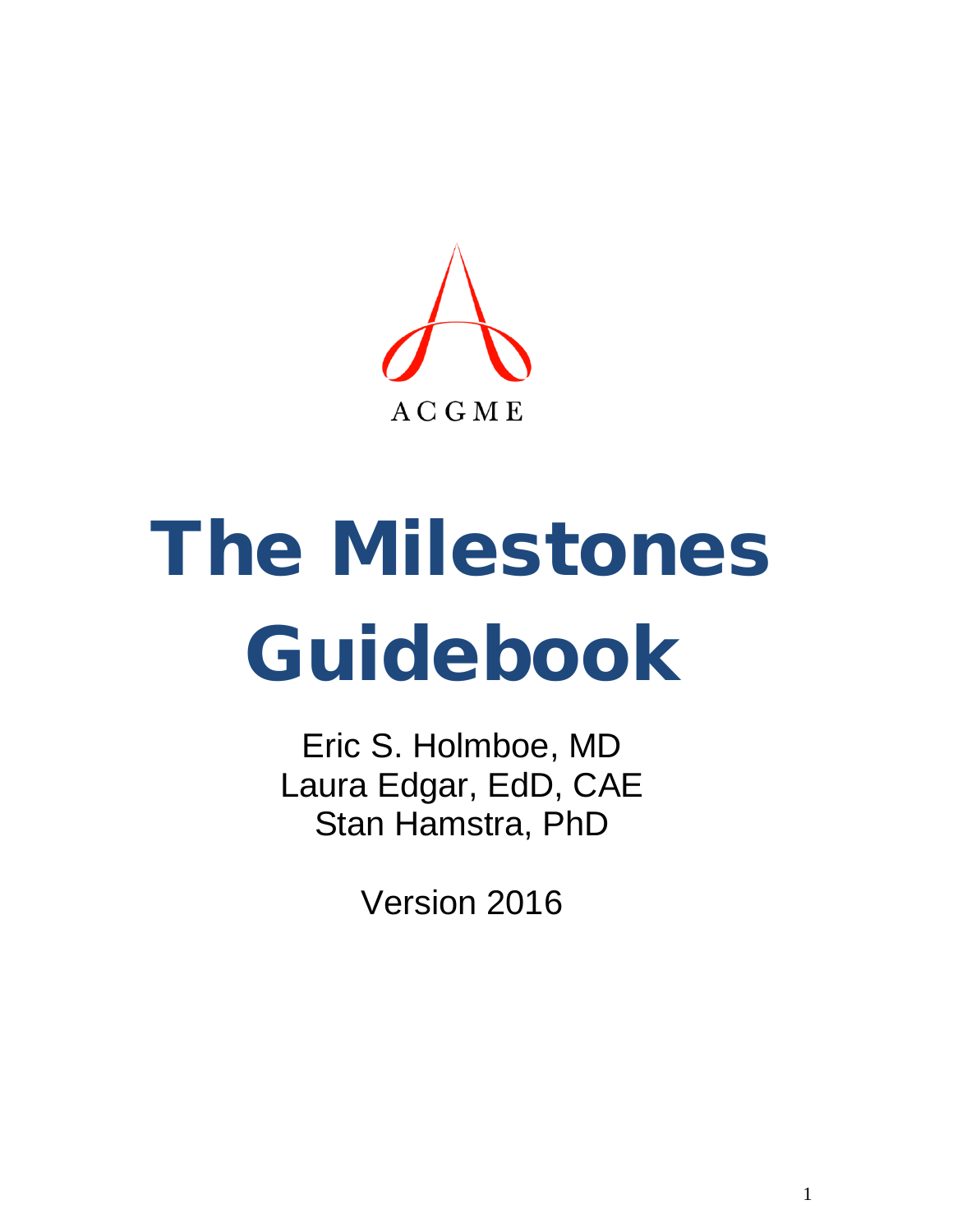# **TABLE OF CONTENTS**

| <u>Topic</u>                                                | Page(s)   |  |
|-------------------------------------------------------------|-----------|--|
|                                                             | 3         |  |
|                                                             | 4         |  |
| <b>Competency-based Education and the Rationale for the</b> | $5 - 8$   |  |
|                                                             | $9 - 30$  |  |
|                                                             | $9 - 11$  |  |
| $\bullet$                                                   | $11 - 12$ |  |
| $\bullet$                                                   | $13 - 15$ |  |
| Implementing and Using Milestones Effectively<br>$\bullet$  | $15 - 21$ |  |
| ٠                                                           | $22 - 23$ |  |
| Early Lessons Learned About Milestones<br>$\bullet$         | $24 - 25$ |  |
| Milestones and the NAS Assessment System                    | $26 - 28$ |  |
| How will the ACGME Evaluate the Milestones?                 | $28 - 29$ |  |
|                                                             | 30        |  |
| <b>Appendix 1: Additional Educational</b>                   | $31 - 32$ |  |
| <b>Appendix 2: Annotated Bibliography</b>                   |           |  |
|                                                             | $38 - 41$ |  |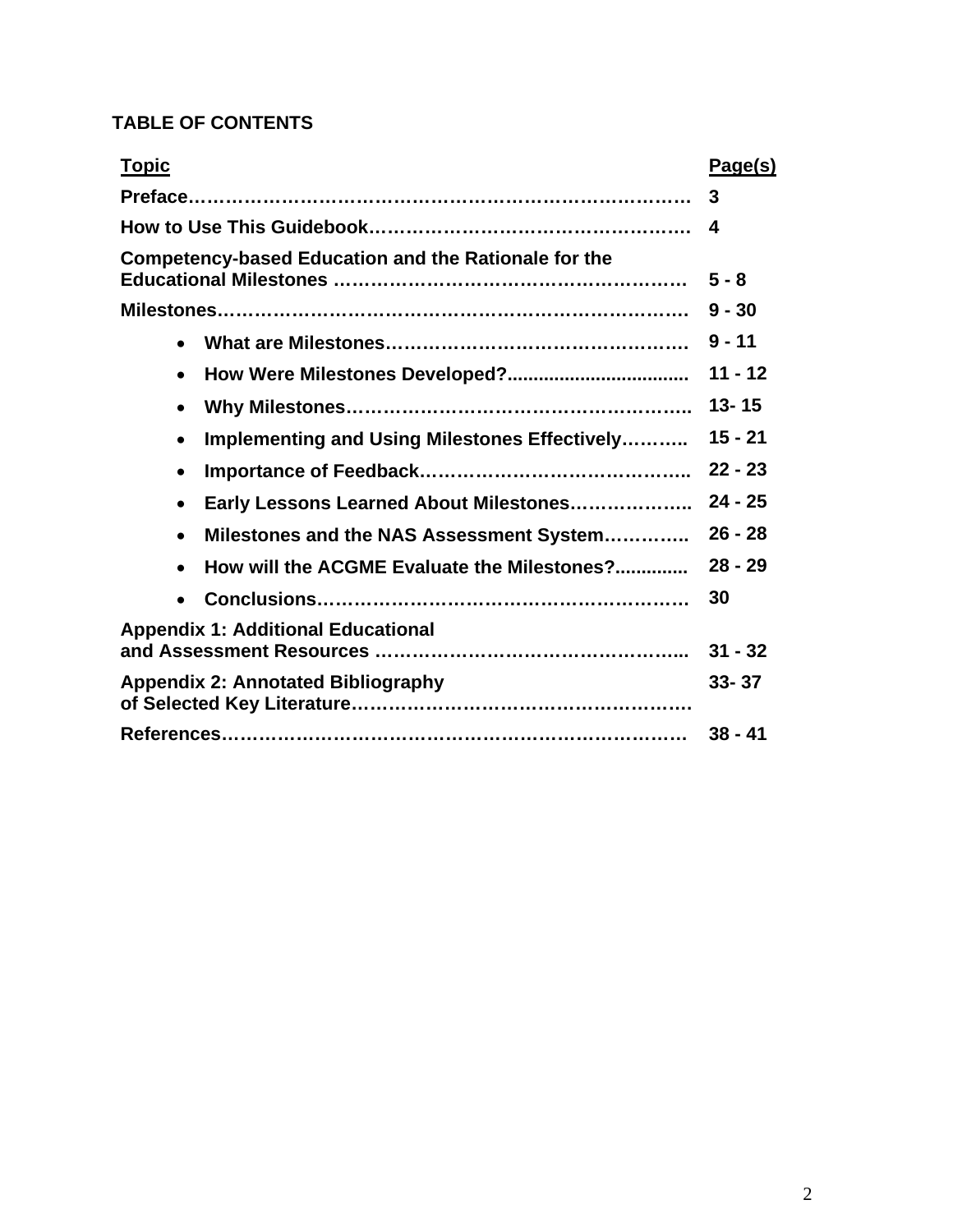# **PREFACE**

Milestones have become an important formative component of the accreditation system for graduate medical education (GME) in the United States. The Next Accreditation System (NAS) was part of the educational community's response to public and policy makers' concerns regarding the need to improve GME.1 The NAS more fully embraces the outcomes-based principles that started with the release of the General Competencies in 1999, and the launch of the Outcomes Project in 2001.<sup>2,3</sup> However the ACGME and programs struggled to operationalize the Competencies and create meaningful outcomes-based assessments. Recognizing these challenges, the NAS included two important new components to accreditation; Milestones and Clinical Competency Committees (CCC), both of which are designed to monitor and iteratively improve educational outcomes, and by extension, clinical outcomes, at the level of the individual learner and the program.

This guidebook will begin with a brief history of the ACGME, NAS, and competencybased medical education (CBME), followed by an overview of the philosophy and theory underlying the Milestones. Over the last two years, ACGME staff have interacted with hundreds of program directors and faculty members to begin to learn what is working and what is not. In addition, early research into the Milestones is beginning to provide some insights into the Milestones system. Building on these lessons "from the field" and the early research, the guidebook will provide some practical suggestions for the effective use of Milestones to help programs not only improve but also transform their assessment practices, curriculum, and overall residency and fellowship programs. A companion guidebook on the CCC can be found on the ACGME Milestones web page.4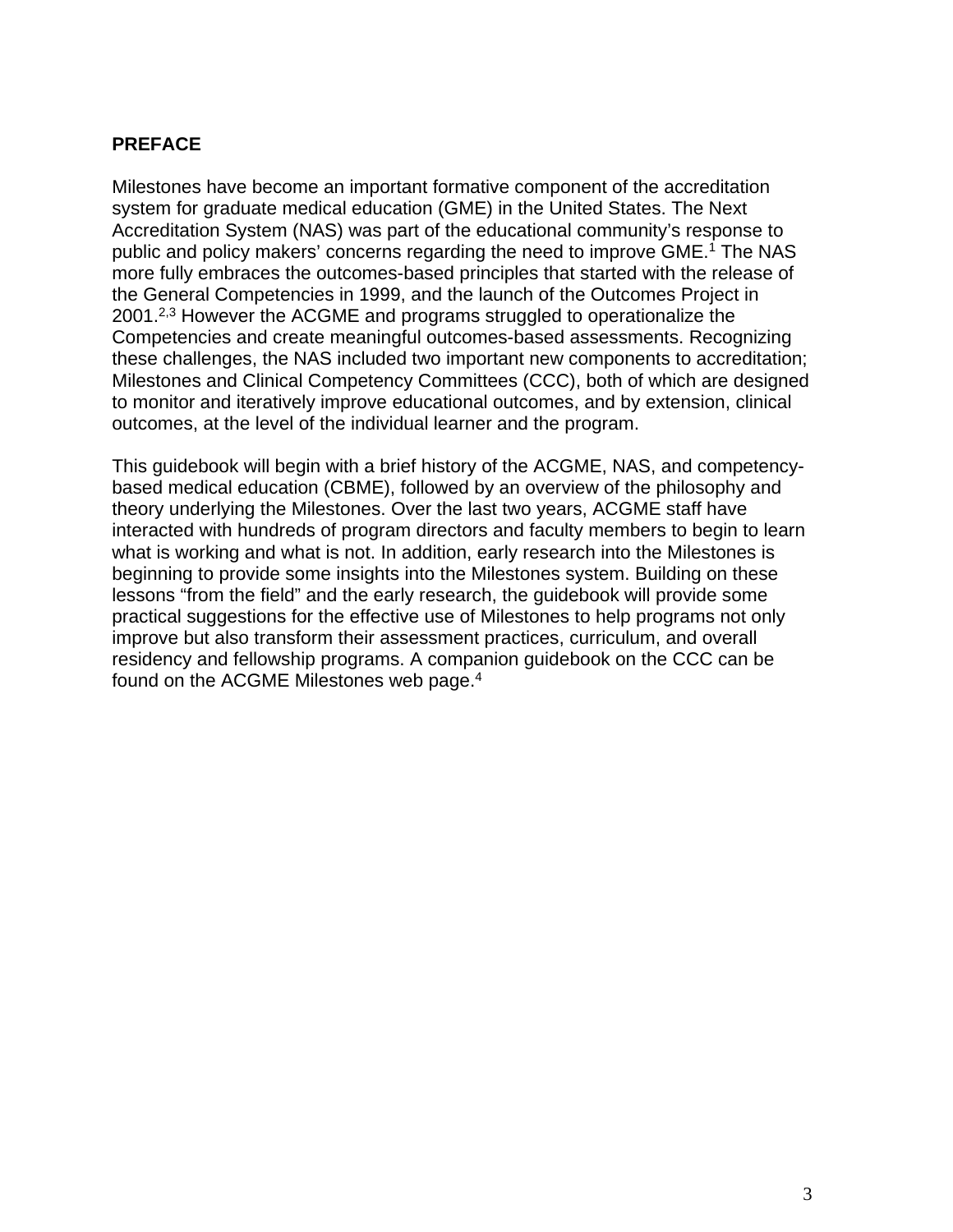## **HOW TO USE THIS GUIDEBOOK**

This guidebook is designed to be both sufficiently comprehensive but also practical. For those interested in more of the history and rationale of competency-based medical education (CBME) and the Milestones, the early sections of this guidebook (pages 5 - 12) provide this information. In addition, Appendix 2 provides an annotated bibliography of key articles that can help readers deepen their understanding of the theory and research performed on CBME and the Milestones.

For those looking for practical solutions, the sections on *Implementing and Using Milestones Effectively* (pages 12 - 15), *Importance of Feedback* (pages 16 - 17), and *Early Lessons Learned About Milestones* (pages 18 - 20) will be the most helpful. "Practical Tips" boxes that offer quick summaries are provided in certain sections. Finally, Appendix 1 provides a list of potentially useful educational and assessment resources that may help programs with implementation of the Milestones.

We also welcome feedback on this first edition of the *Milestones Guidebook*. This guidebook will be reviewed yearly and updated. You can send your feedback to [milestones@acgme.org.](mailto:milestones@acgme.org)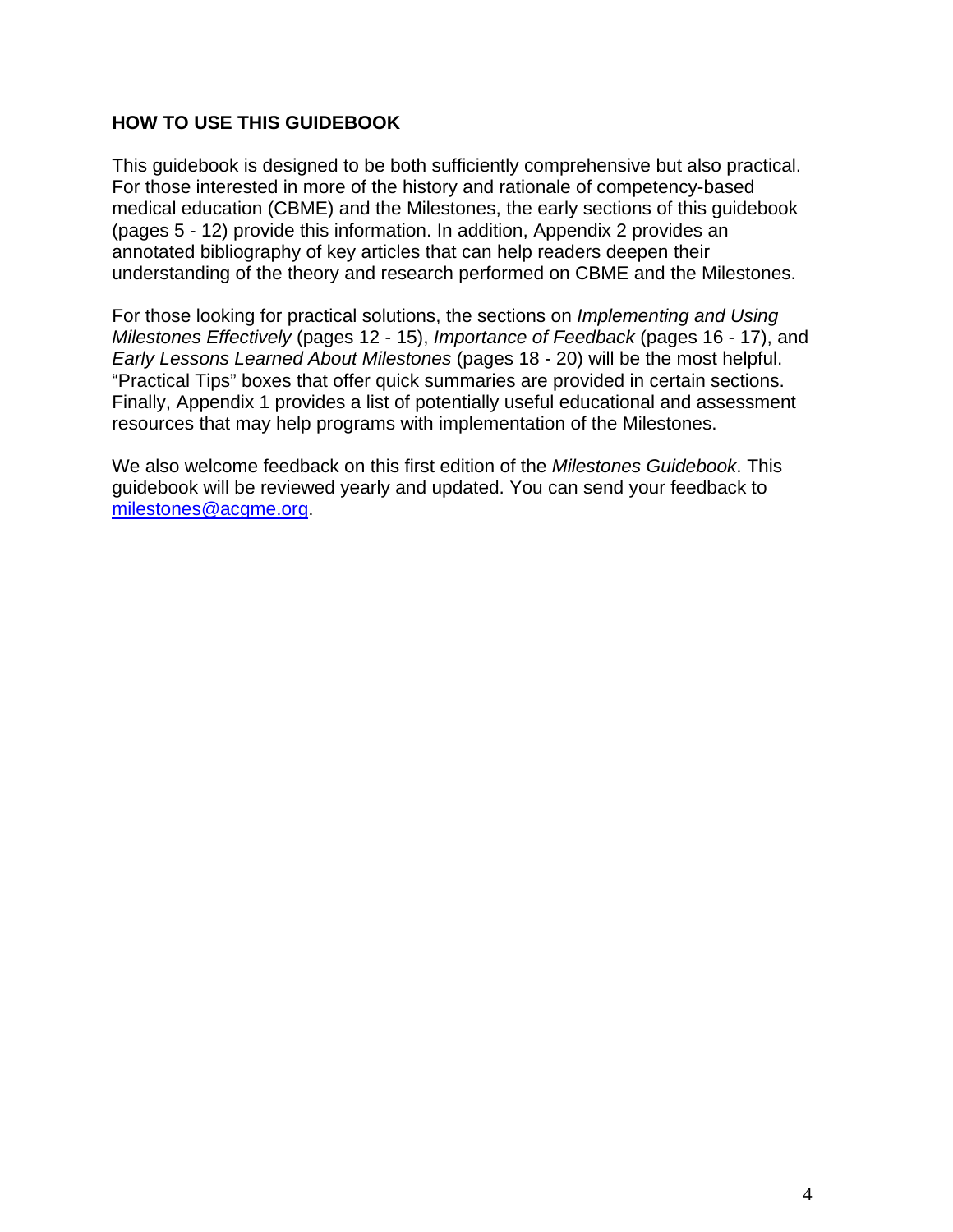## **COMPETENCY-BASED EDUCATION AND ASSESSMENT AND THE RATIONALE FOR THE EDUCATIONAL MILESTONES**

A brief historical timeline of the move toward competency-based education and assessment provides the context and rationale for use of the educational Milestones in the Next Accreditation System (NAS) (Table 1). Key dates include the approval of the Competencies in 1999, the launch of the Outcome Project in 2001, and the transition of the first phase of accredited specialties to the NAS in July 2013.<sup>1,2</sup>

| Dates | <b>Structure</b>                                                                                   |
|-------|----------------------------------------------------------------------------------------------------|
| 1999  | The six General Competencies endorsed by ACGME and<br>American Board of Medical Specialties (ABMS) |
| 2001  | The Outcomes Project formally launched                                                             |
| 2009  | ACGME approves structure of Next Accreditation System,<br>including inclusion of Milestones        |
| 2013  | First seven specialties fully enter NAS, including Milestones<br>reporting                         |
| 2014  | Remaining accredited specialties and subspecialties enter<br>NAS, including Milestone reporting    |
| 2015  | All specialties and subspecialties begin to report Milestones<br>data                              |

|--|

Competency-based medical education (CBME) serves as the foundation for the NAS. The NAS is also grounded in a continuous quality improvement and innovation philosophy. 1,5 Before we examine the role of the Milestones in assessment and programmatic improvement, it is useful to briefly review the history of CBME.

# **Overview: Competency-based Medical Education (CBME)**

Competency-based educational models are not new. In other fields, is it often called competency-based education and training (CBET), a term transformed to CBME in medicine. What is CBET? As Sullivan notes (1995):<sup>6</sup>

"In a traditional educational system, the unit of progression is *time* and it is *teacher-centered.* In a CBET system, the unit of progression is *mastery* of specific knowledge and skills and is *learner-centered*."

The earliest conception of competency-based training actually arose in the United States during the 1920s as educational reform became linked to industrial and business models of work that centered on clear specification of outcomes and the associated knowledge and skills needed. However, the more recent conception of competency-based education and training (CBET) had much of its genesis in the teacher education reform movement of the 1960s. <sup>7</sup> This interest was spurred by a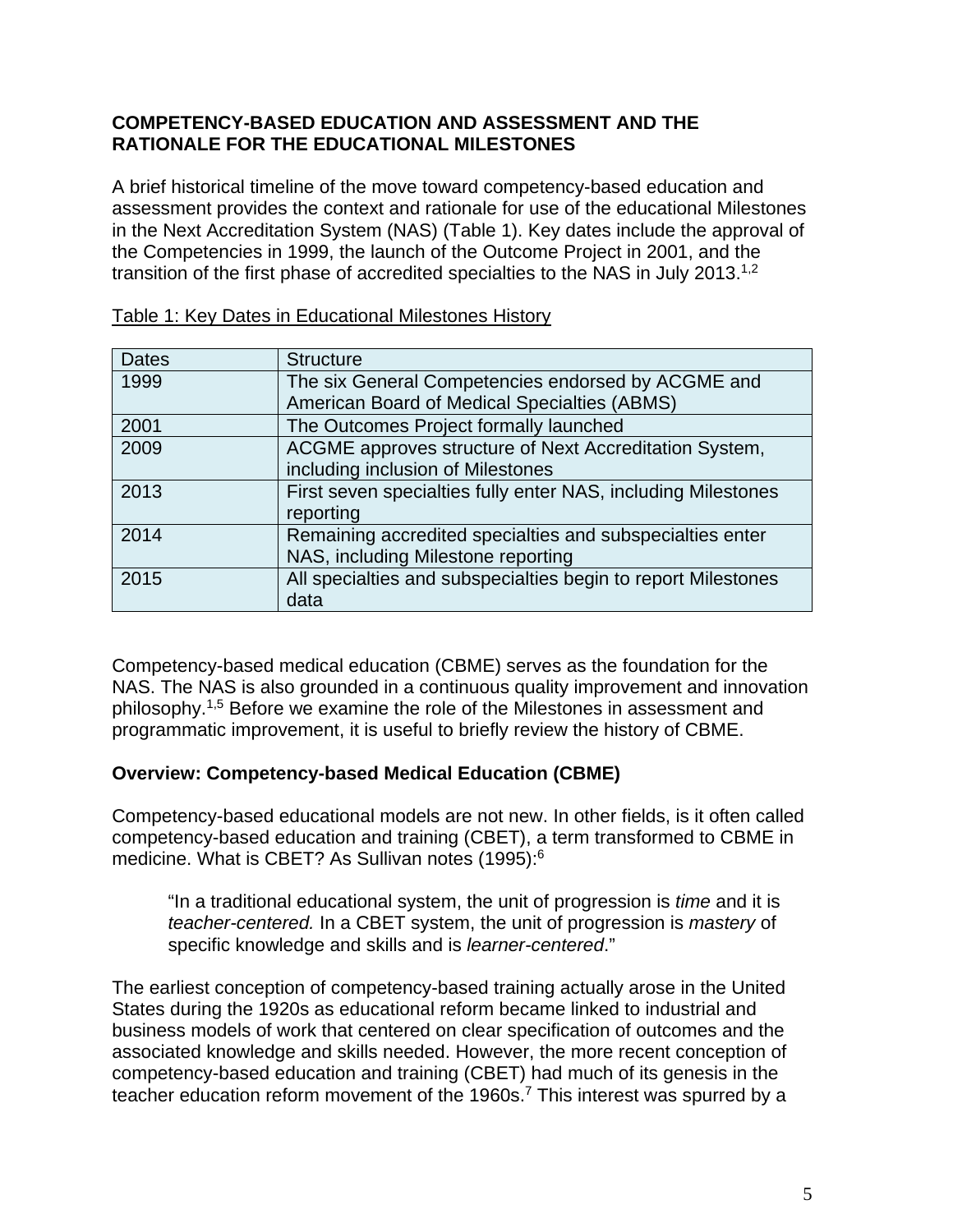US Office of Education National Center for Education research grant program in 1968 to 10 universities to develop and implement new teacher training models that focused on student achievement (outcomes). Elam laid down a series of principles and characteristics of CBET in 1971 (Table 2). From these beginnings, interest within medical education began to grow.<sup>7</sup>

Table 2: Principles and Characteristics of Competency-based Educational Models<sup>7</sup>

| <b>Principles</b>                                                                                                                                                    | Characteristics                                                                                                                                          |
|----------------------------------------------------------------------------------------------------------------------------------------------------------------------|----------------------------------------------------------------------------------------------------------------------------------------------------------|
| 1. Competencies are role-derived (e.g.<br>physician), specified in behavioral<br>terms and made public<br>2. Assessment criteria are<br>competency-based and specify | 1. Learning is individualized<br>2. Feedback to the learner is critical<br>3. Emphasis is more on the exit<br>criteria than on the admission<br>criteria |
| what constitutes mastery level of<br>achievement<br>3. Assessment requires performance<br>as the prime evidence but also                                             | 4. CBET requires a systematic<br>program (approach)<br>5. Training is modularized<br>6. Both the learner and the program                                 |
| takes knowledge into account<br>4. Individual learners progress at rates<br>dependent on demonstrated<br>competency                                                  | have accountability                                                                                                                                      |
| 5. The instructional program facilitates<br>development and evaluation of the<br>specific competencies                                                               |                                                                                                                                                          |

Competency-based models for medical education were first promoted for wide use by McGaghie and colleagues as part of a report to the World Health Organization in 1978. In that report, the authors defined CBME as:

*"The intended output of a competency-based programme is a health professional who can practise medicine at a defined level of proficiency, in accord with local conditions, to meet local needs."8*

In a 2002 review, Carraccio and colleagues noted that some sectors in medical education explored competency-based models in the 1970s, but except for one study, no comparisons between competency-based and the traditional structure/process-based curricula were undertaken. <sup>9</sup> Of the few studies within medical fields that have investigated competency-based models, there appear to be some benefits to learners in the CBME model.<sup>9,10</sup>

In the context of medicine, Carraccio and colleagues compared the elements between the structure/process-based educational approach and the outcomesbased approach in 2002. (Table 3).9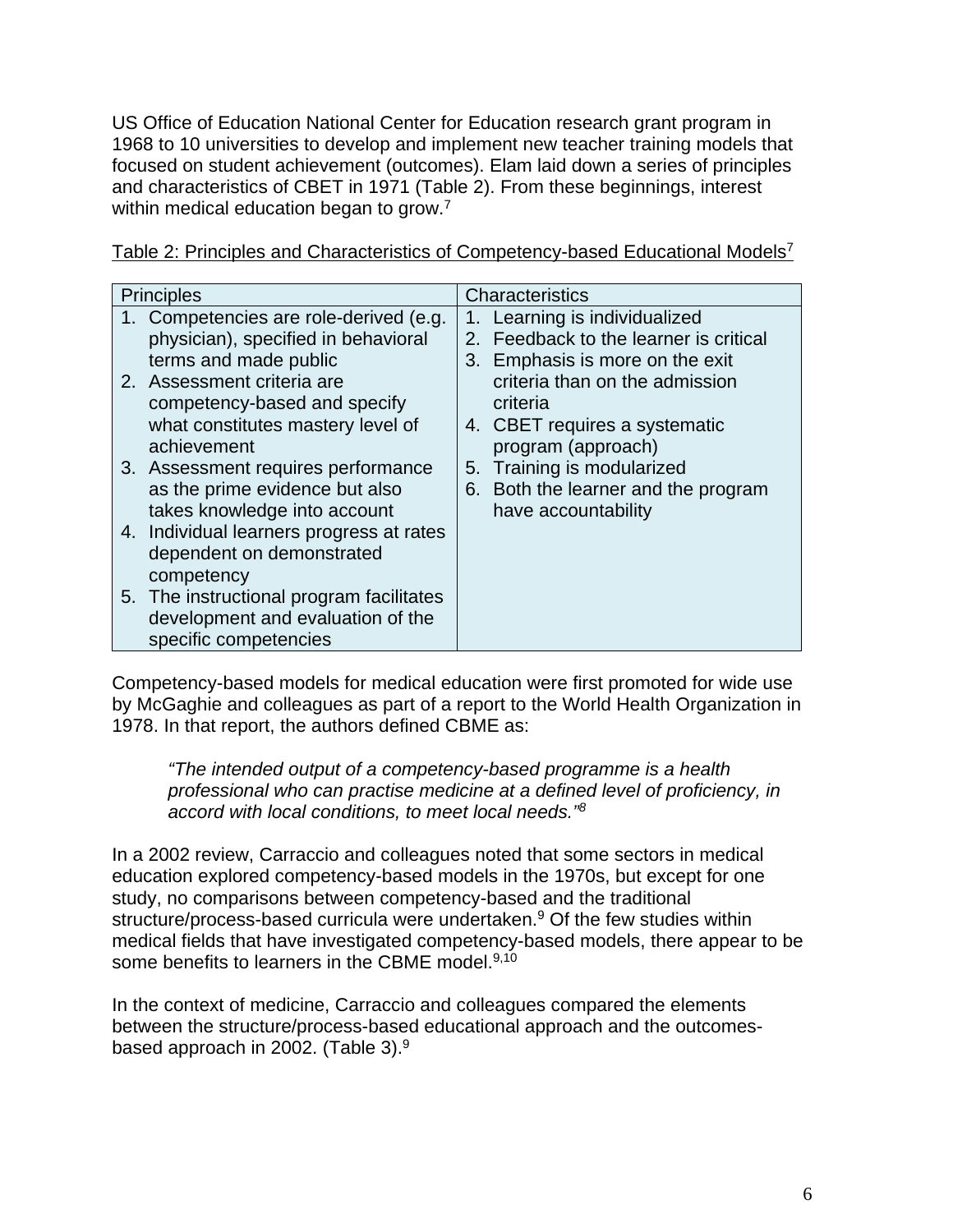|                              | <b>Educational Program Approach</b> |                                     |  |
|------------------------------|-------------------------------------|-------------------------------------|--|
| Variable                     | <b>Structure/Process</b>            | Competency-based                    |  |
| Driving force for curriculum | Content-knowledge                   | Outcome-knowledge                   |  |
|                              | acquisition                         | application                         |  |
| Driving force for process    | Teacher                             | Learner                             |  |
| Path of learning             | Hierarchical                        | Non-hierarchical                    |  |
|                              | $(Teacher \rightarrow student)$     | $(Teacher \leftrightarrow student)$ |  |
| Responsibility for content   | Teacher                             | <b>Student and Teacher</b>          |  |
| Goal of educ. encounter      | Knowledge acquisition               | Knowledge application               |  |
| Typical assessment tool      | Single subject measure              | Multiple objective measures         |  |
| Assessment tool              | Proxy                               | Authentic (mimics real tasks of     |  |
|                              |                                     | profession)                         |  |
| Setting for evaluation       | Removed (gestalt)                   | "In the trenches" (direct           |  |
|                              |                                     | observation)                        |  |
| Evaluation                   | Norm-referenced                     | Criterion-referenced                |  |
| Timing of assessment         | Emphasis on summative               | Emphasis on formative               |  |
| Program completion           | Fixed time                          | Variable time                       |  |

Table 3: Comparison of Structure/Process-based vs. Competency-based Programs

Adapted from Carraccio, 2002.

Finally, the authors also described a four-step process for implementing CBME: 1) Identification of the competencies (in the United States the six ACGME/ABMS General Competencies); 2) determination of competency components and performance levels (e.g., benchmarks and milestones); 3) competency evaluation; and 4) overall assessment of the process.<sup>9</sup>

More recently, a group of international educators worked to "modernize" the definition of CBME and lay out the theoretical rationale for a CBME system. This group defined CBME as:<sup>11</sup>

"an outcomes-based approach to the design, implementation, assessment and evaluation of a medical education program using an organizing framework of competencies"

In addition, Elaine van Melle and colleagues outline five core components for CBME they are using as part of an institution-wide implementation of CBME at Queens University in Kingston, Ontario (van Melle, personal communication):

- 1. Competencies required for practice are clearly articulated.
- 2. Competencies are arranged progressively.
- 3. Learning experiences facilitate the progressive development of competencies.
- 4. Teaching practices promote the progressive development of competencies.
- 5. Assessment practices support and document the progressive development of competencies.

A key distinguishing feature of competency-based education and training is that learners could potentially progress through the educational process at *different* rates: the most capable and talented individuals should be able to make career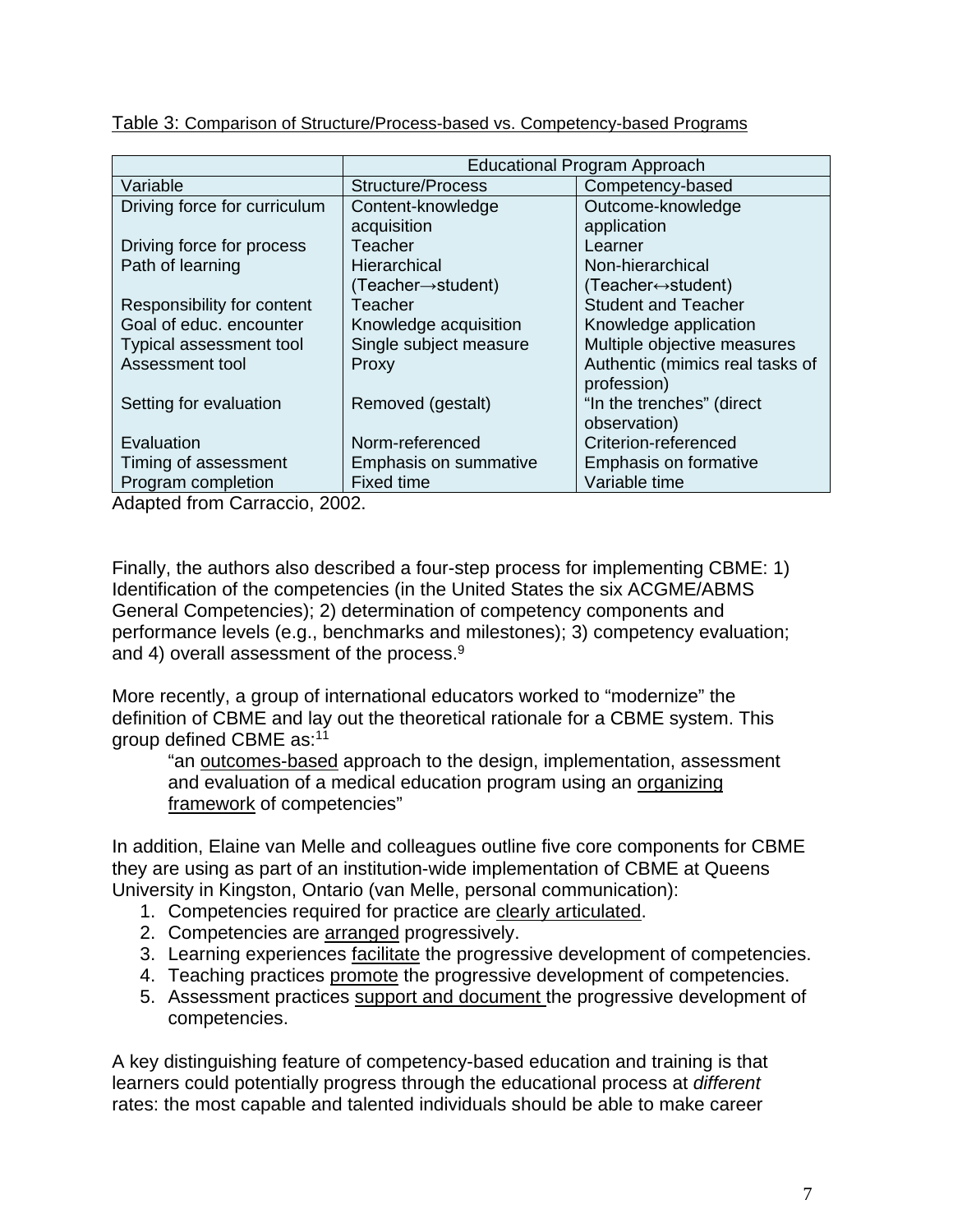transitions *earlier*, while others will require more time (up to a point) to attain a sufficient level of knowledge, skills, and attitudes to enter unsupervised practice. It is important to note that experience and time still matter in a CBME program, but time should not be treated as an intervention, rather, as a valuable resource that should be used wisely and effectively. No one would argue that a certain quantity of experience is not still important.<sup>12</sup> Equally important are real system constraints in the United States that translate into the reality that the vast majority of graduate medical education (GME) programs will work in "hybrid models" of CBME – using competency-based educational principles in the context of fixed years of training. A second key feature is the increased emphasis on assessment, especially ongoing, longitudinal assessment that enables the faculty to more accurately determine the developmental progress of the learner, as well as to help the learner through frequent feedback, coaching, and adjustments to learning plans.<sup>13,14</sup> This is consistent with Anders Ericsson's work in expertise and deliberate practice demonstrating the need to tailor the educational experience to continually challenge the learner with experiences that are neither too easy nor overwhelming (too hard).<sup>15</sup>

While defining the Competencies was an important and necessary step, operationalizing and implementing them prior to the Milestones proved to be very challenging. Program directors and faculty members struggled since the launch of the Outcome Project to understand what the Competencies meant and, more importantly, what they "look like" in practice. This lack of shared understanding (i.e., shared mental models) hampered curricular changes and development and evolution of better assessment methods. The challenges to operationalizing the Competencies was not restricted to the US, and over the last 10 years several notable concepts have emerged in an effort to enable more effective implementation of CBME, such as the Milestones and entrustable professional activities (EPAs). Both concepts approach competency as a developmental process and rely heavily on positivist behavioral theory. The Milestones have become an essential component of the NAS, and we hope this guidebook will provide helpful information and direction in most effectively using the Competencies and the Milestones.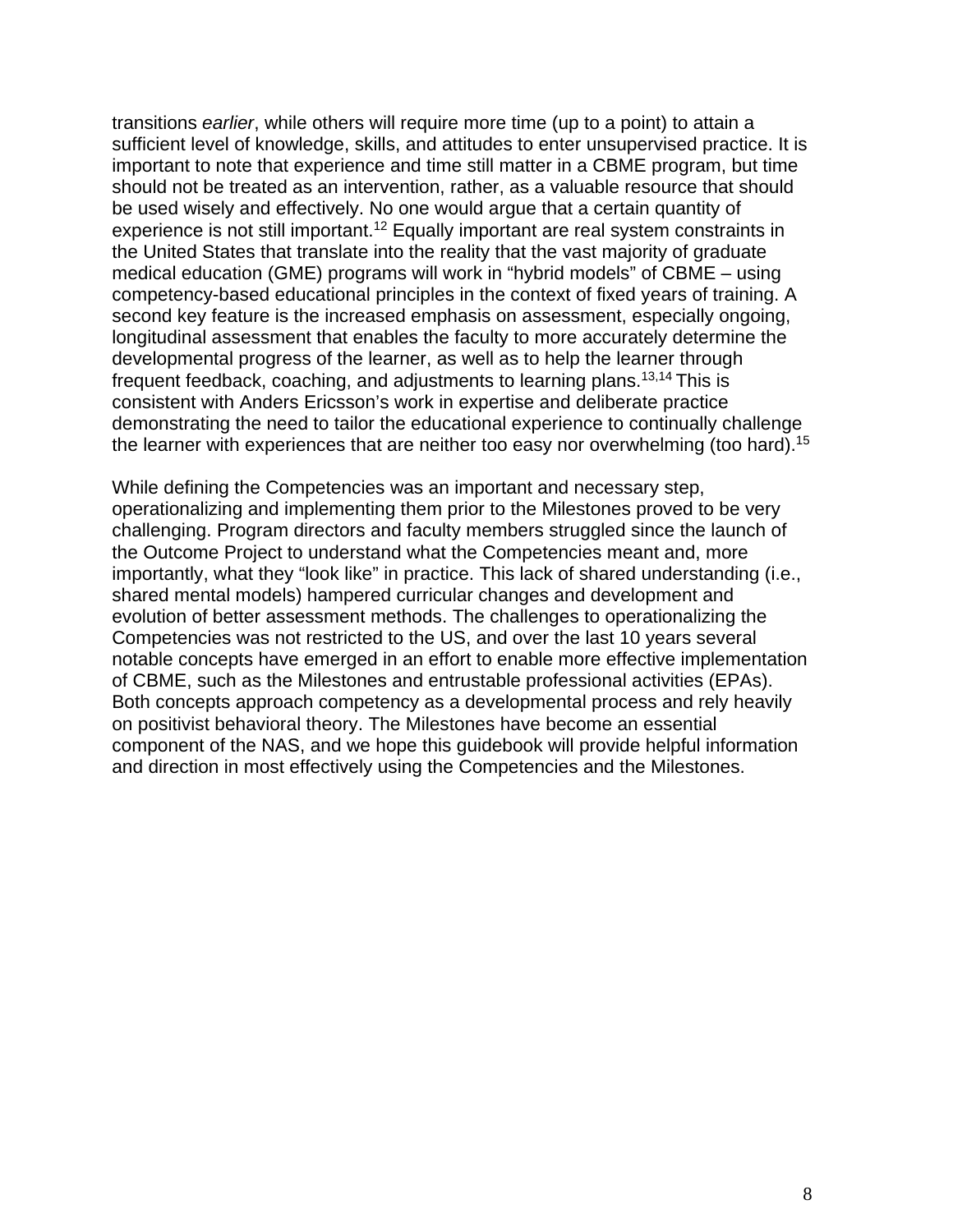## **MILESTONES**

*Milestones are simply a significant point in development. They can enable the learner and the program determine individual trajectories of professional development in narrative terms*

#### **What Are Milestones?**

In general terms, a milestone is simply a significant point in development. The Milestones in GME provide narrative descriptors of the Competencies and subcompetencies along a developmental continuum with varying degrees of granularity. Simply stated, the Milestones describe performance levels residents and fellows are expected to demonstrate for skills, knowledge, and behaviors in the six clinical competency domains. They lay out a framework of observable behaviors and other attributes associated with a resident's or fellow's development as a physician. The terminology used within the Milestones is included in Figures 1a and 1b.

The Milestones describe the learning trajectory within a subcompetency that takes the resident or fellow from a beginner in the specialty or subspecialty, to a highly proficient resident or fellow or early practitioner. Milestones are different from many other assessments in that there is an opportunity for the learner to demonstrate the attainment of aspirational levels of the subcompetency, and just as importantly allows for a shared understanding of the expectations for the learner and the members of the faculty. Milestones can provide a framework for all GME programs that allows for some assurance that graduating residents and fellows across the US have attained a high level of competency.

It is also important to recognize what the Milestones are not. First and foremost, they do not describe or represent the totality or a complete description of a clinical discipline. They represent the important *core* of a discipline, but programs will need to use good judgment to fill in the gaps in curriculum and assessment. It is essential that the Milestones are not thought of as curricula in and of themselves, but rather that they should guide a thoughtful analysis of curriculum to identify strengths and gaps. Even for those specialties that developed more general subcompetencies, there was an understanding that the Milestones would not cover all areas essential to the unsupervised practice of medicine. Second, they are not tools designed to negatively affect program accreditation. The Milestones are intended for formative purposes to help learners, programs, and the Review Committees improve educational, assessment, and accreditation processes.

The *entire* Milestones document (set) used for NAS reporting was also never intended to serve as a regular assessment tool, especially for short rotations (e.g., 2- 8 weeks). The Milestones, and even the more specific subcompetencies, do not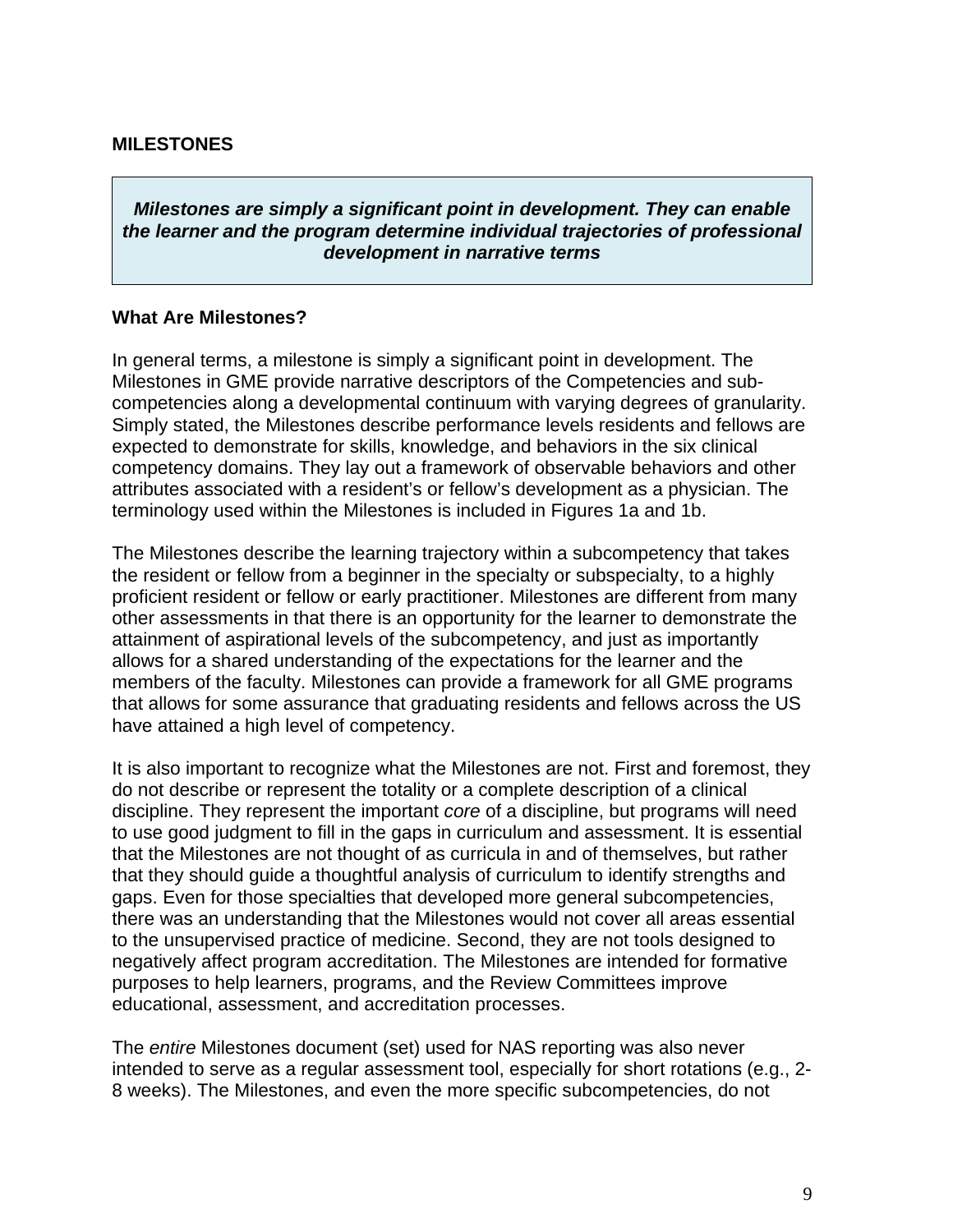contain enough detail or levels of performance on a developmental trajectory to facilitate an accurate determination of the knowledge, skills, or abilities of an individual learner over a short period of time. In addition, the Milestones must not be used as the only set of assessment tools. Instead, the Milestones should inform the use and development of assessment tools aligned with the curricular goals and tasks. As stated previously, the Milestones are not inclusive of all areas of competency, and to limit the assessments to the Milestones would indicate that regular assessment is not occurring in the many other areas of learning.

| Milestone Description: Template                              |                                                                                                                                                                 |                                                                                                                                                                    |                                                                                                                                                                        |                                                  |
|--------------------------------------------------------------|-----------------------------------------------------------------------------------------------------------------------------------------------------------------|--------------------------------------------------------------------------------------------------------------------------------------------------------------------|------------------------------------------------------------------------------------------------------------------------------------------------------------------------|--------------------------------------------------|
| Level 1                                                      | Level 2                                                                                                                                                         | Level 3                                                                                                                                                            | Level 4                                                                                                                                                                | Level 5                                          |
| What are the<br>expectations for a<br>beginning<br>resident? | What are the<br>milestones for a<br>resident who has<br>advanced over<br>entry, but is<br>performing at a<br>lower level than<br>expected at mid-<br>residency? | What are the key<br>developmental<br>milestones mid-<br>residency?<br>What should they<br>be able to do well<br>in the realm of<br>the specialty at<br>this point? | What does a<br>graduating<br>resident look like?<br>What additional<br>knowledge, skills<br>& attitudes have<br>they obtained?<br>Are they ready for<br>certification? | Stretch Goals-<br><b>Exceeds</b><br>expectations |
|                                                              |                                                                                                                                                                 |                                                                                                                                                                    |                                                                                                                                                                        |                                                  |
| <b>Comments:</b>                                             |                                                                                                                                                                 |                                                                                                                                                                    |                                                                                                                                                                        |                                                  |

Figure 1a: General Description of Milestone Levels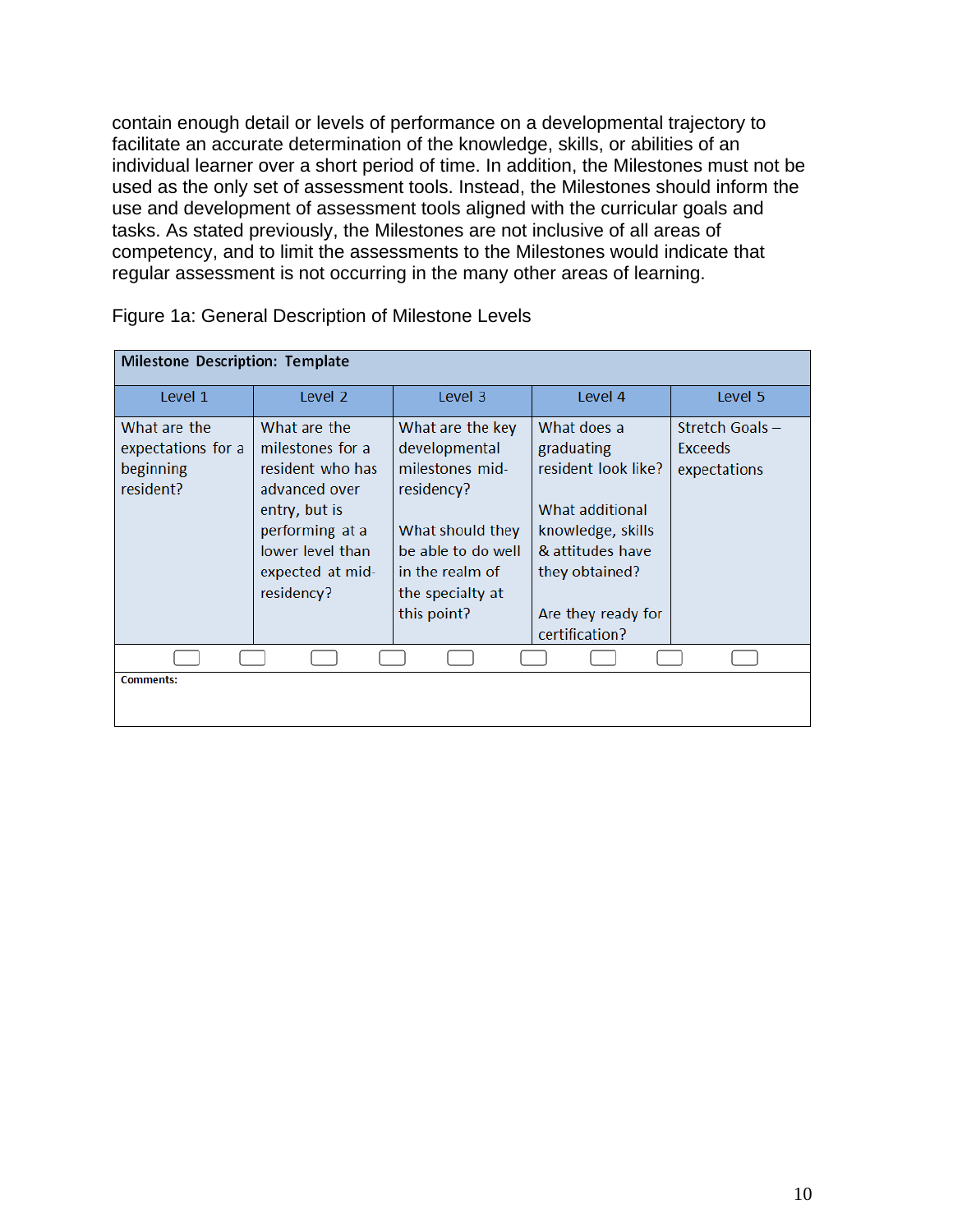|                       | <b>Developmental</b><br>General<br><b>Progression or Set of</b><br>Competency<br><b>Milestones</b><br>Sub-competency<br>PC1. History (Appropriate for age and impairment) |                                                                                                                                   |                                                                                                                                                                                                                                  |                                                                                                                                                                                                                                                                                        |                                                                                                                                                                                                                                                                                  |
|-----------------------|---------------------------------------------------------------------------------------------------------------------------------------------------------------------------|-----------------------------------------------------------------------------------------------------------------------------------|----------------------------------------------------------------------------------------------------------------------------------------------------------------------------------------------------------------------------------|----------------------------------------------------------------------------------------------------------------------------------------------------------------------------------------------------------------------------------------------------------------------------------------|----------------------------------------------------------------------------------------------------------------------------------------------------------------------------------------------------------------------------------------------------------------------------------|
|                       | Level 1                                                                                                                                                                   | Level 2                                                                                                                           | Level 3                                                                                                                                                                                                                          | Level 4                                                                                                                                                                                                                                                                                | Level 5                                                                                                                                                                                                                                                                          |
| Acquires a<br>history | general medical                                                                                                                                                           | Acquires a basic<br>specialty specific<br>medical history<br>includina<br>medical.<br>functional, and<br>psychosocial<br>elements | Acquires a<br>comprehensive<br>medical history<br>integrating medical,<br>functional, and<br>psychosocial<br>elements<br>Seeks and obtains.<br>data from secondary<br>sources when needed<br><b>Specific</b><br><b>Milestone</b> | <b>Efficiently acquires</b><br>and presents a<br>relevant history in a<br>prioritized and<br>hypothesis driven<br>fashion across a<br>wide spectrum of<br>ages and<br>impairments<br>Elicits subtleties and<br>information that may<br>not be readily<br>volunteered by the<br>patient | Gathers and<br>synthesizes<br>information in a<br>highly efficient<br>manner<br>Rapidly focuses on<br>presenting problem.<br>and elicits key<br>information in a<br>prioritized fashion<br>Models the<br>gathering of subtle<br>and difficult<br>information from the<br>patient |

Figure 1b: Example of the Basic Anatomy of a Milestone

@ 2013 Accreditation Council for Graduate Medical Education (ACGME)

## **How were Milestones Developed?**

The process of Milestone development was unique for each specialty. Early development of the Milestones began with internal medicine in 2007. The American Board of Internal Medicine began working on the project very soon after the idea was first conceptualized. The ACGME began to formally bring specialties together in 2009 to start the process and determine the best course for development. By 2011, the formation of a Working Group for each of the core specialties was fully developed. That same year, the decision to include five levels within the Milestones was made, guided by the Dreyfus Model of expertise development. <sup>2</sup> It was determined that Level 4 was to be considered the graduation target (*not a requirement*) and Level 5 would be for aspirational milestones. (See Figure 1a for an explanation of each Level). Specialties that had already started the process were allowed to continue as they had been developing (i.e., fewer Levels, levels with different descriptions, different graduation targets).

Each Working Group was composed of members of the relevant ACGME Review Committee, the American Board of Medical Specialties through the individual certification boards, the specialty colleges and associations, and program directors' groups, and representative residents and/or fellows. The core specialty Working Groups typically had 15 members representing the varying areas within the applicable specialty. For example, the Orthopaedic Surgery Working Group included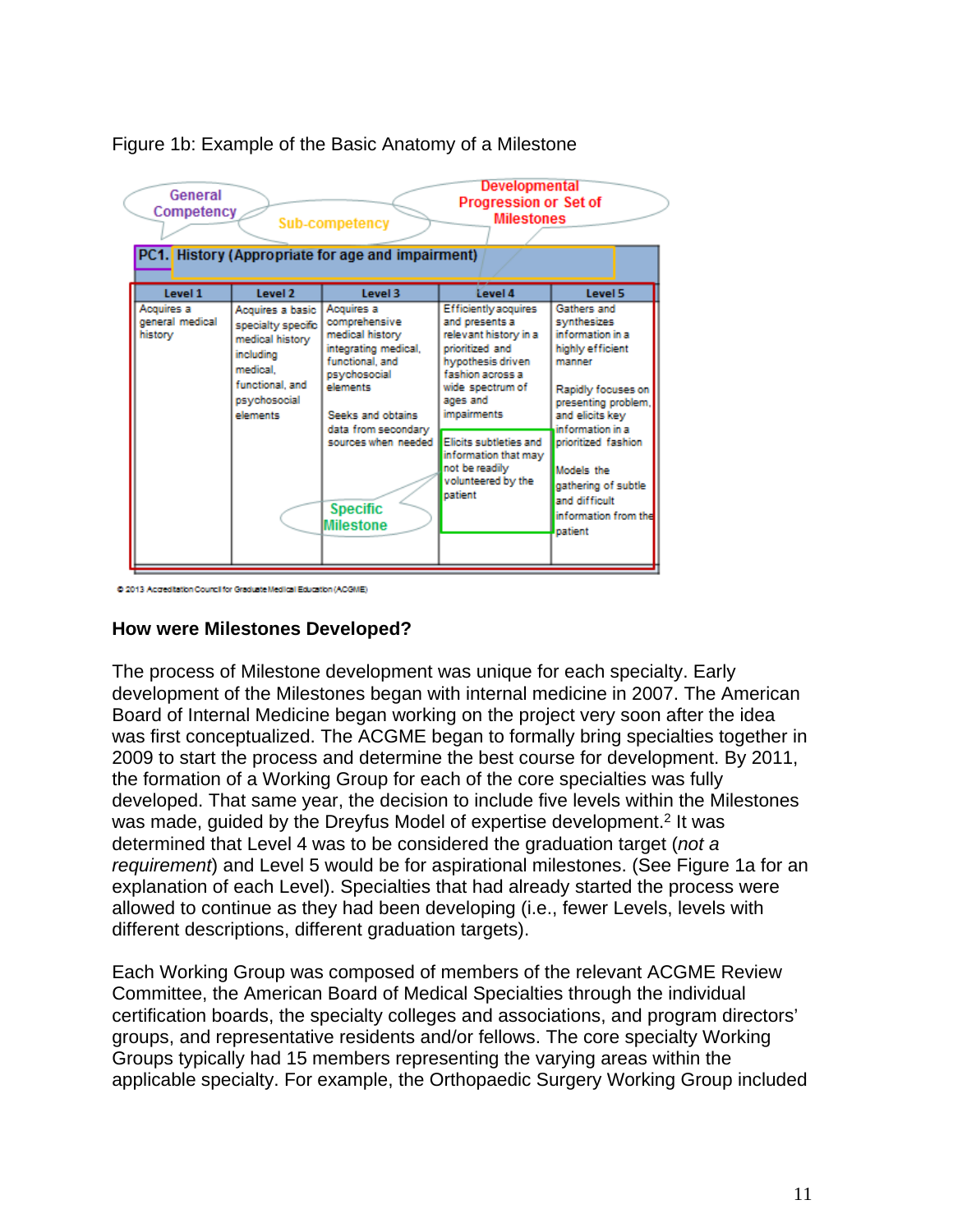members who could represent the eight subspecialties within the practice of orthopaedic surgery.

Each group met three or four times to complete the process, which in each case started with reviews of published documents, including the Program Requirements, certification blue prints, competency statements, shared curricula, and other literature. The discussion of what knowledge, skills, and abilities would be most important was enthusiastic and complete. In many cases, the groups were able to select the most important topics for Patient Care and Medical Knowledge within a few hours. In some cases, the decision regarding which subcompetencies were most important took more than one full meeting, and the work of development started later.

The Milestones are written a few different ways across the specialties; some include general and broad categories, some are very specific, and others are a mix. Generally speaking, the specialties with more residents/fellows (e.g., internal medicine, family medicine, surgery) tended to be broader in their Milestones, and those specialties with fewer and more specialized residents/fellows (e.g., orthopaedic surgery, radiation oncology) were more specific. Another difference is that those sets of Milestones that were more specific tended to include more subcompetencies and individual milestones within them.

For most specialties, after the draft was completed, it was shared with an Advisory Committee to perform a review and comment on the work that had been completed. After several rounds of editing, the Milestones were shared with program directors for piloting and feedback. The outcomes of the pilot testing and the feedback received were utilized to edit and finalize the documents. Some specialties utilized Milestone sets that had been considered either duplicative or too elementary and were published as an appendix that could be used as a remediation or learning tool; these are sometimes referred to as "non-reportable Milestones." Other specialties created more detailed documents to demonstrate the research behind the Milestones that were selected and/or potential assessment tools that could be used to better determine the Milestone level.

When the Milestones were published, the ACGME Milestones staff attended many program directors' group meetings. An effort was made to educate the program directors on the background and purpose of the Milestones, as well as on how to interpret the language. Eventually, these presentations included workshops for Mock Clinical Competency Committee Meetings (more information on the requirements for the Clinical Competency Committee can be found in the *Clinical Competency Committee Guidebook*). Each core specialty also published an article in the *Journal of Graduate Medical Education* that detailed the specific process used. 16-24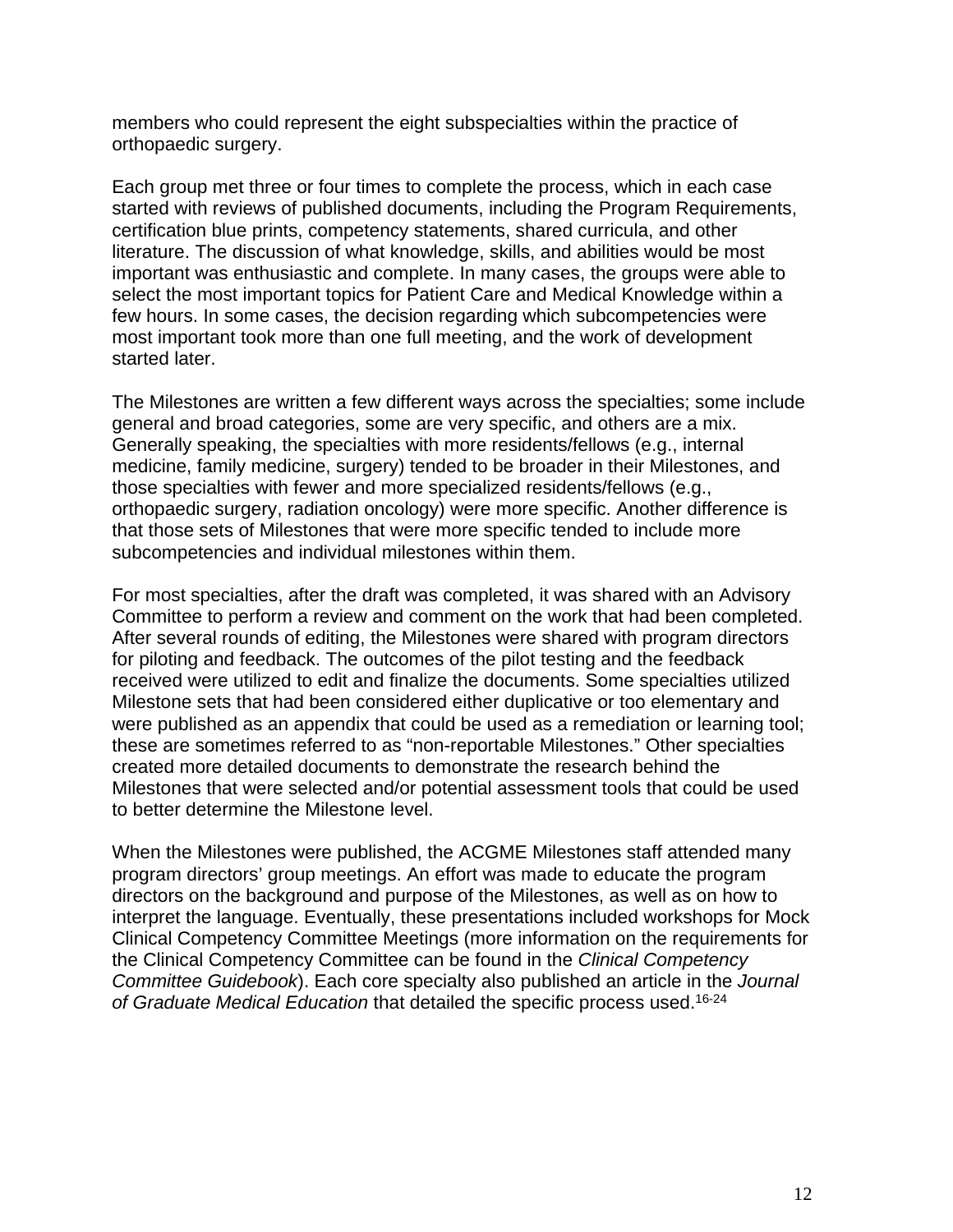## **Why Milestones?**

First and foremost, the Milestones are designed to help all residencies and fellowships produce highly competent physicians to meet the 21st century health and health care needs of the public. Second, as noted above, programs have struggled to operationalize the six general competencies since their introduction in 1999.2 The Milestones, along with the related concept of EPAs, were developed to provide descriptive language that can facilitate a deeper, shared understanding among programs regarding the competency outcomes of interest within and across disciplines. The Milestones also enable the movement away from an overreliance on high stakes medical knowledge testing and use of numeric rating scales on evaluation forms faculty members have found very difficult to use effectively. Third, the Milestones provide guidance on curriculum by defining the general, essential competencies within a discipline. Fourth, the Milestones can serve as a guide and "item bank" to create more meaningful assessments. Fifth, as learners' gaps are identified, there is the ability to provide individualized coaching to help them progress to the next level. Finally, the Milestones provide a critical framework for Clinical Competency Committee (CCC) deliberations and judgments.

There are other Milestones, besides the Reporting Milestones, that should be mentioned. A few specialties have developed more granular, specialty-detailed Milestones that are often referred to as "curricular milestones." As the name implies, these are designed to help programs attend to key elements of their curriculum in more detail, and to help create more meaningful assessments for specific curricular experiences. Not all specialties have created these more descriptive, granular milestones. Programs are not required to report to the ACGME on these milestones. Primarily, they are utilized by internal medicine and pediatrics and their related subspecialties, to guide curriculum development and specific assessments.<sup>25</sup>

The Milestones play a number of important roles depending on the constituent or stakeholder. Table 4 provides an overview of the purposes and functions of the Milestones related to each key stakeholder.<sup>26</sup>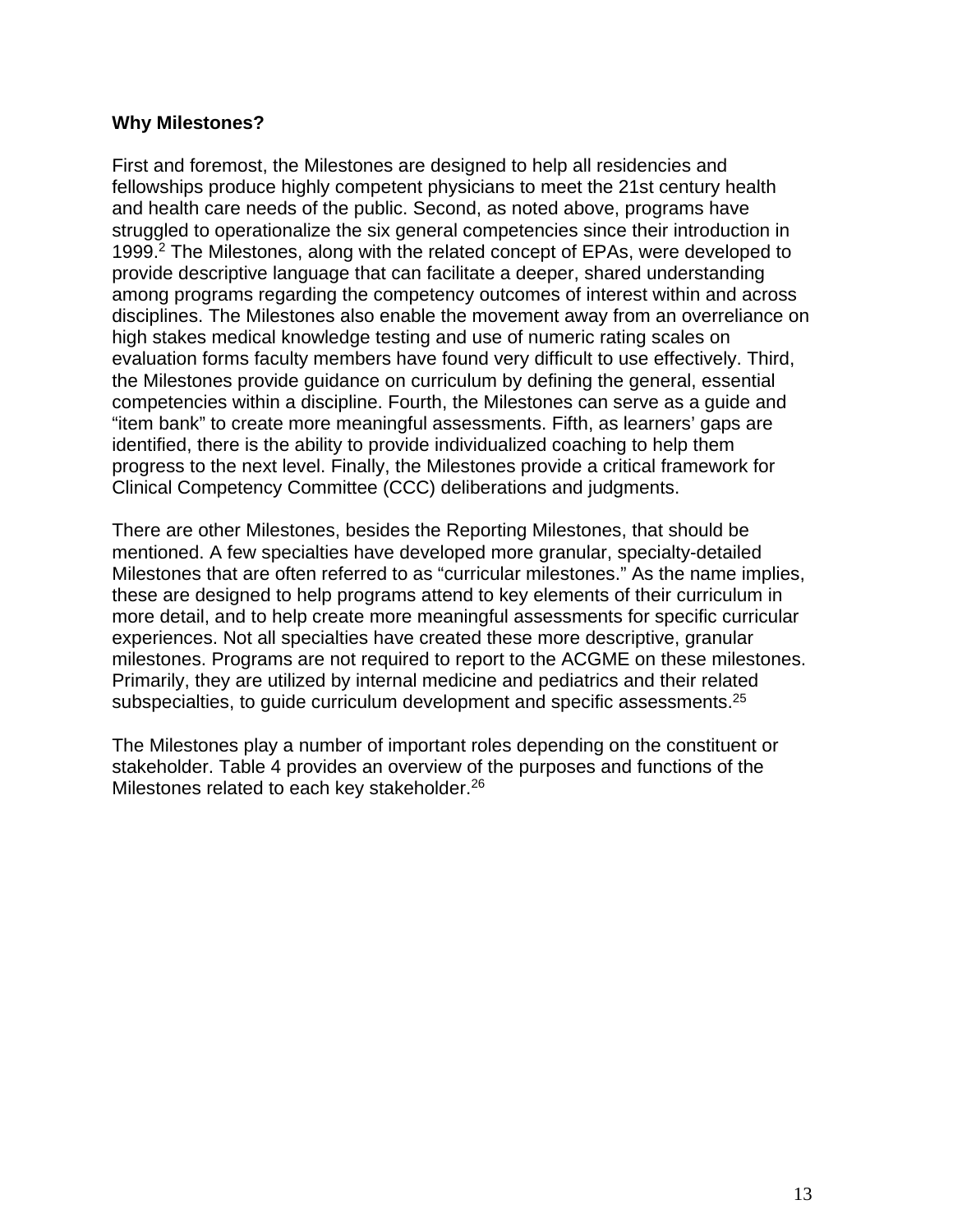| Table 4: The Purpose and Function of Milestones |
|-------------------------------------------------|
|-------------------------------------------------|

| <b>Constituency or Stakeholder</b> | <b>Purpose/Function</b>                                                                                                                                                                                                                                                                                                                    |
|------------------------------------|--------------------------------------------------------------------------------------------------------------------------------------------------------------------------------------------------------------------------------------------------------------------------------------------------------------------------------------------|
| <b>Residents and Fellows</b>       | Provide a descriptive roadmap for<br>training<br>Increased transparency of<br>$\bullet$<br>performance requirements<br>Encourage informed self-<br>assessment and self-directed<br>learning<br>Facilitate better feedback to trainee<br>$\bullet$<br>Encourage self-directed feedback<br>$\bullet$<br>seeking behaviors                    |
| Residency and Fellowship Programs  | Guide curriculum and assessment<br>tool development<br>Provide meaningful framework for<br>$\bullet$<br>CCC (e.g., help create shared<br>mental model)<br>Provide more explicit expectations of<br>residents and fellows<br>Support better systems of<br>assessment<br>Enhance opportunity for early<br>identification of under-performers |
| <b>ACGME</b>                       | Accreditation - enables continuous<br>monitoring of programs and<br>lengthening of site visit cycles<br>Public Accountability - report at a<br>$\bullet$<br>aggregated national level on<br>competency outcomes<br>Community of practice for evaluation<br>$\bullet$<br>and research, with focus on<br>continuous improvement              |
| <b>Certification Boards</b>        | Enable research to improve<br>$\bullet$<br>certification processes                                                                                                                                                                                                                                                                         |

Several key aspects about the use of the Milestones deserve special attention. First, as noted above, the Milestones reported to the ACGME were not designed to be used as evaluation forms for specific rotations or experiences, especially short rotations less than three months in length. The Reporting Milestones are designed to guide a synthetic judgment of progress twice a year. However, utilizing language from the Milestones may be helpful as part of a mapping exercise to determine which Competencies are best covered in specific rotation and curricular experiences. Second, the Reporting Milestones can also be used for guided self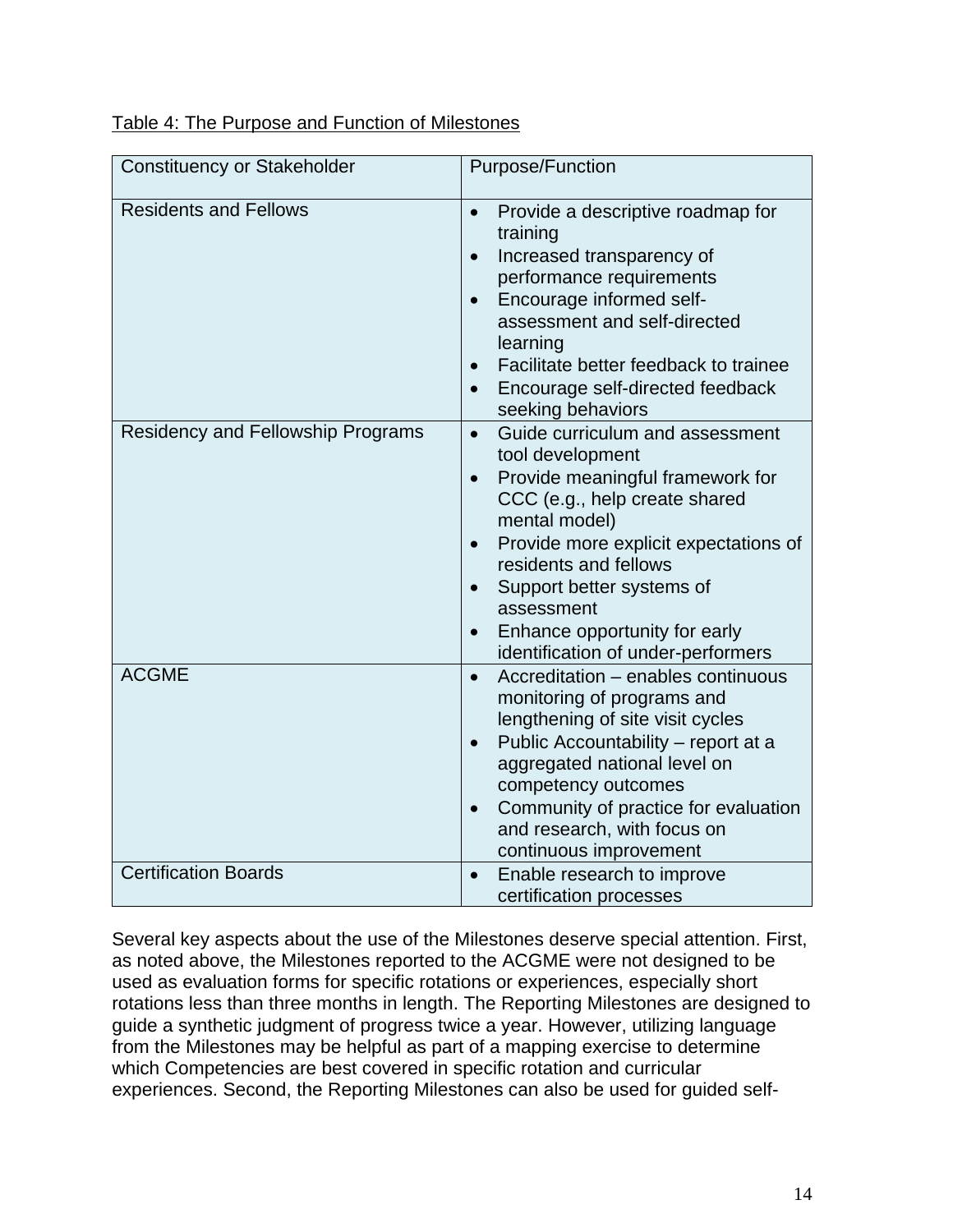assessment and reflection by the resident/fellow in preparation for feedback sessions and in creating individual learning plans. Residents and fellows should use the Milestones for self-assessment with input and feedback from a faculty advisor, mentor, or program director. Residents and fellows should not judge themselves on the Milestones in isolation. As highlighted in the Feedback section below, Milestones feedback is most effective when it is performed in dialogue between a learner and faculty advisor. Third, the Milestones can be useful in faculty development. They can help faculty members recognize their performance expectations of learners, more explicitly assess the trajectory of skill progression in their specialty, and discern how best to assess a learner's performance. Finally, it is imperative that programs remember that the Milestones are not inclusive of the broader curriculum, and limiting assessments to the Milestones could leave many topics without proper and essential assessment and evaluation.

# **Implementing and Using Milestones Effectively**

While we still have much to learn, early research combined with solid educational theory does provide some useful guidance for programs.

*Involving Residents and Fellows*

## *Summary - Practical Tips*

- *1. Share and discuss the pertinent Milestones set with residents and fellows at the beginning of the program. This helps them to gain a shared understanding of the goals of the program and Milestones.*
- *2. Have residents and fellows complete individualized learning plans, using the Milestones as an important guide.*
- *3. Consider having residents and fellows complete a self-assessment of their Milestones that they can compare and contrast, with a trusted advisor, to the Milestone judgments of the CCC every six months.*
- *4. Enable residents and fellows to seek out assessment (i.e., self-directed assessment seeking), especially direct observation, from faculty members.*

Residents and fellows are a primary stakeholder in the Milestones system. Education is always co-created and co-produced between teacher and learner.<sup>27-33</sup> The recognition of this need for active engagement seems to invite new attention in health professional development as the shared work of teacher and learner. Learners in a CBME system must be active agents co-guiding both the curricular experiences and assessment activities.

Viewing medical education in these ways might invite consideration of the highly trained learner as a critical input into the health care system, rather than as an "output" of an isolated educational process.30-1 Recently, Sabadossa and Batalden described the importance of co-production in clinical care. They noted that such co-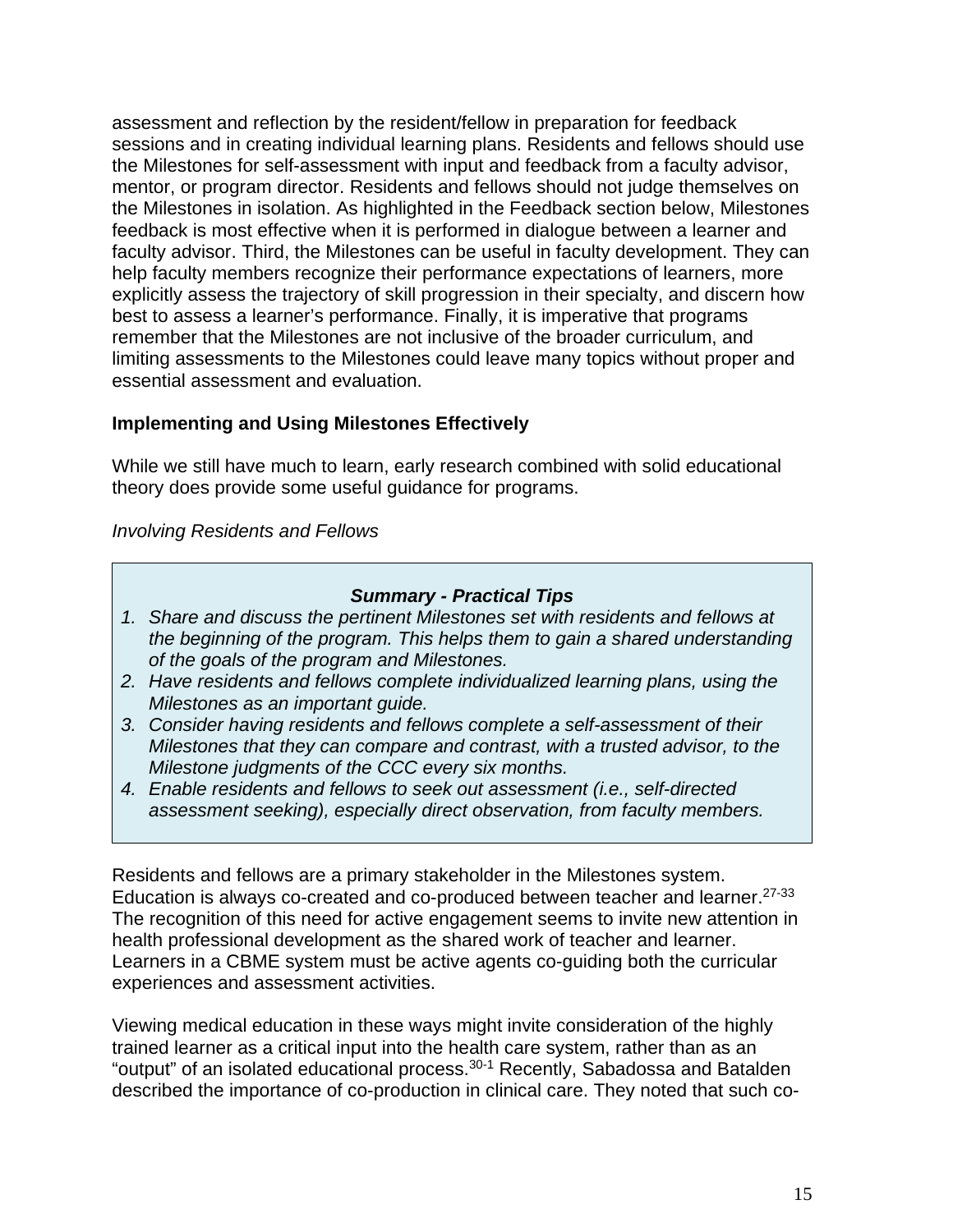production requires "capabilities of the patient, family, and clinical professionals for the 'coproduction' of good care."30 Wagner, et. al. have described the importance of "activated patients" for the development of good care. Medical education-as-service is no different.34

What does it mean for residents and fellows to be "active agents" in their own learning and assessment? Learners must learn to be self-directed in seeking assessment and feedback, <sup>35</sup> thus residents and fellows should ideally:

- 1. be introduced to the content and purpose of the Milestones at the very beginning of the program through dialogue, with that dialogue continuing so as to deepen their understanding on an ongoing basis. Simply e-mailing or providing a hard copy of the Milestones without explanation and discussion is insufficient;
- 2. direct and perform some of their own assessments, such as by seeking out direct observation, auditing medical records and/or Case Logs around quality and safety performance, creating an evidence-based medicine clinical question log, etc.;
- 3. perform a self-assessment in conjunction with the CCC report to help them identify areas of agreement (concordance) and disagreement (discordance); self-assessment in isolation is not effective, but self-assessment combined with external data (e.g., the CCC Milestones report) is a valuable and impactful activity; 36
- 4. develop personal learning plans that they revisit and revise at least twice a year;
- 5. actively seek out assessment and feedback on an ongoing basis;
- 6. provide systematic feedback to the program on their experience with the Milestones.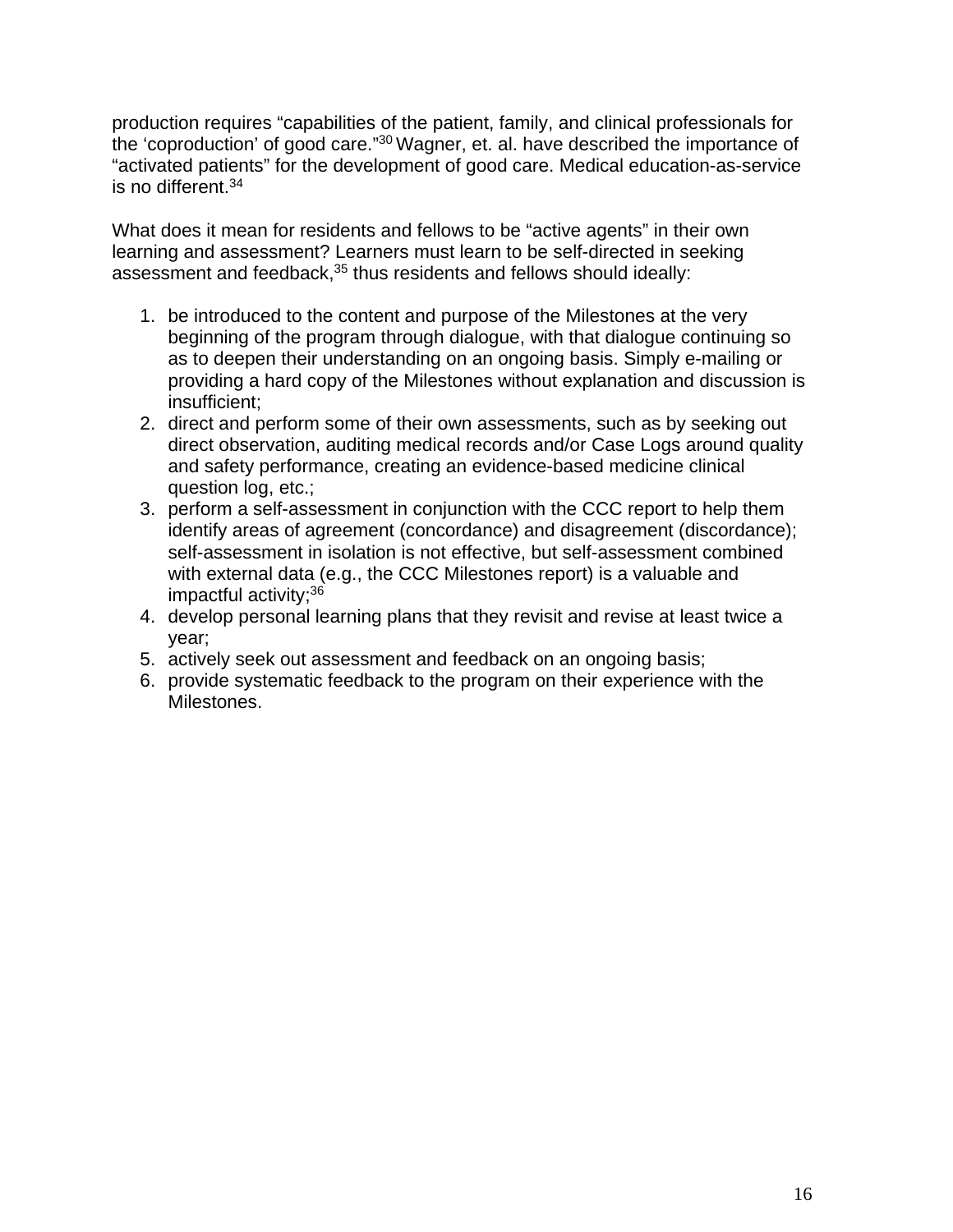## *Faculty*

# *Summary - Practical Tips*

- *1. Share and discuss the pertinent Milestone set with faculty members as a group at the beginning of the academic year (at a minimum). This helps faculty members develop and use a shared understanding of the goals of the Milestones.*
- *2. Observe, observe, observe! Faculty observation of key competencies is essential to effective feedback, coaching, and professional development.*
- *3. Embed observation in "what faculty do" – clinic precepting, procedures, bedside rounds, discharge planning, joining part of an admission, and so on.*
- *4. Participate in faculty development around the Milestones, assessment and observation, feedback as core educator skills.*
- *5. Help faculty members understand where their assessments map onto the pertinent Milestones related to their role in the program.*

Faculty members represent the essential educational core of any training program. Our conception of faculty is also expanding to include others on the interprofessional health care team beyond physicians. Faculty members need, at a minimum, a basic understanding of the structure and purpose of the Milestones. However, not all faculty members necessarily need a deep understanding of all the subcompetencies and milestones. Faculty members "in the trenches" (e.g., who serve as preceptors and attendings) should focus on those subcompetencies and milestones most pertinent to their role, curricular activity, and site of training. As we'll see below, this may mean that the program will need to revise the nature of the evaluation forms faculty members complete. Finally, assessment is a skill that needs ongoing practice and feedback. This is especially true of direct observation of clinical skills. The important implications for faculty members are:

- 1. Familiarize themselves with the overall Milestones
- 2. Hone in and focus on those subcompetencies and milestones pertinent to their attending or assessment role
- 3. Participate in faculty development, especially around assessment and feedback
- 4. Make a commitment to improving and refining their assessment skills
- 5. Provide feedback to the program on how to improve assessment approaches and feedback
- 6. Provide meaningful narrative assessment as part of direct observations and evaluation forms–it is this information that is often most helpful to program directors and CCCs
- 7. Provide ongoing feedback to learners, which is essential for good coaching and professional growth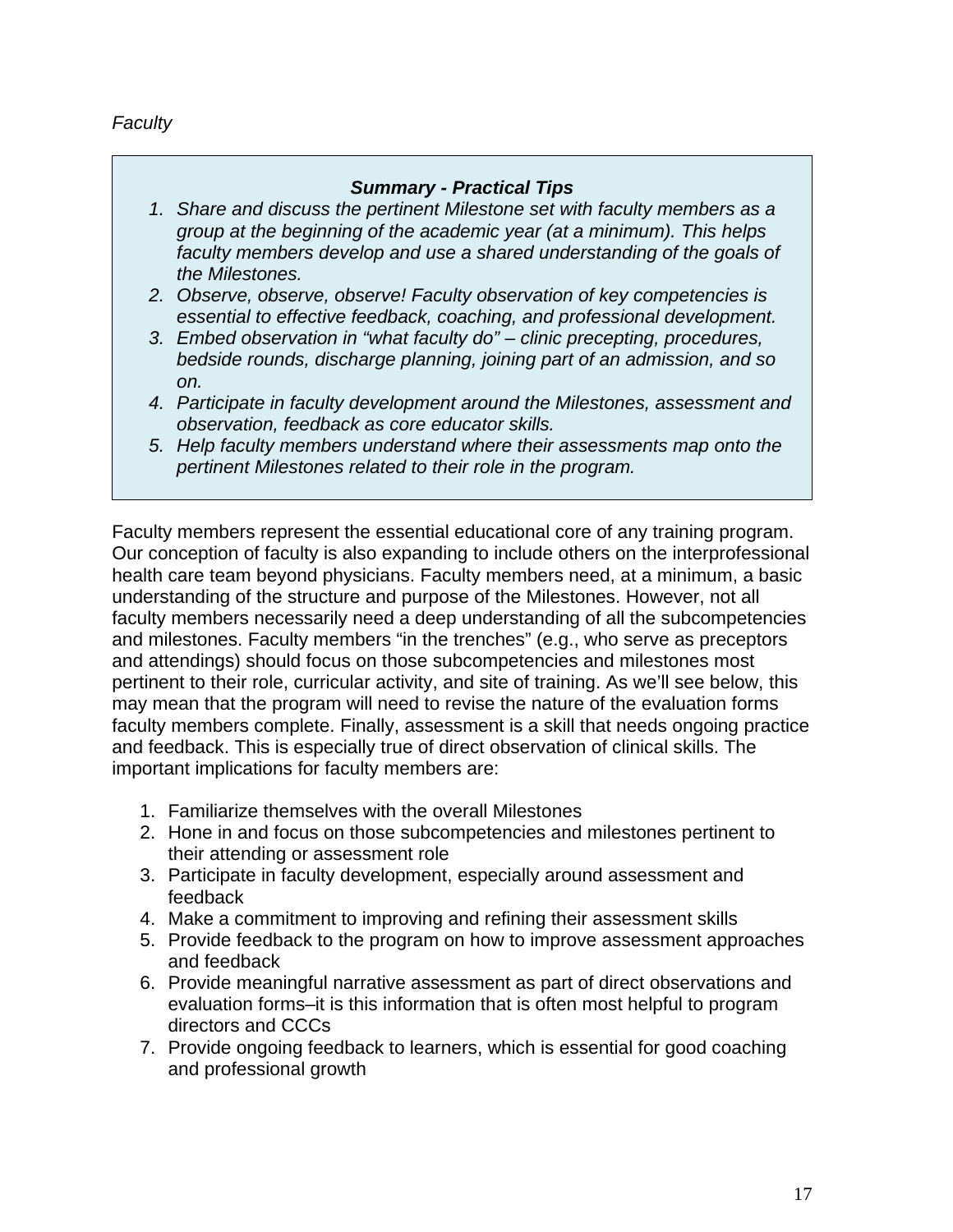## *Program Leadership*

# *Summary - Practical Tips*

- 1. Share and discuss the pertinent Milestone set with faculty as a group at the beginning of the academic year (at a minimum). This helps faculty members develop and use a shared understanding of the goals of the Milestones.
- 2. Empower and facilitate direct observation by faculty members. Faculty observation of key competencies is essential to effective feedback, coaching, and professional development.
- 3. Provide longitudinal faculty development around the Milestones, assessment, observation, and feedback. These are difficult skills, and single, one-time workshops are helpful, but insufficient. Assessment instruments are only as effective as the person using them.
- 4. Build "small aliquots" (e.g., 15-30 minutes) of faculty development into existing structures, such as section and department meetings, grand rounds, morning reports, noon conferences, and the CCC meetings. Use the "practice makes perfect" principle through continued dialogue around the Milestones. This helps to deepen shared understanding.
- 5. Map your curriculum and assessment program against the pertinent milestones. This will help to identify curricular gaps and areas for opportunity, and ensure you have the most effective combination of assessments.

We recognize the NAS and the Milestones have substantially affected the role and nature of work for program directors and other program leaders. Program directors represent the critical and essential hub of the entire program. Institutions should actively support professional development for program leaders. The program director, associate program director, and program coordinator roles are vitally important to the overall medical education enterprise, with profound influences on learner and patient outcomes. As such, program leaders need ongoing professional development around the key roles and tasks now required of them. Key tasks for program leadership include:

1. Conduct a crosswalk of curriculum with the specialty Milestones to ensure that learners have sufficient experience. For example, review the educational objectives and purpose of a rotation, then map the essential subcompetencies with the objectives, purpose and goals of the rotation.

| <b>Rotation or</b> | Goals and          | <b>Essential Milestones</b> | Assessment |
|--------------------|--------------------|-----------------------------|------------|
| Curricular         | <b>Objectives</b>  | (e.g., PCx; MK1x,           | Method     |
| Experience         | (Purpose: why this | $etc.$ )                    |            |
|                    | rotation?)         |                             |            |
|                    |                    |                             |            |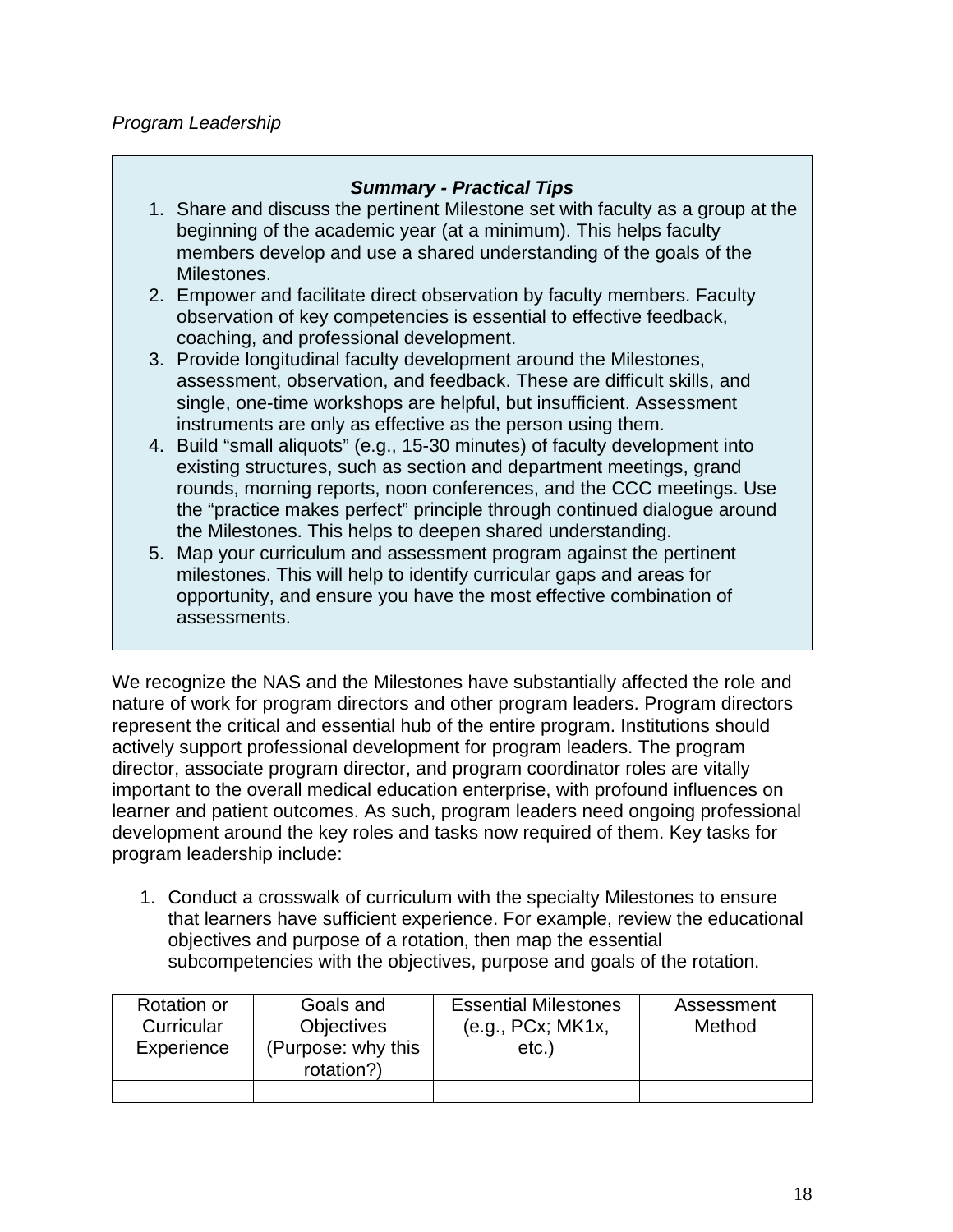- 2. Develop a program of assessment that aligns with the Milestones and functions as an integrated, holistic package. Assessment activities should tightly align with the actual training activity.
- 3. Identify and address gaps in assessment strategies to ensure meaningful and authentic Milestones judgments.
- 4. Conduct ongoing program evaluation to assess what is working, for who, in what circumstances, and why. Do not be afraid to discontinue things that are not working – think of the Milestones as part of a continuous quality improvement process. Logic models, the Kirkpatrick hierarchy, and other approaches to program evaluation can be very helpful. If you have access to an education department or expertise, we'd encourage program leaders to sit down with these individuals to explore what the best program evaluation strategy would be for their programs.
- 5. Provide ongoing faculty development, especially around assessment. While workshops are clearly helpful, they are not enough. Think of ways the program can build "small aliquots" of faculty development into section or department meetings, grand rounds, CCC meetings, and so forth. Taking just 15 minutes on a regular basis to review a few subcompetencies and their milestones, review and rate a short video tape performance, etc., can be very valuable.
- 6. Build a team. Program directors cannot do this alone. Building a team that has deeper understanding of the Milestones and basic educational and assessment methods and theory is crucial. Most specialties now have active program director associations or groups that provide excellent resources and training. It is equally important not to be afraid to reach across disciplinary boundaries. We have found on our travels that really good stuff is happening in at least some of the specialties within institutions of which others in the same institutions are unaware. Check with your designated institutional official (DIO) and graduate medical education committee (GMEC) to learn what is happening in your own institution.
- 7. Explore the functionality of your electronic residency/fellowship management system with respect to linking items on assessment tools and methods to the Milestones to aid in curriculum review.

## *Assessment Program*

As noted above, educational leaders need to build an assessment *program*. <sup>37</sup> No single assessment tool or method will be sufficient to judge all the competencies necessary for  $21^{st}$  century practice. There is also no single "magic combination" – programs will potentially need to choose and develop a set of assessments that meet local needs and context. Basic common assessment methods are provided below as a simple guide, but this is not meant to be an exhaustive list: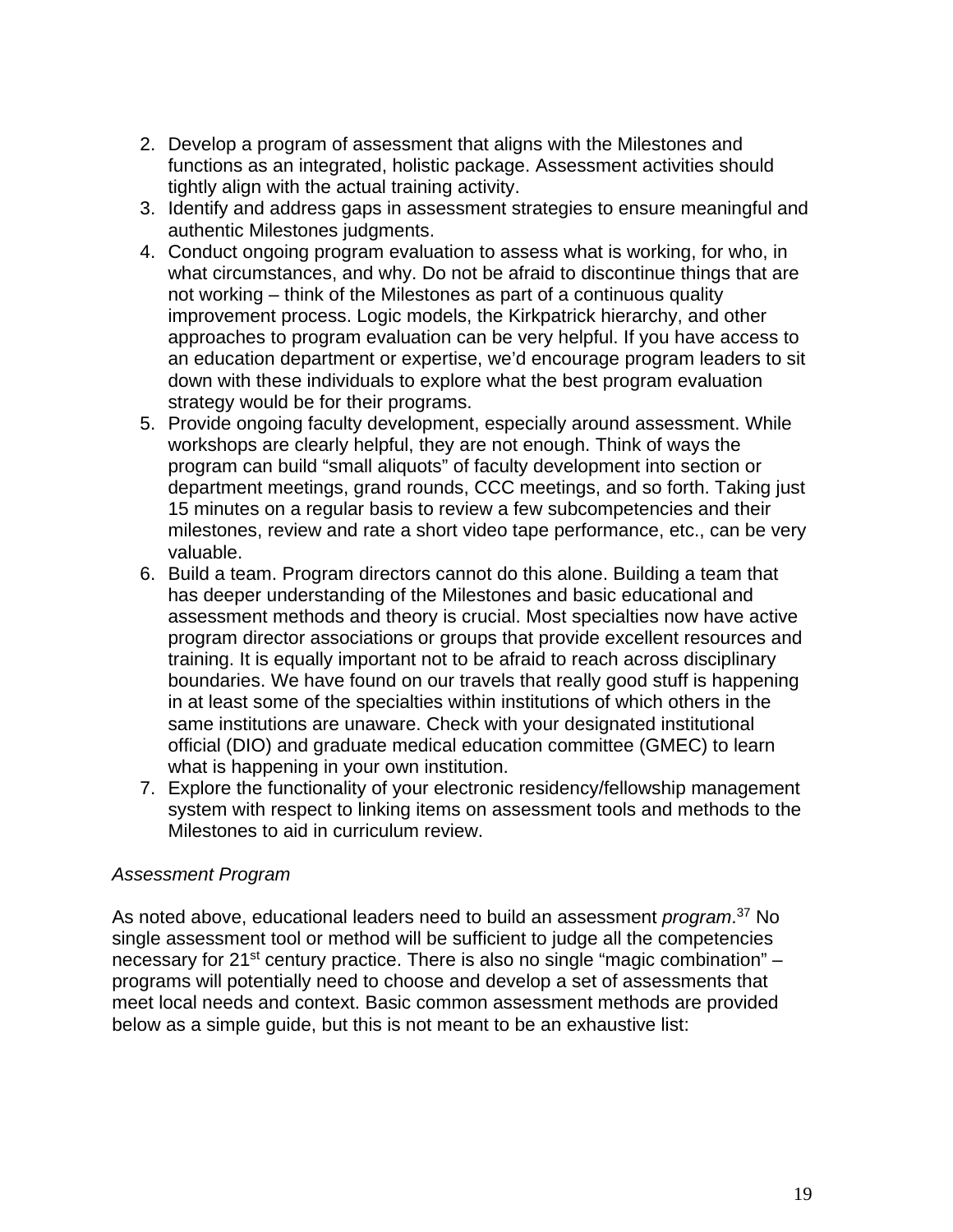| <b>General Competency</b>                     | <b>Common Assessment Methods</b>                                                                                                                                                                                                |
|-----------------------------------------------|---------------------------------------------------------------------------------------------------------------------------------------------------------------------------------------------------------------------------------|
| <b>Patient Care</b>                           | Direct observation (live or video)<br>٠<br>Rating scales/evaluation forms<br>Audit of clinical practice (e.g., quality<br>п<br>performance measures)<br>Simulation (including standardized<br>patients)<br>Case Logs/registries |
| <b>Medical Knowledge</b>                      | In-training examinations<br>Oral questioning methods (e.g.,<br>п<br><b>SNAPPS)</b><br>Direct observation (live or video)<br>п                                                                                                   |
| Professionalism                               | Multi-source feedback (MSF)<br>п<br>Patient surveys (can be part of MSF)<br><b>Direct observation</b><br>п                                                                                                                      |
| <b>Interpersonal and Communication Skills</b> | Multi-source feedback (MSF)<br>٠<br>Patient surveys (can be part of MSF)<br>п<br>Direct observation (live or video)<br>п<br>Simulation (including standardized<br>п<br>patients)                                                |
| Practice-based Learning and<br>Improvement    | Audit of clinical practice (e.g., quality<br>٠<br>performance measures)<br>Evidence-based medicine logs<br>Case Logs<br>Rating scales/evaluation forms                                                                          |
| Systems-based practice                        | Audit of clinical practice (e.g., quality<br>٠<br>performance measures)<br>Multi-source feedback (MSF)<br>Rating scales/evaluation forms                                                                                        |

Table 5: Common Assessment Methods for the Six General Competencies

However, some key principles in building an assessment program can be helpful:

- 1. First and foremost, recognize that it is the individual completing an assessment tool (e.g., a faculty member) who serves as the measurement instrument, not the tool itself. The majority of variance in ratings and judgments is always with the rater. Therefore, faculty development is absolutely essential.
- 2. Where possible, use existing tools and modify as necessary. It is very difficult to develop new tools de novo, so taking existing tools that have been evaluated for validity is a good place to start, and modify if needed. Understand that if as a program chooses to modify an assessment instrument, it would be good to assess some of its basic performance, such as reliability and validity if feasible.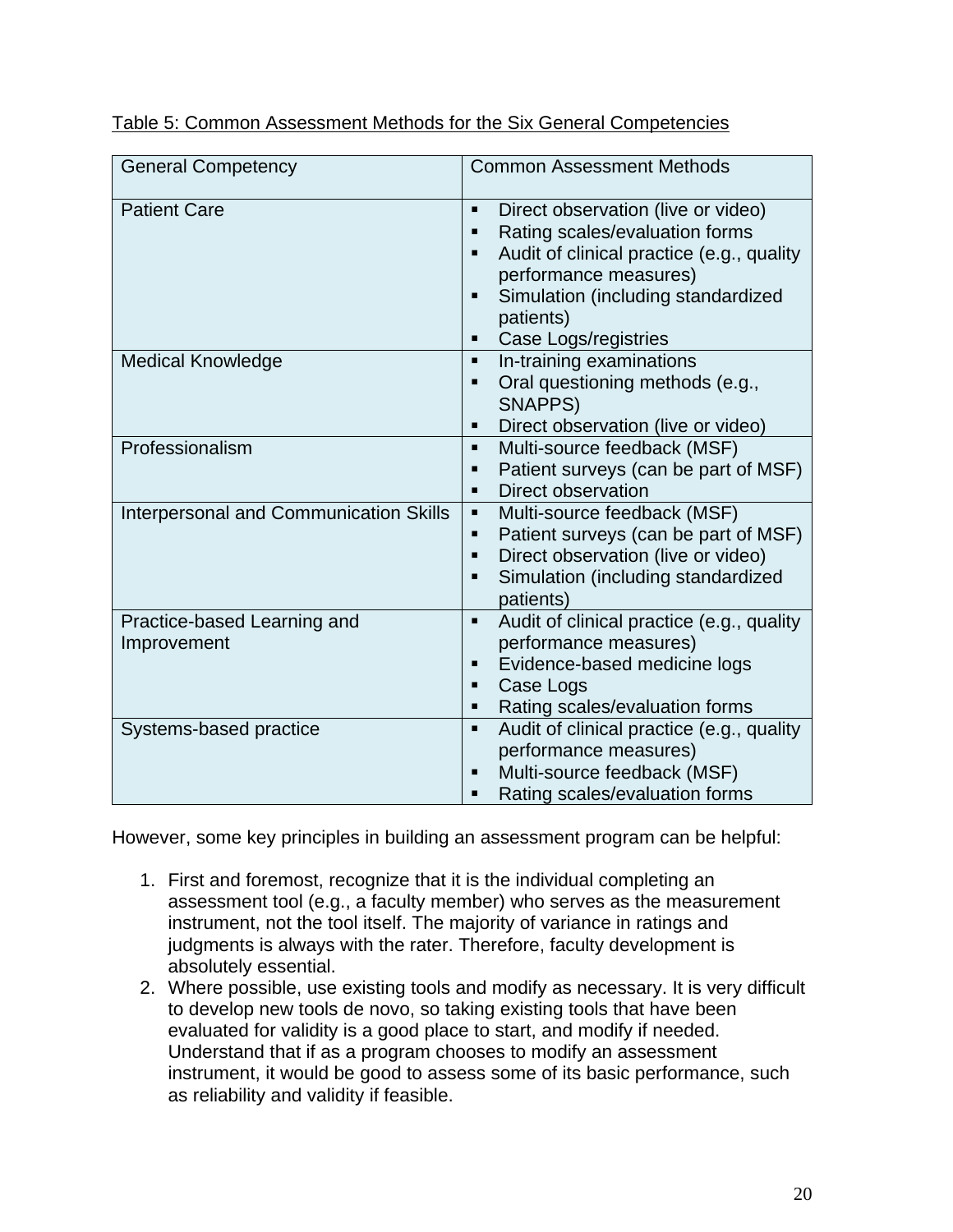3. Ensure the assessments chosen possess a high degree of utility, as exemplified by this hybrid equation from Norcini and van der Vleuten.<sup>38</sup>

Utility = Validity X Reliability X Educational impact X Acceptability X Feasibility

As you can see, if any one of these variables is zero, by definition utility is zero. For most purposes, the tools programs will use do not need to have high levels of reliability (i.e., reproducibility) as required for high stakes testing. For educational impact, the primary focus should be on the tool's "catalytic effects;" in other words the assessment should help to drive future learning forward. Tools have to be feasible, including in terms of time and financial cost, and must also be acceptable to both faculty members and learners.

- 4. Avoid tools that ask faculty members or others to judge too many items, competencies, or questions (too much "cognitive load"). Think carefully about what a faculty member can realistically observe and judge in the allotted time period. Many faculty members now spend only one to two weeks attending during a rotation in many specialties. Furthermore, the forms should align and comport with the purpose and main objectives of the rotation or curricular experience.
- 5. Ensure "construct alignment" of rating scales on evaluation forms.<sup>39</sup> Construct alignment refers to how the descriptors used in a rating scale align with the judgments being asked of the rater. For example, for years a typical scale included the descriptors "unsatisfactory," "satisfactory," and "superior." However, these descriptors are "misaligned" with the task of making a developmental or criterion-based judgment. Recent research has shown that scales and descriptors better aligned with the rating task and judgment have better reliability. An example of a construct-aligned scale is one that asks faculty members to judge entrustment or level of supervision. While much work remains to be done, it is worth taking a look at the program's current scales and descriptors to see if they are effectively guiding faculty members' judgment and ratings.
- 6. Encourage the use and capture of narrative assessment. While rating scales and evaluation forms can certainly be useful, it is the narrative that is often most useful, especially for feedback. Offer faculty development to structure the outline of narrative evaluations to facilitate synthesis of narrative comments to Milestones achievement.

The CCC is also a vital component of the assessment program and overall program system. We strongly encourage you to, in conjunction with this Milestones Guidebook, review the CCC Guidebook available on the ACGME website [\(www.acgme.org\)](http://www.acgme.org/).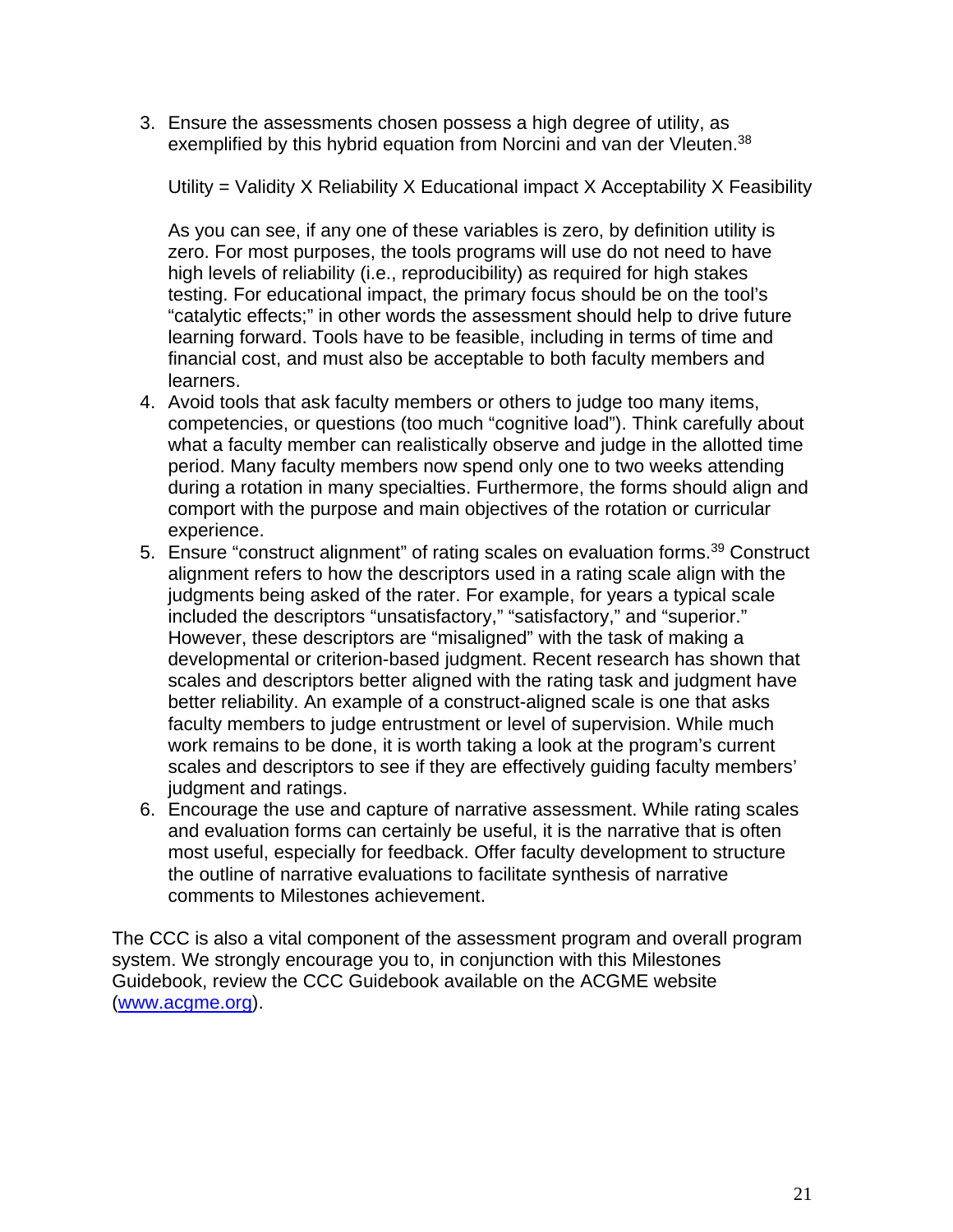# **IMPORTANCE OF FEEDBACK**

Feedback to the resident or fellow is an essential and required activity of the Milestones assessment system. Research has clearly shown that feedback is one of the most effective educational tools faculty and programs have to help residents and fellows learn and improve. The Milestones should be used to help residents and fellows develop action plans and adjustments to their learning activities and curriculum. Feedback sessions should also be conducted in person. Research is clear that interpreting and understanding multi-source performance data, as represented by the Milestones, should be facilitated and guided by a trusted advisor.

Five basic features of high quality feedback are: 40

- 1. Timeliness. Faculty members should always try to provide feedback in a timely fashion. The results of the CCC deliberations and Milestone determinations should also be shared with the resident or fellow soon after the meeting has occurred.
- 2. Specificity. The Milestones help to facilitate this criterion by providing descriptive narratives. Generalities (often called "minimal" feedback), such as "you're doing great," or, "should read more," etc., are not very helpful in promoting professional development, especially in the context of Milestones data. There may be a tendency to gloss over the high performing residents or fellows, but remember that they will benefit from "stretch" goals.
- 3. Balance reinforcing ("positive") and corrective ("negative") feedback. It is important to include both in specific terms. An imbalance between too much reinforcing or conversely corrective feedback can undermine the effectiveness. The popular feedback sandwich (*positive-negative-positive*) is actually not very effective and not routinely recommended.
- 4. Learner reaction and reflection. It is very important to allow the resident or fellow to react and reflect on the feedback and Milestones data. Reaction and reflection help garner resident and fellow buy-in and development of action plans.
- 5. Action plans. Creating and executing an action plan after a Milestones review is critical to professional development, and is often neglected in feedback. As Boud and Molloy argue, feedback hasn't occurred until the learner has actually attempted an action or change with the information. Feedback is more than just information giving and dissemination.46

Two feedback models might also be helpful.

# **ADAPT**

Ask-Discuss-Ask-Plan Together. This model is built upon the work of Lyuba Konopasek and her earlier Ask-Tell-Ask (ATA) model. Since feedback should be a dialogue and not a one way conversation, the ATA model was revised to recognize this important aspect of feedback. Start by *asking* how things are going and encourage a self-assessment. *Discuss* with the learner your observations of their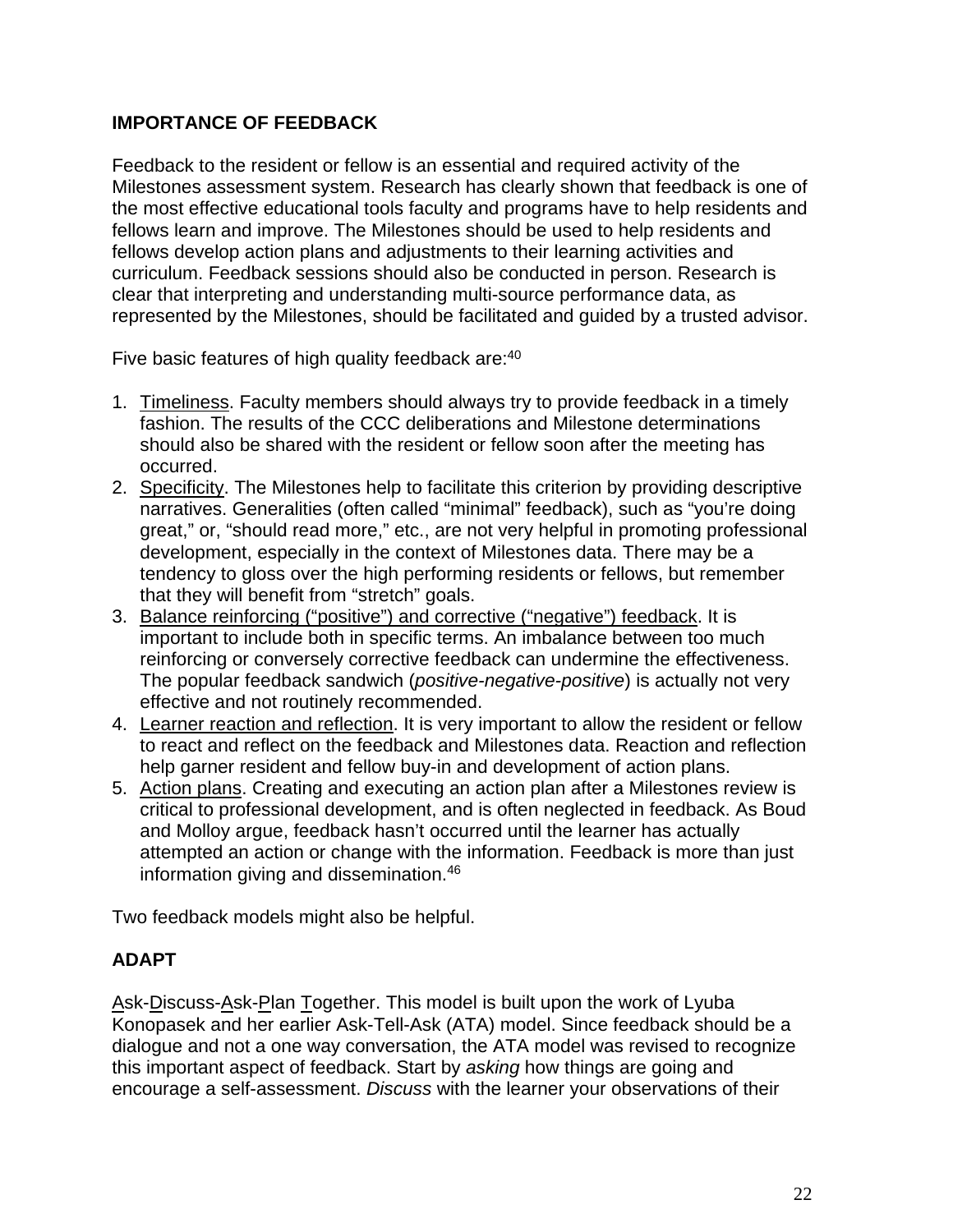self-assessment and how it relates to your feedback, looking for areas of concordance and discordance. Discordances are especially good opportunities for professional growth and helping the learner with the skill of self-reflection and calibration. *Ask* the learner to then reflect on the feedback session and gain their further input. Finally, *plan together* to decide action plans and needs for ongoing coaching.

# **R2C2 Model**

This model was developed by Joan Sargeant and colleagues, who specifically included feedback sessions that involved the review of multi-source performance data, such as multi-source feedback and clinical performance measures, in their research.<sup>36</sup> The model builds on robust educational theory. The steps of the model are:

**R**apport Building: In this initial stage, the faculty member should build rapport and establish the relationship. The goal of this stage is to explain the purpose of the assessment, engage the resident/fellow, and establish the credibility of the assessment. At this stage you want to outline and negotiate the agenda with the learner to ensure issues he/she wishes to discuss are surfaced during the review of the Milestones data, discuss what the process means to him/her, and confirm that the session should lead to an action plan.

Explore **R**eaction: The next stage is to explore reactions, emotions, and perceptions of the feedback. If the resident/fellow has completed a selfassessment (e.g., his/her own Milestones judgments), emotion and reaction are likely around areas of concordance and especially discordance between his/her impressions of his/her performance. These concordances, and especially the discordances, should be explored. The goal of this stage is to ensure the resident/fellow feels heard and that his/her views are respected, even if there is disagreement.

Explore **C**ontent: In this stage, explore how and what the resident/fellow understands about the feedback data. In this stage you want to ensure the resident/fellow fully understands the meaning of the feedback data and how he/she can use it for action plans and professional development. Helping the resident/fellow also understand how the various assessments are used to inform the Milestones may also be helpful.

**C**oach for Performance Change: In this last stage, the faculty member facilitates and engages the resident/fellow in "change talk" and the creation of an action plan.

One more observation of the R2C2 model – emotion, reaction, or misinterpretation can arise at any time during a session, so you may need to "loop back" to explore reactions or content.36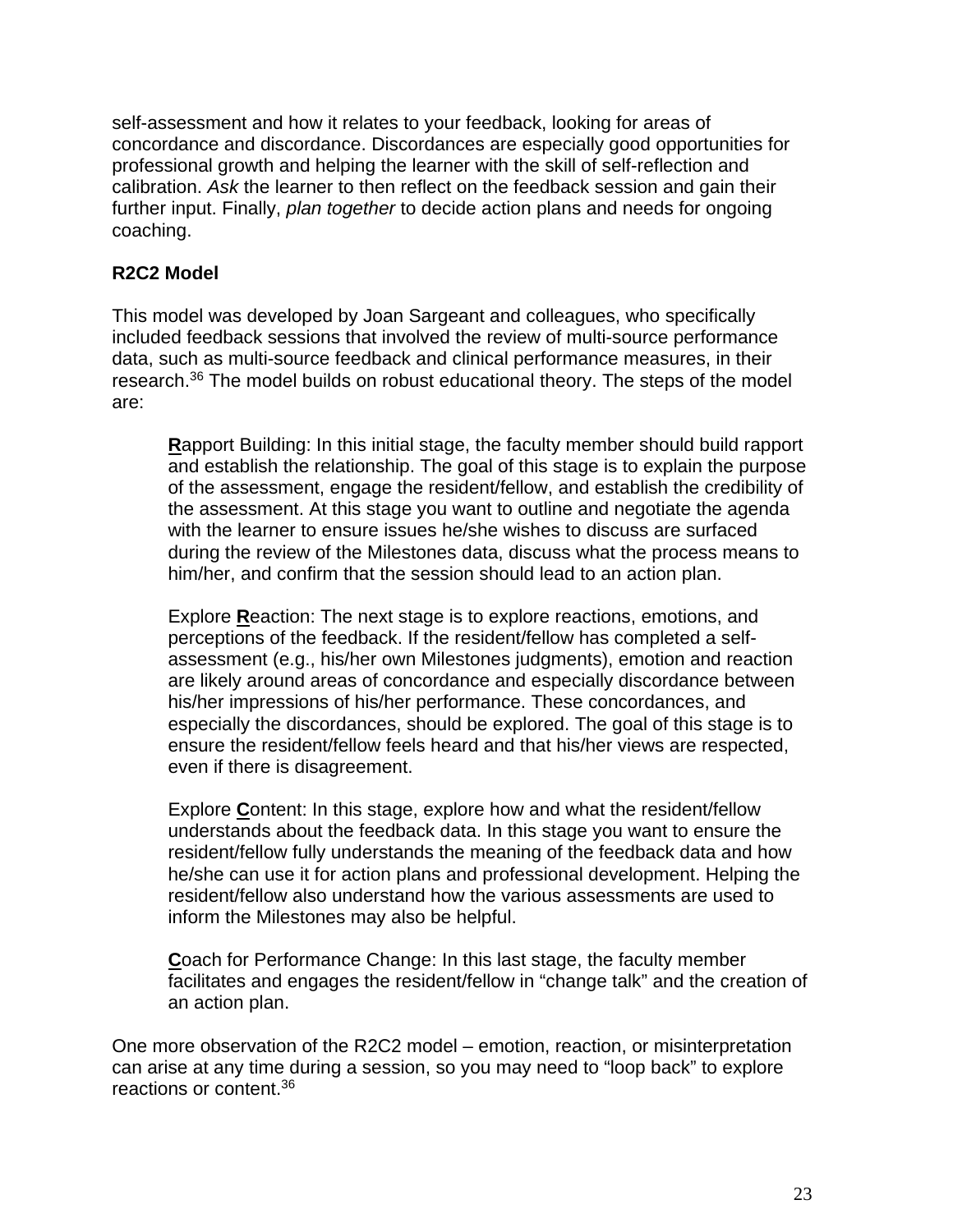# **EARLY LESSONS LEARNED ABOUT THE MILESTONES**

Milestone department staff (ESH, SJH, LE) attended or visited multiple society meetings and institutions between January 2014 and December 2015. These encounters enabled high-level conversations on the benefits and challenges of the Milestones that have produced some early themes. While more systematic and rigorous research is underway, these conversations do provide an early signal and can help guide future evaluation activities, and in that spirit Table 5 provides a topline summary.

While it is simply too early to perform a systematic review, several studies on the early experience with the Milestones are also worth noting. One study investigating implementation of the first set of Internal Medicine Milestones found the Milestones improved faculty evaluations and feedback.<sup>41</sup> One of the first national studies to find evidence of validity involved the first-year experience with the Emergency Medicine Milestones.42 Another emergency medicine study examined reliability, performed exploratory factor analysis and Milestones judgment distributions by training year across all emergency medicine residencies, showing encouraging results.<sup>43</sup> An earlier mixed-methods study involving program directors from 17 internal medicine programs found the Milestones to be useful for formative assessment, but faculty development was recognized as an important need to operationalize the Milestones.44 However, a group of internal medicine programs found only modest differences in perceived quality of feedback by residents after implementation of the Milestones system.45

One study in a large internal medicine program found that transitioning to a Milestones-based model produced a larger separation in the scores between postgraduate years (PGY)-1-3 classes and a wider use of a five-point scale on an endof-rotation evaluation form.<sup>46</sup> Two studies found use of the Milestones was more effective than use of use of previous evaluation forms, finding better discrimination in ratings and a reduction in common rater errors. $47-8$  On the other hand, a study of a Milestones "passport" intervention in an emergency medicine program found only modest increases in resident satisfaction with feedback.<sup>49</sup> Still another study reported that Milestones-based assessments for end-of-shift evaluations led to grade inflation in another emergency medicine program.50 Using information technology is another growing theme of research. For example, a surgery program is using a smart phone application to complete a Zwisch Scale immediately after a procedure and link to the Milestones.51 All of these studies highlight the critical importance of ongoing, iterative, and rigorous research on the Milestones initiative.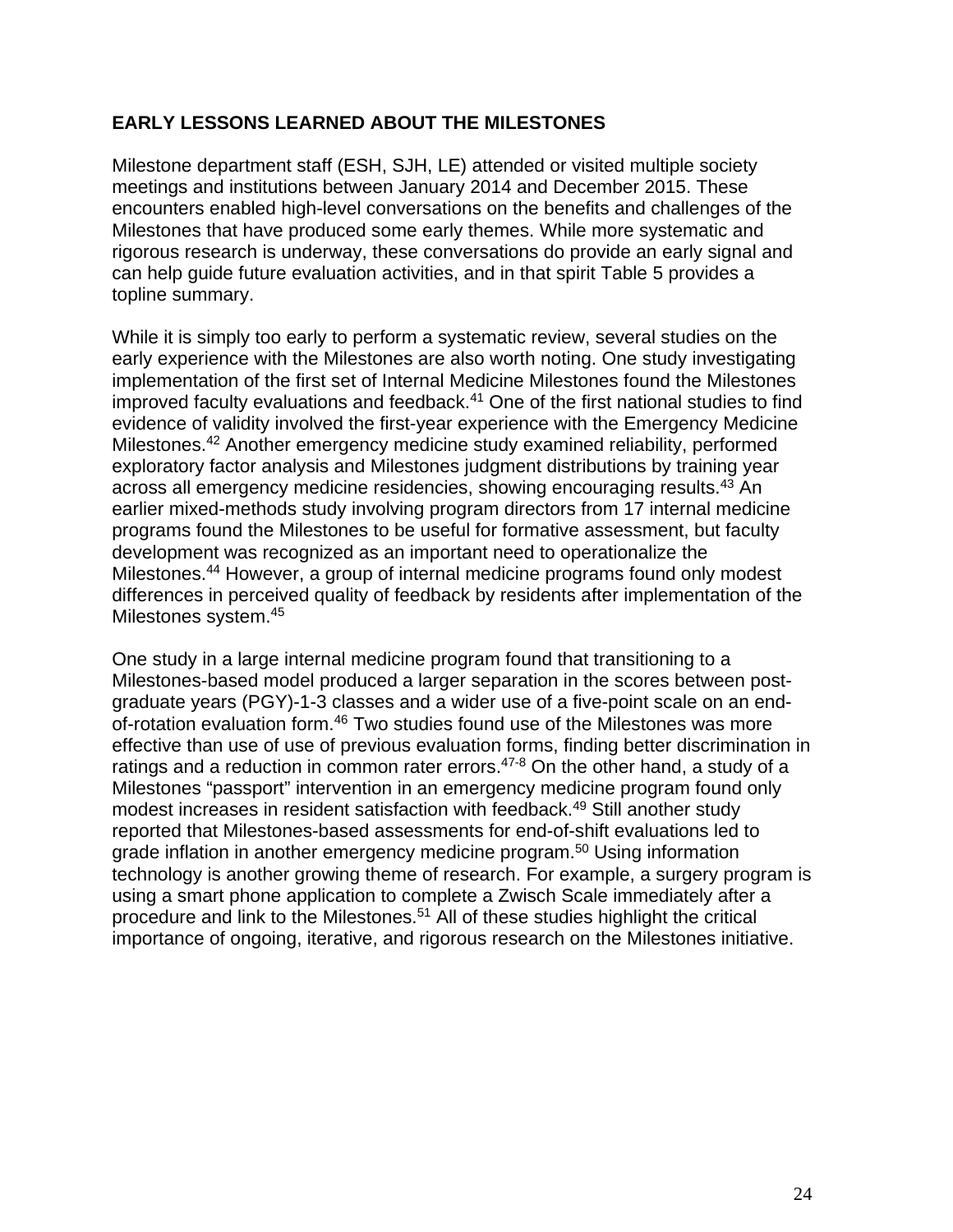| <b>Benefits</b>                                                                                                                                                                                                                                                                                                                                                                                                                                                                                                                                                                                                                                                                                                                                                                                                                                                                                                                                                                                                                                                                                                                                                                                        | Challenges                                                                                                                                                                                                                                                                                                                                                                                                                                                                                                                                                                                                                                                                                                                                                                                                                                                                                |
|--------------------------------------------------------------------------------------------------------------------------------------------------------------------------------------------------------------------------------------------------------------------------------------------------------------------------------------------------------------------------------------------------------------------------------------------------------------------------------------------------------------------------------------------------------------------------------------------------------------------------------------------------------------------------------------------------------------------------------------------------------------------------------------------------------------------------------------------------------------------------------------------------------------------------------------------------------------------------------------------------------------------------------------------------------------------------------------------------------------------------------------------------------------------------------------------------------|-------------------------------------------------------------------------------------------------------------------------------------------------------------------------------------------------------------------------------------------------------------------------------------------------------------------------------------------------------------------------------------------------------------------------------------------------------------------------------------------------------------------------------------------------------------------------------------------------------------------------------------------------------------------------------------------------------------------------------------------------------------------------------------------------------------------------------------------------------------------------------------------|
| Milestones and CCC process<br>provides better feedback for<br>residents and fellows<br>Milestones system catalyzing<br>$\bullet$<br>feedback for residents and fellows<br>(e.g. for many first time formal<br>$\bullet$<br>feedback given)<br>Milestones provide a useful<br>$\bullet$<br>language for assessment and<br>feedback<br>Milestones helping faculty develop<br>$\bullet$<br>$\bullet$<br>shared mental model of<br>competence.<br>Milestones have helped to identify<br>$\bullet$<br>$\bullet$<br>curricular gaps<br>$\bullet$<br>Milestone mapping onto curricular<br>$\bullet$<br>$\bullet$<br>activities has facilitated better<br>assessment<br>Milestones facilitating earlier<br>$\bullet$<br>identification of residents and<br>fellows in difficulty<br>CCCs a useful mechanism to<br>$\bullet$<br>$\bullet$<br>facilitate working with residents and<br>fellows in difficulty<br>Milestones facilitate faculty<br>$\bullet$<br>development<br>Continuous quality improvement<br>$\bullet$<br>$\bullet$<br>philosophy of system<br><b>Common framework of Milestones</b><br>$\bullet$<br>allows for more generalizability of<br>medical education research on<br>assessment in GME | Time and resources ("RVUs always<br>win")<br>Data entry burden<br>$\circ$<br>Synthesizing multiple assessments<br>into a CCC developmental judgment<br>Misalignment of assessment forms<br>and scales and Milestones<br>judgments<br>Lack of assessment methods and<br>tools<br>Use of reporting Milestones as<br>rotation evaluation form (e.g.,<br>"cognitive load")<br>Need for faculty development<br>Assessment burden on faculty<br>Increasingly short faculty attending<br>periods (e.g., 1-2 weeks) in a<br>number of specialties<br>Insufficient faculty exposure<br>$\circ$<br>to properly perform<br>assessment<br>Challenging using a five level<br>Milestone rubric for one year<br>fellowships<br>Educational jargon and framing of<br>language (select Milestones sets)<br>Lack of harmonization across the<br>non-Patient Care and Medical<br><b>Knowledge Milestones</b> |

# Table 6: Perceived Benefits and Challenges of Milestones Implementation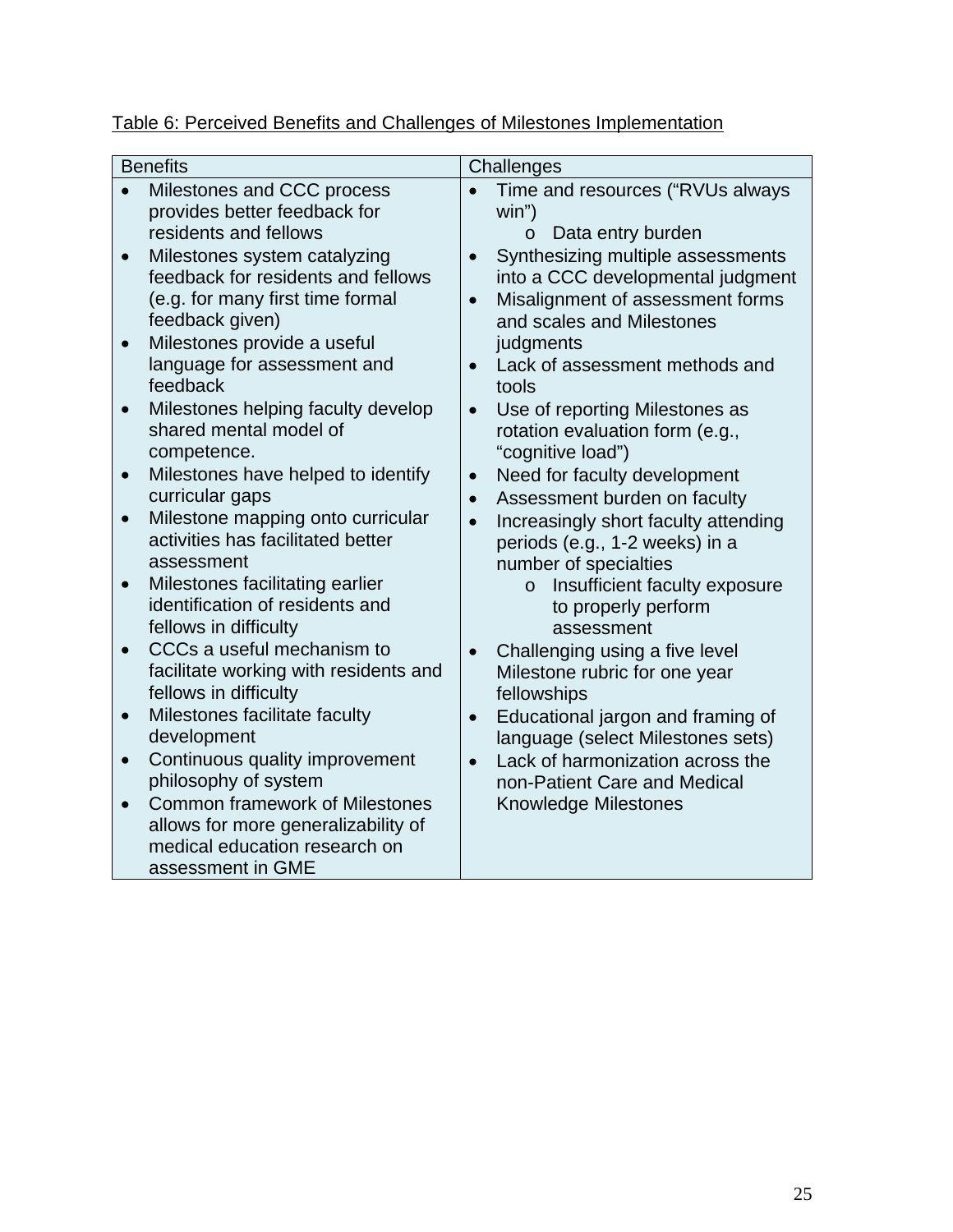# **MILESTONES AND THE NAS ASSESSMENT SYSTEM**

Figure 2 provides an overview of how the Milestones inform the GME system. At the program level, residents/fellows are assessed routinely through a combination of assessment tools. These include: direct observations; global evaluation; audits and review of clinical performance data; Case Logs; multisource feedback from team members, including peers, nurses, patients, and families; simulation; in-service training examinations (ITEs); self-assessment; and others. Increasingly, the Milestones should be used as a guiding framework and "blueprint" for the curriculum and assessment of individual learner performance. Assessment tools should be selected intentionally to allow routine, frequent, formative feedback to the resident or fellow to affirm areas of successful performance and to highlight competencies on which they need to improve. The CCC should help to analyze and synthesize the assessment data, such as "quantitative" information from in-service exams and clinical performance audits, and "qualitative" information from observers and coworkers through surveys and direct observation.



Figure 2: Overview of Professional Self-Regulatory Assessment System in the U.S.

The figure also highlights the critical importance of active resident engagement in the assessment system. Effective group process via the Clinical Competence Committee (CCC) leads to better decisions and judgments about learner development. Professional self-regulation, represented in the U.S. by the ACGME (accreditation) and the American Board of Medical Specialties (certification) are the public facing entities of the system, but depend substantially on the programs for execution of standards. The bi-directional arrows signify the co-dependent relationships of all actors in the system.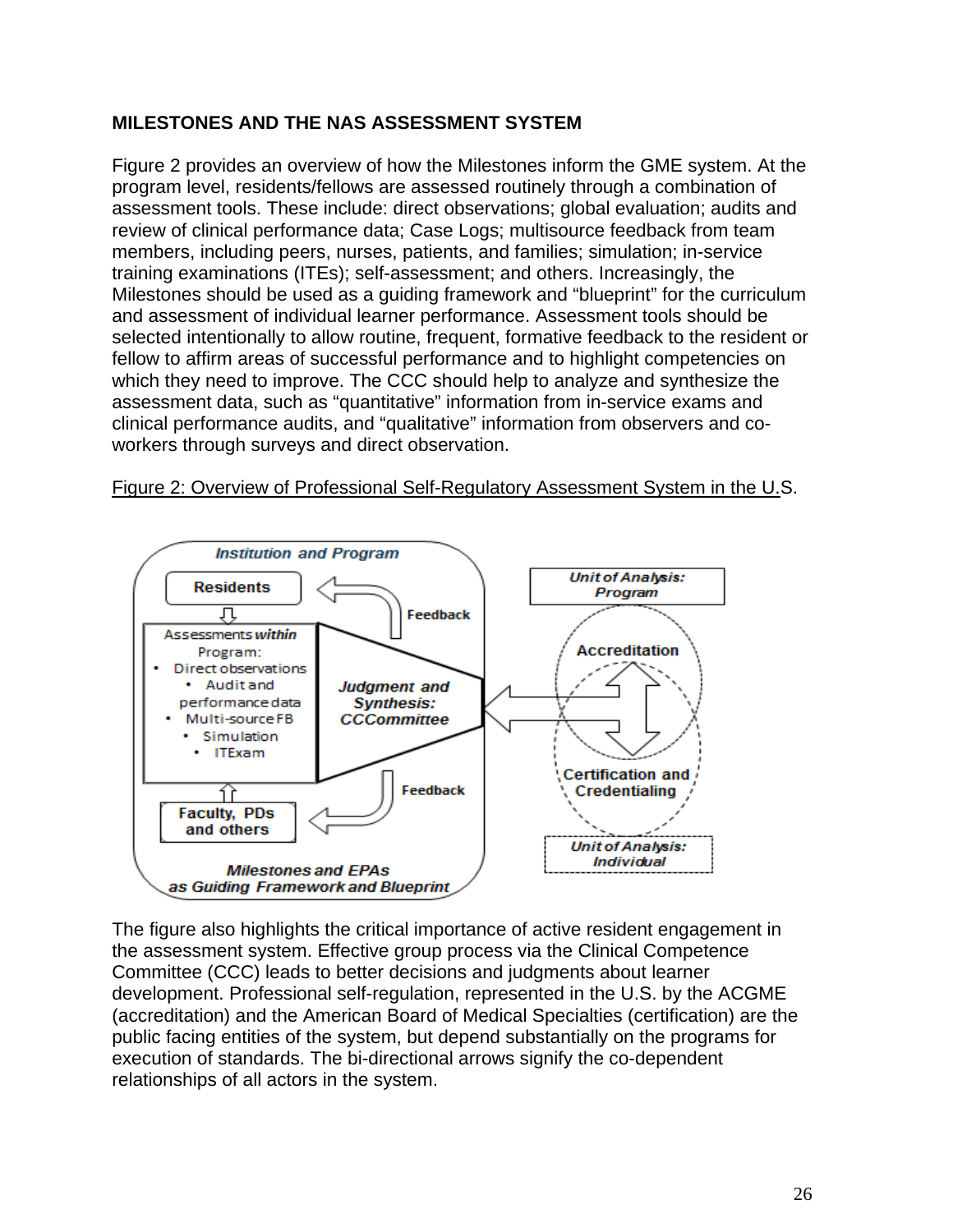Using the Milestones, the CCC should try to reach a consensus judgment regarding each resident's or fellow's performance. However, do not suppress minority opinions as research demonstrates these can help improve group decisions. The CCC provides those conclusions to the program director, who possesses the ultimate authority for determining the residents' or fellows' Milestones developmental level at least twice yearly. The unit of analysis for the ACGME is the program, and ACGME uses the national data as a mechanism to help improve training nationwide. The unit of analysis is the "individual" for certification and credentialing entities. Collectively, the goal of this system is help the entire medical education enterprise be accountable to the public for honest assessments of resident and fellow performance and truthful verification of their readiness to progress to unsupervised practice. As you can also see from the figure, the ACGME is involved with the certification boards around research on the effectiveness of the Milestones. Milestones data is not used to determine eligibility for certification by the boards. Together, the ACGME and the certification boards constitute the foundation of professional self-regulation in the United States.

# **USE OF MILESTONES BY THE ACGME**

Residents' and fellows' performance on the Milestones will become a source of specialty-specific data for the specialty Review Committees to use in their continuous quality improvement efforts in assessing programs and for facilitating improvements to program curricula and resident/fellow assessment. The critical concept here is that the Milestones' primary purpose is to drive improvement in training programs and enhance the resident and fellow educational experience. The Milestones data, especially in this early phase, will be used as formative assessment of the quality of residency and fellowship programs. The Milestones will also be used by the ACGME to demonstrate accountability of the effectiveness of graduate medical education within ACGME-accredited programs in meeting the needs of the public over time.

The ACGME also fully expects that the Milestones will need to be revised. The Milestones are currently truly in Version 1.0. The ACGME will collect feedback through several mechanisms, including through its own research and evaluation activities, as well as collaborative research and evaluation with other stakeholders, and through comments received through the Milestones mailbox [\(milestones@acgme.org\)](mailto:milestones@acgme.org) and ongoing outreach activities. The ACGME and ABMS will also work together to develop a revision process with the educational community and share learnings and research from this early phase. The exact date of when "Version 2.0" of the Milestones might roll out is yet to be determined, but it will be at least several years of learning and planning before the next versions of the specialty and subspecialty Milestones will be implemented.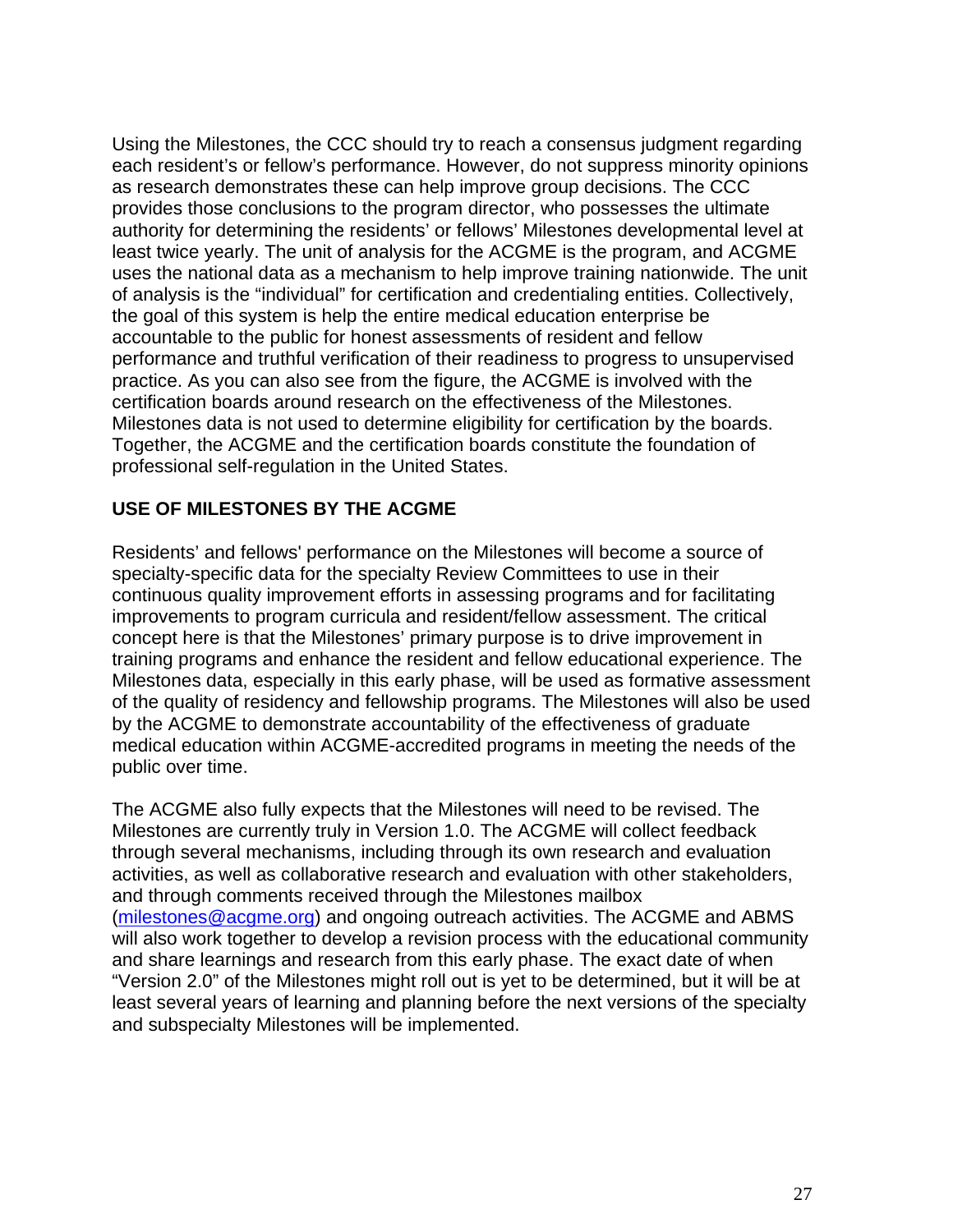## **Data Security and Milestones**

The ACGME is dedicated to protecting the data collected from programs and residents. There are four key components:

- 1. From a legal standpoint, the ACGME is subject to the Illinois state peer review statutes. These statutes are tracked very carefully and have successfully blocked discoverability of ACGME data.
- 2. The Review Committees will not review any identified individual resident or fellow Milestones data, but will instead view the data in aggregate, using the specialty and program as the unit of analyses for CQI purposes.
- 3. The plan is to convert the resident/fellow identifier to the National Provider identifier (NPI) to discontinue use of Social Security Numbers for this purpose
- 4. The ACGME also uses state-of-the-art data security methods to ensure the safety of all data, including data related to the Milestones.

The ACGME fully understands the concerns of all stakeholders in the data security issue and will update the community as the system evolves. Stakeholders are encouraged to periodically check the ACGME website and review the ACGME's regular weekly *e-Communication* newsletter. The Frequently Asked Questions (FAQs) document on the Milestones section of the ACGME website is also a good resource, as the FAQs are updated, at a minimum, twice a year and any time a change occurs.

After a program submits Milestones data through ADS, a report is prepared (PDF) for each individual resident and fellow. The report includes all of the milestones reported for each resident during the previous reporting cycle. The program director can choose to print this report and use it as part of the semiannual evaluation with the resident or fellow. There is a space for signatures, should the program choose to use it. It is not required that programs print these reports; the ACGME does not require any further action after the Milestones data has been submitted. The individual detailed PDF documents will be available 10-14 days after the close of the reporting window.

## **How will the ACGME Evaluate the Milestones?**

Evaluation of the Milestones iteratively and longitudinally will be essential in achieving the desired goals of the NAS. The ACGME fully understands the legitimate concerns raised by some in the educational community regarding the effects of the Milestones.<sup>52-4</sup> Unlike traditional biomedical approaches to research, evaluation of the Milestones will require a predominantly practice-based, action research utilizing principles of complex interventions and program evaluation.<sup>55-59</sup> Several specialties are already conducting pilot studies to gather information about the clarity, feasibility, acceptability, and performance characteristics of the Milestones. One advantage of the Milestones, compared to some of the evaluation tools currently used by individual programs, is that assessment data will be collected on thousands of residents and fellows, producing a sample that, over time, will make it possible to establish their reliability and validity on a national scale.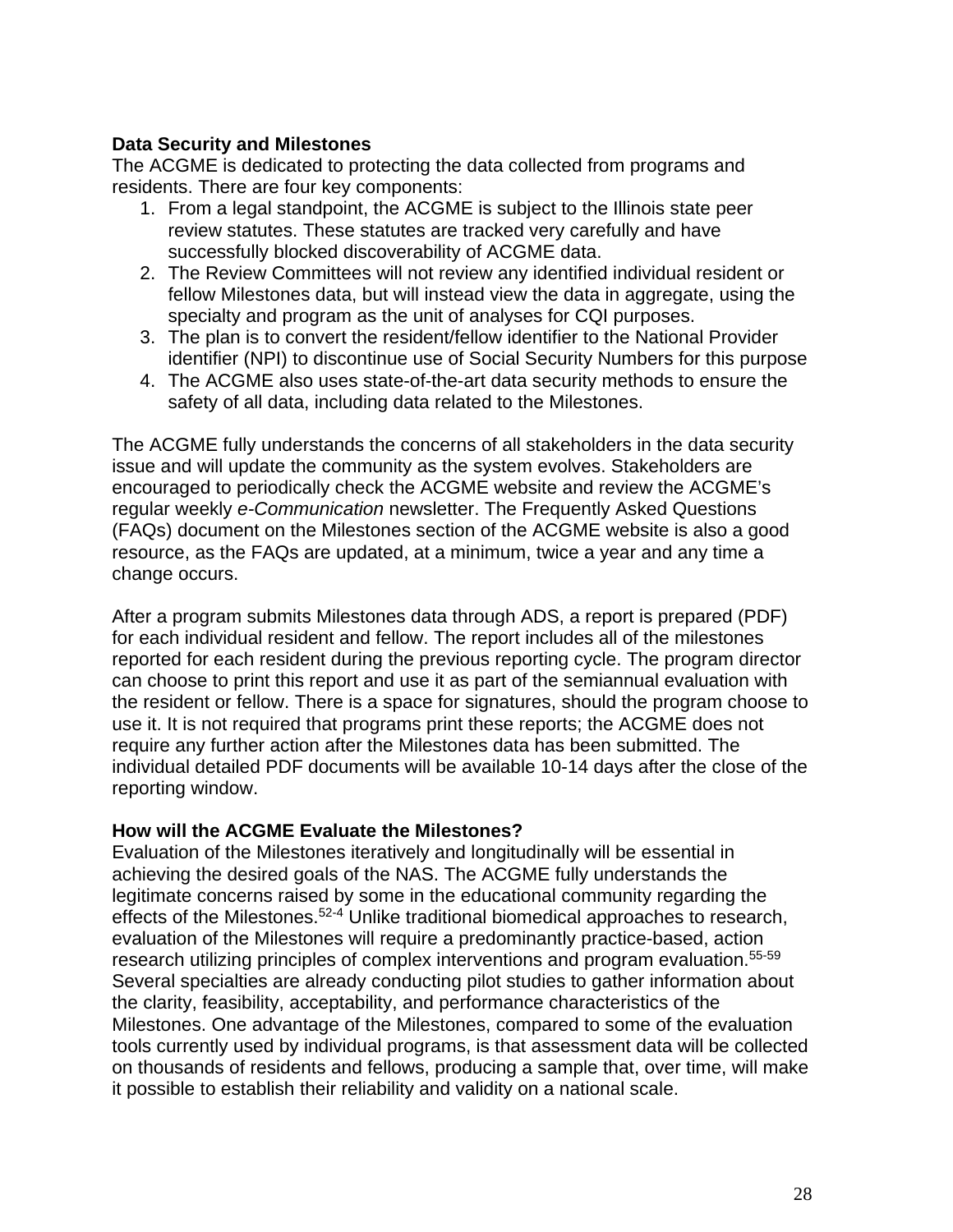Validity frameworks will also guide the research work. The Messick framework is a useful framework in understanding validity:<sup>60</sup>

Content: the assessment instrument items completely and appropriately represent the construct being assessed

Response process: the relationship between the intended construct and the thought processes of subjects or observers (e.g., have the observers been trained?)

Internal structure: acceptable reliability and factor structure of the assessment Relations to other variables: examining correlations with scores from another instrument assessing the same construct (e.g., medical knowledge, clinical skills).

Consequences (intended uses): how scores are used affects how the assessment instrument is used and how the data interpreted.

The important principle in validity frameworks is that validity is treated more as an argument that requires ongoing refinement and investigation. As noted above, the Milestones will need to be revised and refined over time, building from the "on-theground" experience of programs and rigorous research and evaluations.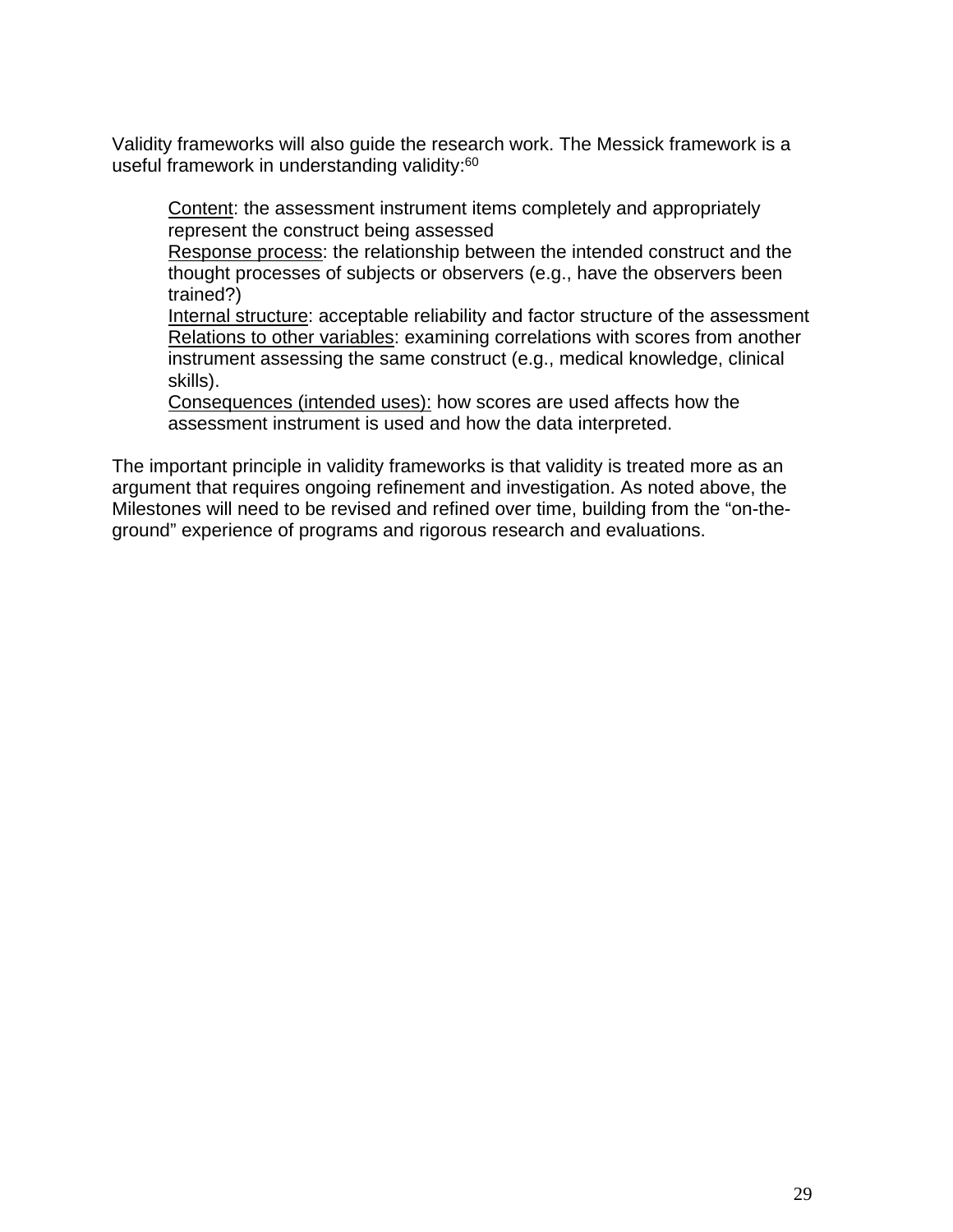## **CONCLUSIONS**

The overarching goal of all residency and fellowship programs is to produce graduates that can be entrusted to provide the highest quality of care for the benefit of the public they serve. It is important to remember that the principle driver for a shift to an outcomes-based educational model was the recognition both within and outside the medical education community that rapid changes in health care delivery and science necessitated concomitant changes in the medical education system. The Milestones, combined with Clinical Competency Committees, were developed to enable and accelerate the transformation to a competency-based system after a difficult early period of implementation. The success of the Next Accreditation System and the Milestones will depend on an ongoing collaboration among the end users (i.e., programs, faculty members, and learners), regulators like the ACGME and certification boards, Sponsoring Institutions and organizations, researchers, and policy makers.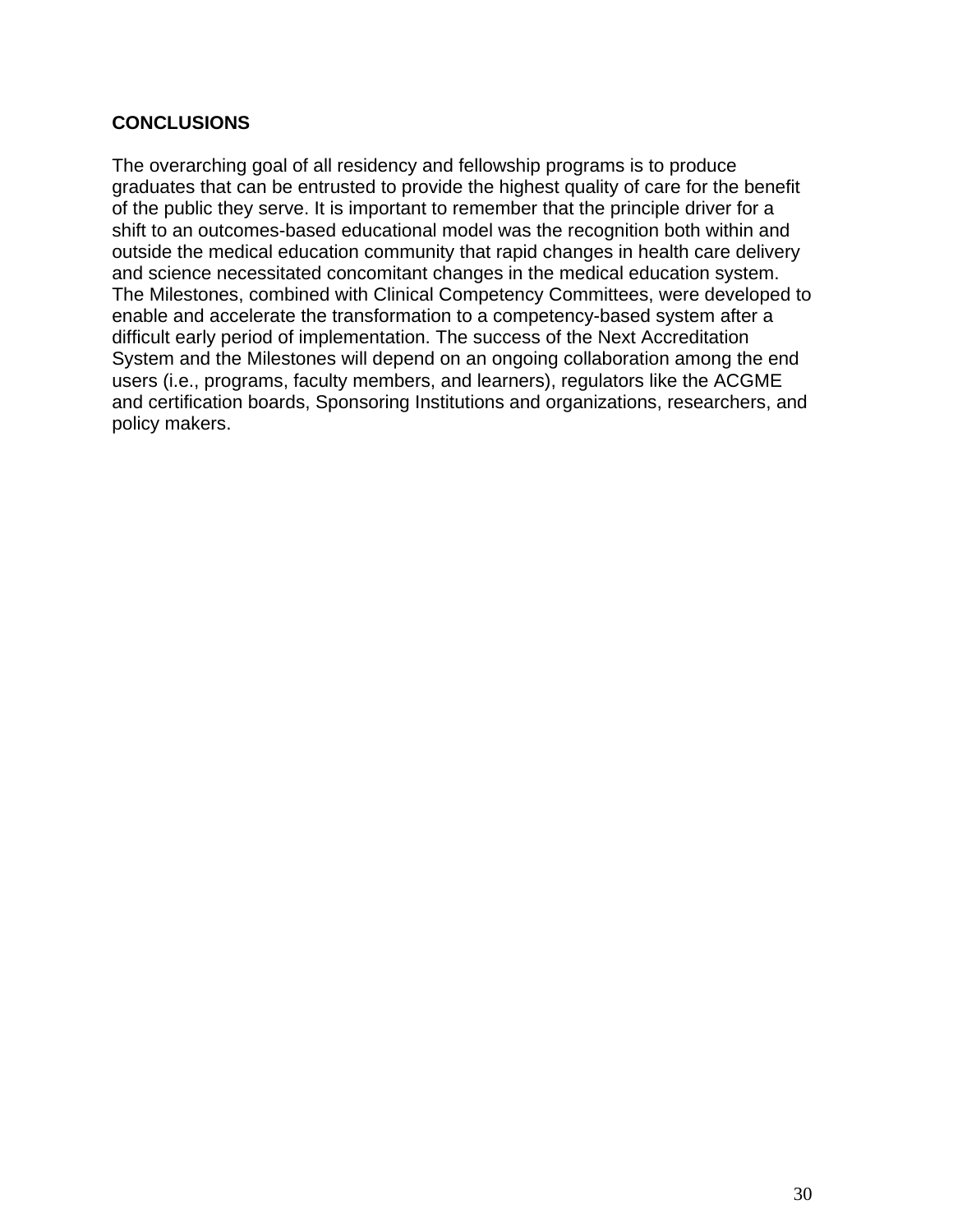# **Appendix 1: Additional Educational and Assessment Resources**

## *Note: The listing of these resources does not constitute endorsement by the ACGME. Readers are encouraged to carefully consider the pros and cons of each resource.*

- 1. Helpful Websites: Practice-based Learning and Improvement/Systems-based **Practice** 
	- **Healthcare Improvement Skills Center** 
		- Six web-based modules with assessment (https://www.improvementskills.org/index.cfm)
		- Cost for 6 modules and 10 CME credits is \$75/person
	- Institute for Healthcare Improvement Open School
		- Online courses in quality and patient safety [\(http://www.ihi.org/IHI/Programs/IHIOpenSchool/\)](http://www.ihi.org/IHI/Programs/IHIOpenSchool/)
	- **HRSA Quality Improvement Module** 
		- This website has a number of useful tools and is free. [\(http://www.hrsa.gov/quality/toolbox/methodology/qualityimprovement/\)](http://www.hrsa.gov/quality/toolbox/methodology/qualityimprovement/)
	- **Mayo Clinic Quality Academy** 
		- This is a modular program that covers all the basics and also includes several module on evidence-based medicine ( [http://qiresources.mayo.edu/\)](http://qiresources.mayo.edu/)
	- Association of American Medical Colleges
		- **Teaching for Quality Initiative (Te4Q)**
		- **Available onsite faculty development**
		- Website:<https://www.aamc.org/initiatives/cei/te4q/>
		- Requires an institutional fee
	- Johns Hopkins University
		- Guided Care (PCMH):<http://www.guidedcare.org/module-listing.asp>
		- **Multiple online training modules**
		- **Fee required (\$15 per module)**
	- **MD Content** 
		- Covers management, finance and liability [\(www.mdcontent.com\)](http://www.mdcontent.com/)
		- **Small fee for use**
	- Choosing Wisely (ABIM Foundation)
		- **Provides five diagnostic and/or therapeutic interventions that have little** to no benefit to most patients across multiple specialties.
		- Website:<http://www.choosingwisely.org/>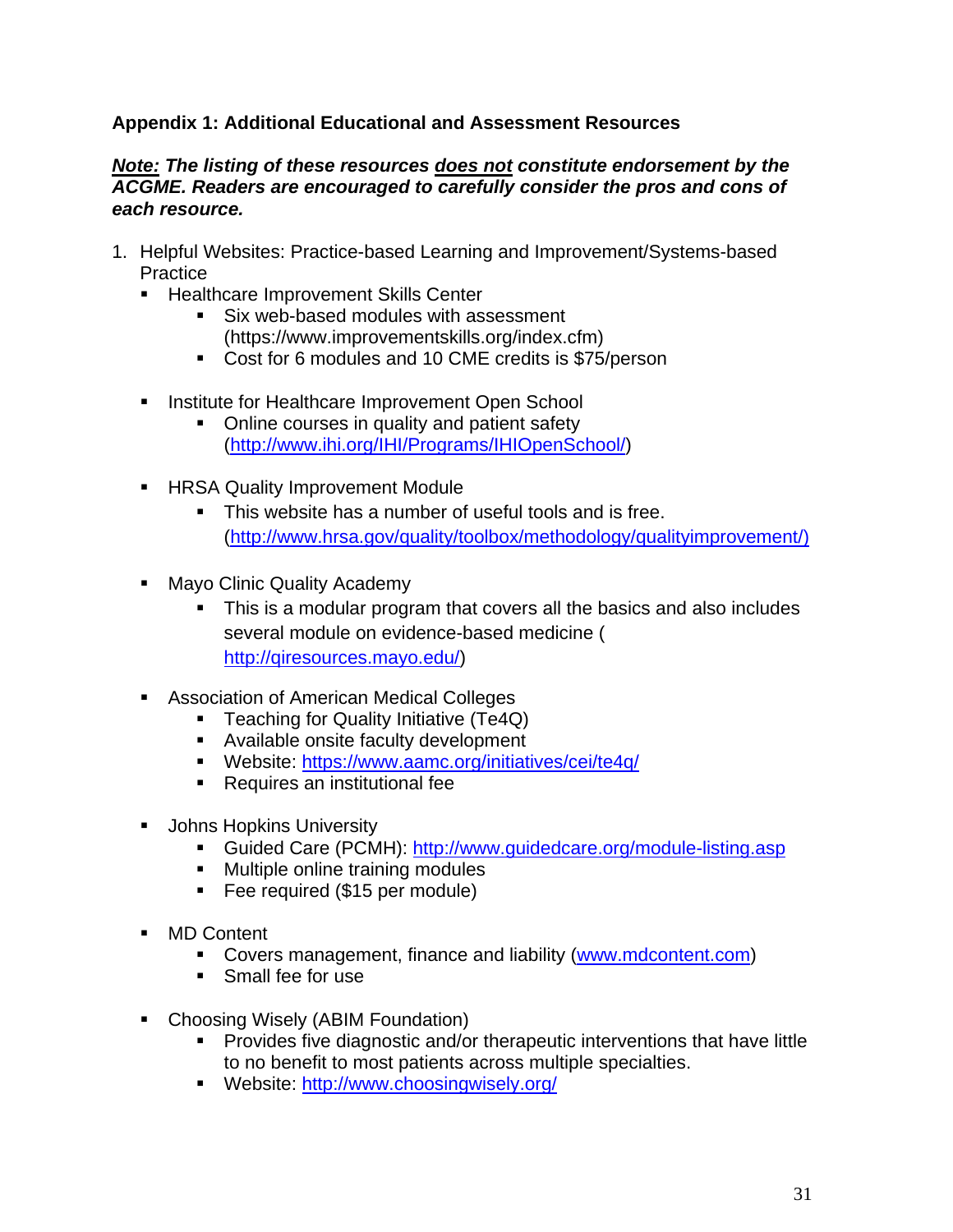- High Value Cost Conscious Care
	- Initiative of ACP:<https://hvc.acponline.org/>
	- **Helpful toolkit for programs**
- Costs of Care
	- Helpful resources:<http://www.costsofcare.org/>
- **National Patient Safety Foundation** 
	- **Patient safety curriculum** 
		- **Full 10 module curriculum \$399/person**
	- **Certificate program also available**
	- <http://www.npsf.org/?page=pscurriculum>
- World Health Organization (WHO) Patient Safety Curriculum Guide
	- **Provides a number of free resources, including quide and slides**
	- Website:<http://www.who.int/patientsafety/education/curriculum/en/>
- 2. Patient and Multisource Feedback Surveys:
	- Physician Achievement Review (PAR) Program (Canada):
		- [http://par-program.org/par/for-physicians/how-par-works/how-par-is](http://par-program.org/par/for-physicians/how-par-works/how-par-is-scored/par-questionnaires/)[scored/par-questionnaires/](http://par-program.org/par/for-physicians/how-par-works/how-par-is-scored/par-questionnaires/)
		- This website contains a number of assessment tools that have been studied for validity.
	- CAHPS Surveys (Patient surveys for multiple settings):
		- **[https://cahps.ahrq.com](https://cahps.ahrq.com/)**
		- This site contains a number of CAHPS patient surveys depending on site of care delivery. Note –CAHPS or a CAHPS-like instrument cannot be used in the hospital because of Medicare. Institutions' QI department can assist if a program wants to use CAHPS data in the inpatient setting.
	- Assessment of Professional Behaviors
		- <https://www.mededportal.org/publication/9902>
		- MSF tool developed by the National Board of Medical Examiners. The program is no longer available through the NBME but the assessment instrument plus some supporting material are on the MedEdPortal site. Users will need to create an account on MedEdPortal, and there is no charge.
- 3. Teaching Physical Diagnosis:
	- The Stanford Medicine 25: This website provides helpful teaching materials and videos on 25 evidence-based physical exam maneuvers.
	- Website:<http://stanfordmedicine25.stanford.edu/index.html>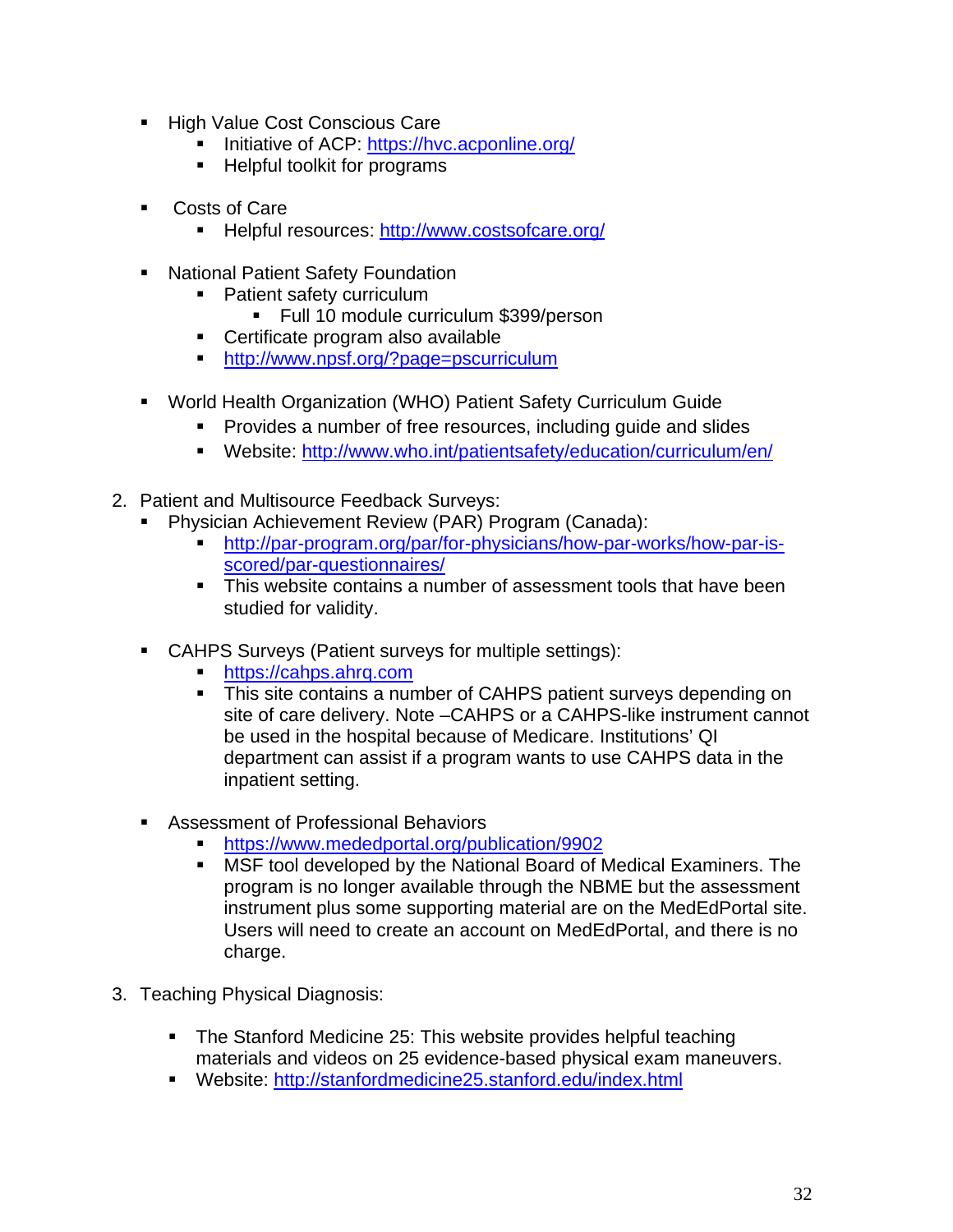## **Appendix 2: Annotated Bibliography of Selected Articles**

## *Nasca TJ, Philibert I, Brigham T, Flynn TC. The next GME accreditation system – rationale and benefits. NEJM. 2012; 366(11): 1051-1056.*

The article discusses the Accreditation Council for Graduate Medical Education's (ACGME) Next Accreditation System (NAS) which is scheduled for phased implementation in July 2013. The aims of the NAS include to enhance the peerreview system and accelerate the movement toward accreditation on the basis of educational outcomes. An overview of the major problems with the graduate medical education (GME) when ACGME was established in 1981 is given.

### *Frank JR, Mungroo R, Ahmad Y, Wang M, De Rossi S, Horsley T. Toward a definition of competency-based education in medicine: a systematic review of published definitions. Med Teach. 2010; 32(8): 631-637.*

Background: Competency-based education (CBE) has emerged in the health professions to address criticisms of contemporary approaches to training. However, the literature has no clear, widely accepted definition of CBE that furthers innovation, debate, and scholarship in this area.

Aim: To systematically review CBE-related literature in order to identify key terms and constructs to inform the development of a useful working definition of CBE for medical education.

Methods: We searched electronic databases and supplemented searches by using authors' files, checking reference lists, contacting relevant organizations and conducting Internet searches. Screening was carried out by duplicate assessment, and disagreements were resolved by consensus. We included any English- or French-language sources that defined competency-based education. Data were analyzed qualitatively and summarized descriptively.

Results: We identified 15,956 records for initial relevancy screening by title and abstract. The full text of 1,826 records was then retrieved and assessed further for relevance. A total of 173 records were analyzed. We identified 4 major themes (organizing framework, rationale, contrast with time, and implementing CBE) and 6 sub-themes (outcomes defined, curriculum of competencies, demonstrable, assessment, learner-centered and societal needs). From these themes, a new definition of CBE was synthesized.

Conclusion: This is the first comprehensive systematic review of the medical education literature related to CBE definitions. The themes and definition identified should be considered by educators to advance the field.

*Frank JR, Snell LS, Ten Cate O, Holmboe ES, Carraccio C, Swing SR, Harris P, Glasgow NJ, Campbell C, Dath D, Harden RM, Iobst W, Long DM, Mungroo R, Richardson DL, Sherbino J, Silver I, Taber S, Talbot M, Harris KA. Competency-based medical education: theory to practice. Med Teach. 2010; 32(8): 638-645.*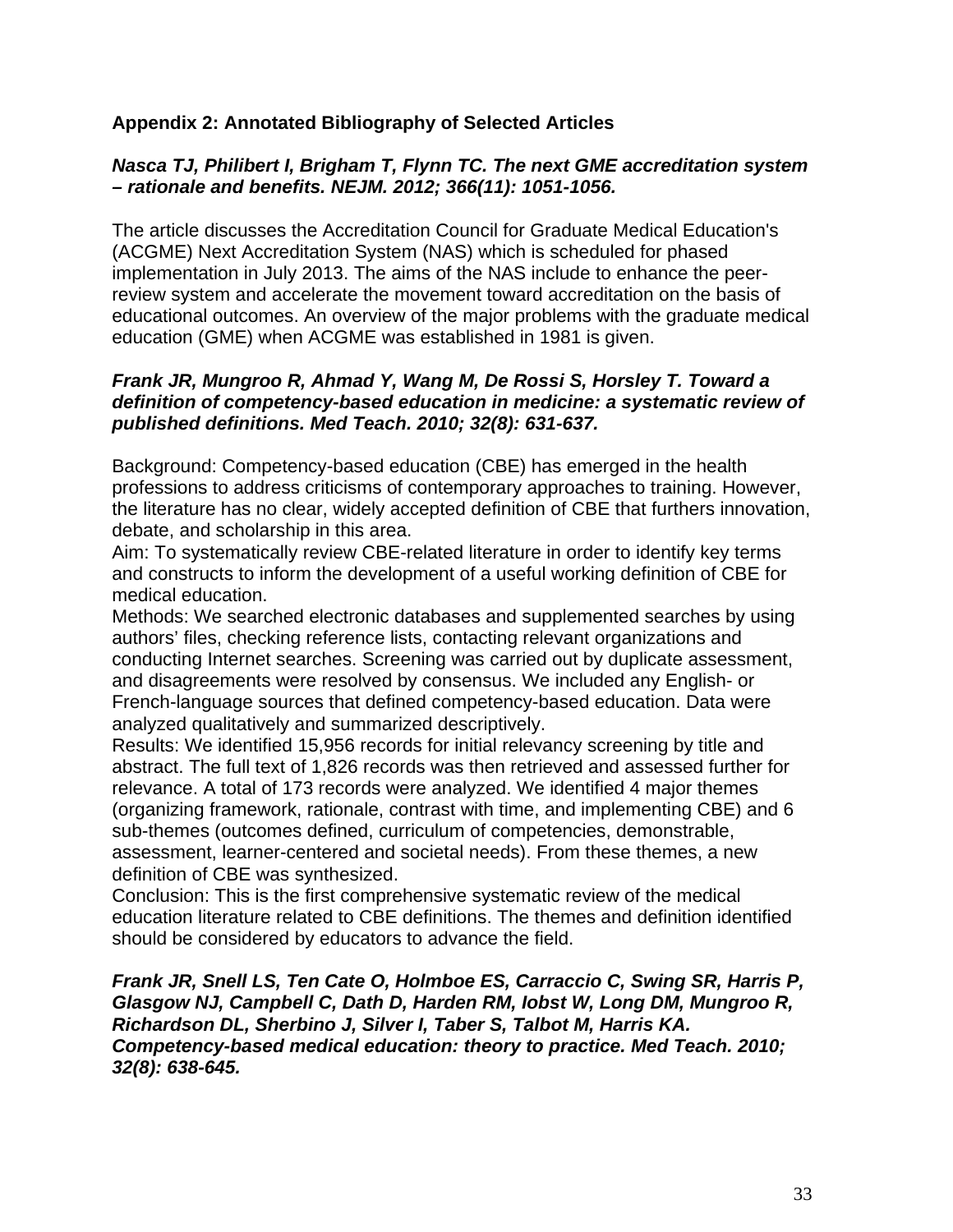Although competency-based medical education (CBME) has attracted renewed interest in recent years among educators and policy-makers in the health care professions, there is little agreement on many aspects of this paradigm. We convened a unique partnership – the International CBME Collaborators – to examine conceptual issues and current debates in CBME. We engaged in a multi-stage group process and held a consensus conference with the aim of reviewing the scholarly literature of competency-based medical education, identifying controversies in need of clarification, proposing definitions and concepts that could be useful to educators across many jurisdictions, and exploring future directions for this approach to preparing health professionals. In this paper, we describe the evolution of CBME from the outcomes movement in the 20th century to a renewed approach that, focused on accountability and curricular outcomes and organized around competencies, promotes greater learner-centeredness and de-emphasizes timebased curricular design. In this paradigm, competence and related terms are redefined to emphasize their multi-dimensional, dynamic, developmental, and contextual nature. CBME therefore has significant implications for the planning of medical curricula and will have an important impact in reshaping the enterprise of medical education. We elaborate on this emerging CBME approach and its related concepts, and invite medical educators everywhere to enter into further dialogue about the promise and the potential perils of competency-based medical curricula for the 21st century.

## *Irby DM, Cooke M, O'Brien BC. Calls for reform of medical education by the Carnegie Foundation 2010. Acad Med. 2010 Feb; 85(2): 220-7.*

The Carnegie Foundation for the Advancement of Teaching, which in 1910 helped stimulate the transformation of North American medical education with the publication of the Flexner Report, has a venerated place in the history of American medical education. Within a decade following Flexner's report, a strong scientifically oriented and rigorous form of medical education became well established; its structures and processes have changed relatively little since. However, the forces of change are again challenging medical education, and new calls for reform are emerging. In 2010, the Carnegie Foundation will issue another report, Educating Physicians: A Call for Reform of Medical School and Residency that calls for (1) standardizing learning outcomes and individualizing the learning process, (2) promoting multiple forms of integration, (3) incorporating habits of inquiry and improvement, and (4) focusing on the progressive formation of the physician's professional identity. The authors, who wrote the 2010 Carnegie report, trace the seeds of these themes in Flexner's work and describe their own conceptions of them, addressing the prior and current challenges to medical education as well as recommendations for achieving excellence. The authors hope that the new report will generate the same excitement about educational innovation and reform of undergraduate and graduate medical education as the Flexner Report did a century ago.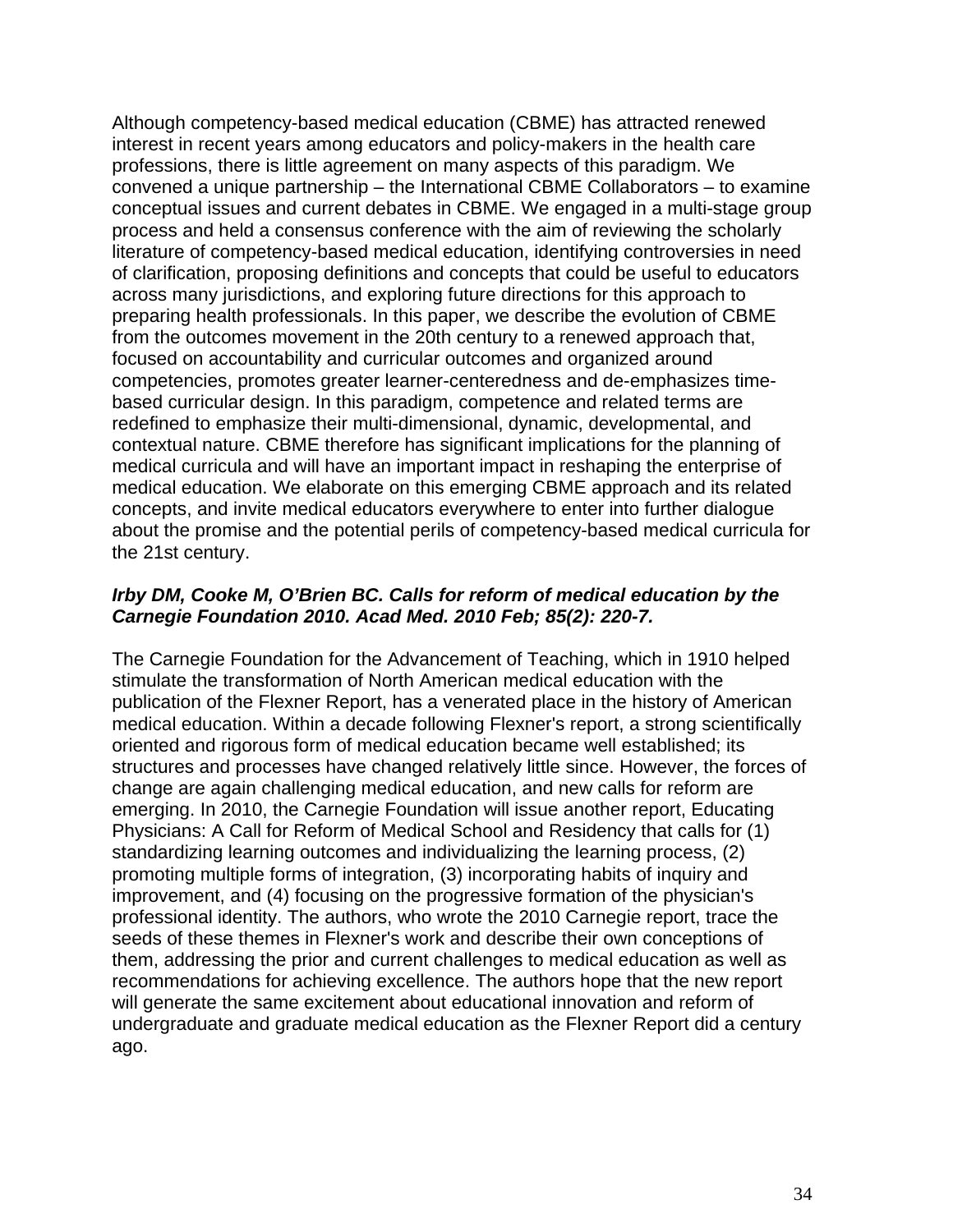## *Ten Cate O, Scheele F. Competency-based postgraduate training: Can we bridge the gap between theory and clinical practice? Acad Med. 2007 June; 82(6): 542–547.*

The introduction of competency-based postgraduate medical training, as recently stimulated by national governing bodies in Canada, the United States, the United Kingdom, The Netherlands, and other countries, is a major advancement, but at the same time it evokes critical issues of curricular implementation. A source of concern is the translation of general competencies into the practice of clinical teaching. The authors observe confusion around the term *competency*, which may have adverse effects when a teaching and assessment program is to be designed. This article aims to clarify the competency terminology. To connect the ideas behind a competency framework with the work environment of patient care, the authors propose to analyze the critical activities of professional practice and relate these to predetermined competencies. The use of entrustable professional activities (EPAs) and statements of awarded responsibility (STARs) may bridge a potential gap between the theory of competency-based education and clinical practice. EPAs reflect those activities that together constitute the profession. Carrying out most of these EPAs requires the possession of several competencies. The authors propose not to go to great lengths to assess competencies as such, in the way they are abstractly defined in competency frameworks but, instead, to focus on the observation of concrete critical clinical activities and to infer the presence of multiple competencies from several observed activities. Residents may then be awarded responsibility for EPAs. This can serve to move toward competencybased training, in which a flexible length of training is possible and the outcome of training becomes more important than its length.

## *Ten Cate O, Snell L, Carraccio C. Medical competence: The interplay between individual ability and the health care environment. Med Teach. 2010; 32: 669- 675.*

Competency-based education in the health care professions has become a prominent approach to postgraduate training in Canada, the Netherlands, the United Kingdom, the United States, and many other countries. Competency frameworks devised at national and international levels have been well received, and in many cases mandated, by governing bodies. However, the teaching and assessment of competencies pose questions of practicality, validity, and reliability. In this article we propose that competence and competencies be approached in the context of the particular clinical environment, such that the assessment of competence is tied to a trainee's performance of essential clinical activities that define the profession. Competence is implicit in the eventual entrustment of trainees to perform these professional activities. Competencies and ''entrustable professional activities'' (EPAs) relate to each other as two dimensions of a grid in which each EPA can be mapped back to a number of competencies. This backward visioning from EPAs to competencies is proposed as a guide to curriculum planning and assessment. The authors discuss experiences with this conceptual model in research, curriculum development and learner assessment.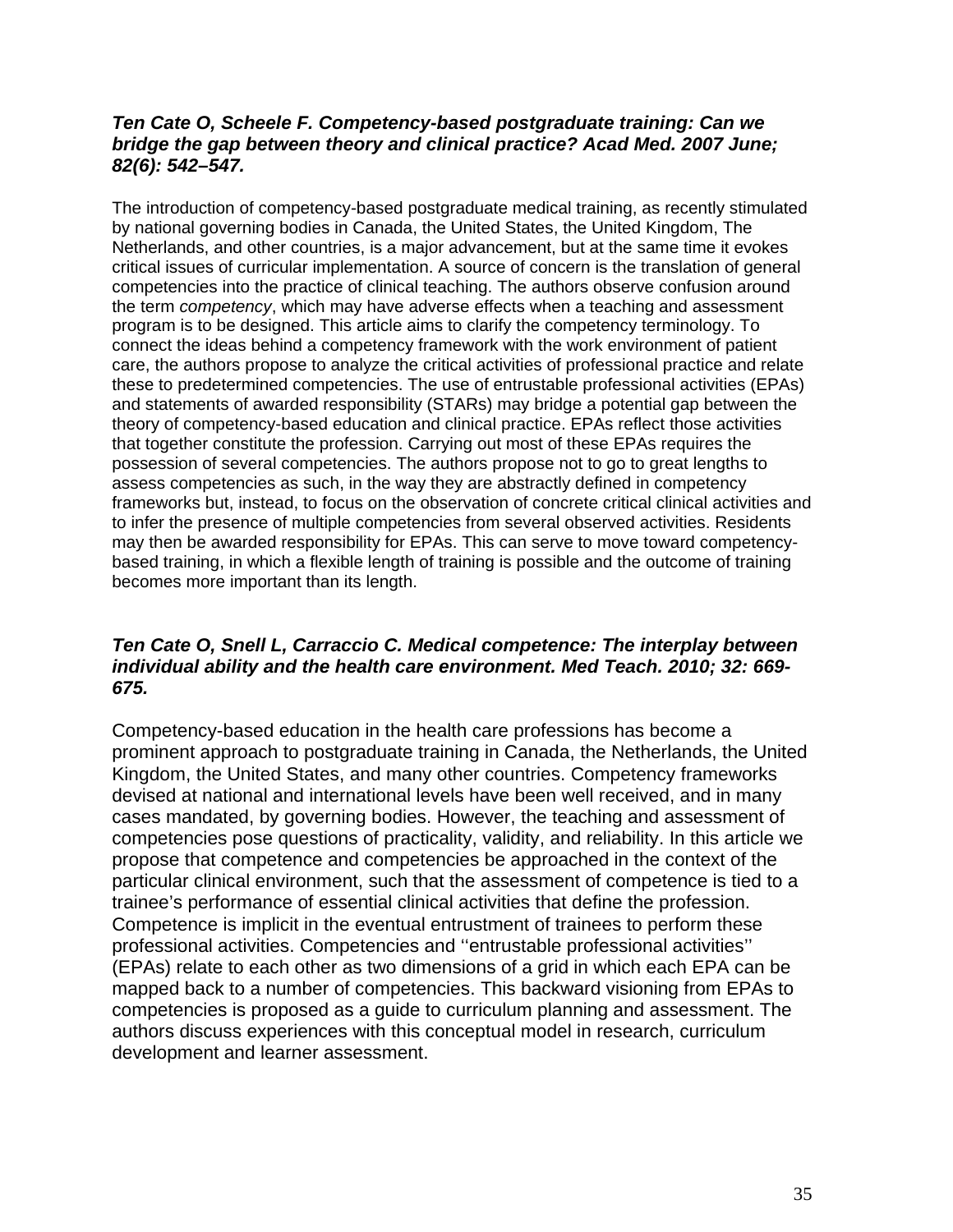## *Holmboe ES, Sherbino J, Long DM, Swing SR, & Frank JR. The role of assessment in competency-based medical education. Med Teach. 2010; 32(8): 676-682.*

Competency-based medical education (CBME), by definition, necessitates a robust and multifaceted assessment system. Assessment and the judgments or evaluations that arise from it are important at the level of the trainee, the program, and the public. When designing an assessment system for CBME, medical education leaders must attend to the context of the multiple settings where clinical training occurs. CBME further requires assessment processes that are more continuous and frequent, criterion-based, developmental, work-based where possible, use assessment methods and tools that meet minimum requirements for quality, use both quantitative and qualitative measures and methods, and involve the wisdom of group process in making judgments about trainee progress. Like all changes in medical education, CBME is a work in progress. Given the importance of assessment and evaluation for CBME, the medical education community will need more collaborative research to address several major challenges in assessment, including ''best practices'' in the context of systems and institutional culture and how to best to train faculty to be better evaluators. Finally, we must remember that expertise, not competence, is the ultimate goal. CBME does not end with graduation from a training program, but should represent a career that includes ongoing assessment.

# *Holmboe ES, Ward DS, Reznick RK, Katsufrakis PJ, Leslie KM, Patel VL, Ray DD, Nelson EA. [Faculty development in assessment: the missing link in](http://web.ebscohost.com/ehost/viewarticle?data=dGJyMPPp44rp2%2fdV0%2bnjisfk5Ie46bNNsaa1Srak63nn5Kx95uXxjL6nsEevqq1KrqewOLGwsFC4q7A4zsOkjPDX7Ivf2fKB7eTnfLujs0u2p7FIsK20PurX7H%2b72%2bw%2b4ti7e%2bvb4oWk6t9%2fu7fMPt%2fku0qvqbJOs6a3PuTl8IXf6rt%2b8%2bLqjOPu8gAA&hid=126)  [competency-based medical education](http://web.ebscohost.com/ehost/viewarticle?data=dGJyMPPp44rp2%2fdV0%2bnjisfk5Ie46bNNsaa1Srak63nn5Kx95uXxjL6nsEevqq1KrqewOLGwsFC4q7A4zsOkjPDX7Ivf2fKB7eTnfLujs0u2p7FIsK20PurX7H%2b72%2bw%2b4ti7e%2bvb4oWk6t9%2fu7fMPt%2fku0qvqbJOs6a3PuTl8IXf6rt%2b8%2bLqjOPu8gAA&hid=126). Acad Med. 2011 Apr; 86(4): 460-7.*

As the medical education community celebrates the 100th anniversary of the seminal Flexner Report, medical education is once again experiencing significant pressure to transform. Multiple reports from many of medicine's specialties and external stakeholders highlight the inadequacies of current training models to prepare a physician workforce to meet the needs of an increasingly diverse and aging population. This transformation, driven by competency based medical education (CBME) principles that emphasize the outcomes, will require more effective evaluation and feedback by faculty. Substantial evidence suggests, however, that current faculty are insufficiently prepared for this task across both the traditional competencies of medical knowledge, clinical skills, and professionalism and the newer competencies of evidence-based practice, quality improvement, interdisciplinary teamwork, and systems. The implication of these observations is that the medical education enterprise urgently needs an international initiative of faculty development around CBME and assessment. In this article, the authors outline the current challenges and provide suggestions on where faculty development efforts should be focused and how such an initiative might be accomplished. The public, patients, and trainees need the medical education enterprise to improve training and outcomes now.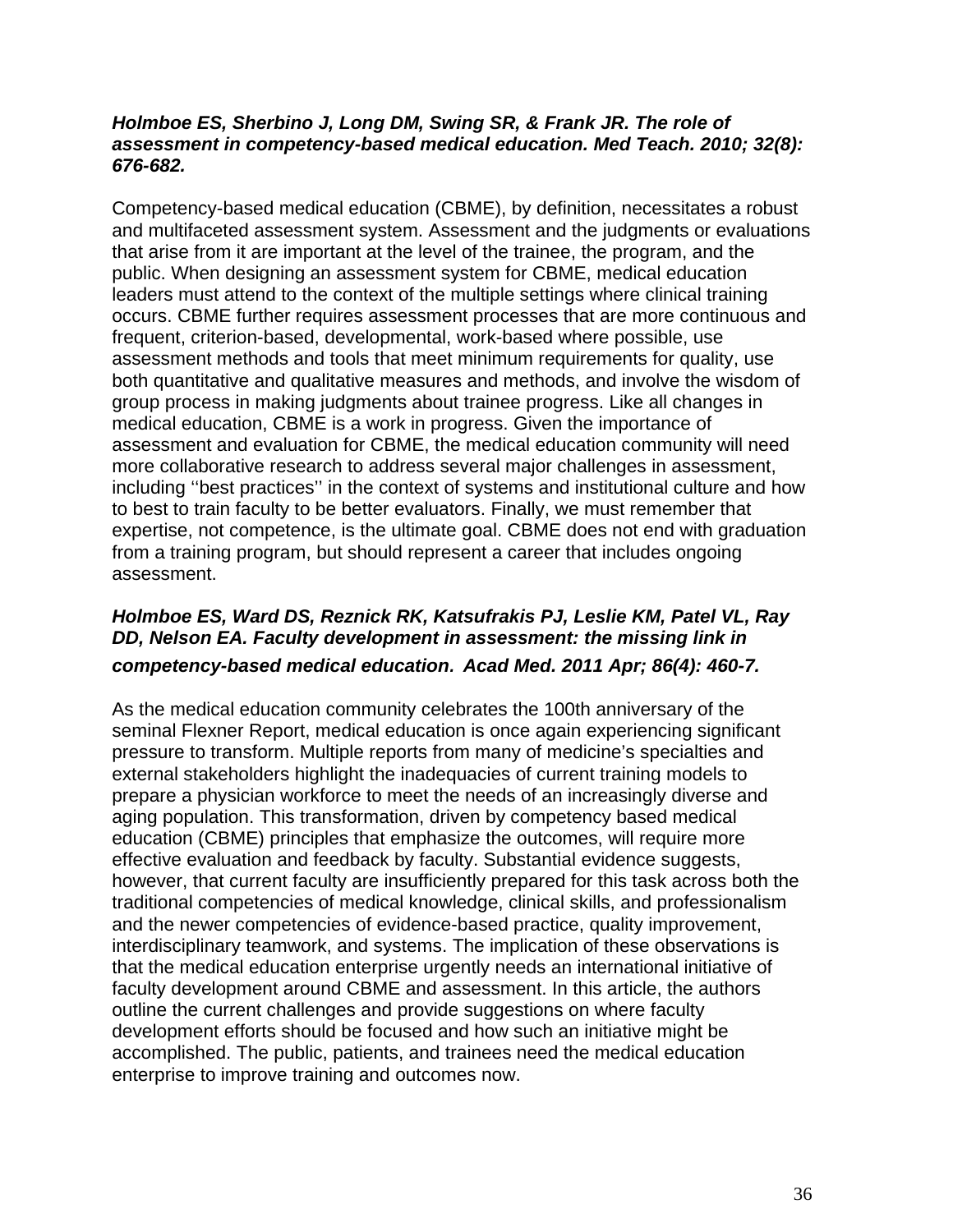## *Schuwirth LWT, Van der Vleuten CPM. Programmatic assessment: From assessment of learning to assessment for learning. Med Teach. 2011; 33: 478- 85.*

In assessment a considerable shift in thinking has occurred from assessment of learning to assessment for learning. This has important implications for the conceptual framework from which to approach the issue of assessment, but also with respect to the research agenda. The main conceptual changes pertain to programmes of assessment. This has led to a broadened perspective on the types of construct assessment tries to capture, the way information from various sources is collected and collated, the role of human judgement and the variety of psychometric methods to determine the quality of the assessment. Research into the quality of assessment programmes, how assessment influences learning and teaching, new psychometric models and the role of human judgement is much needed.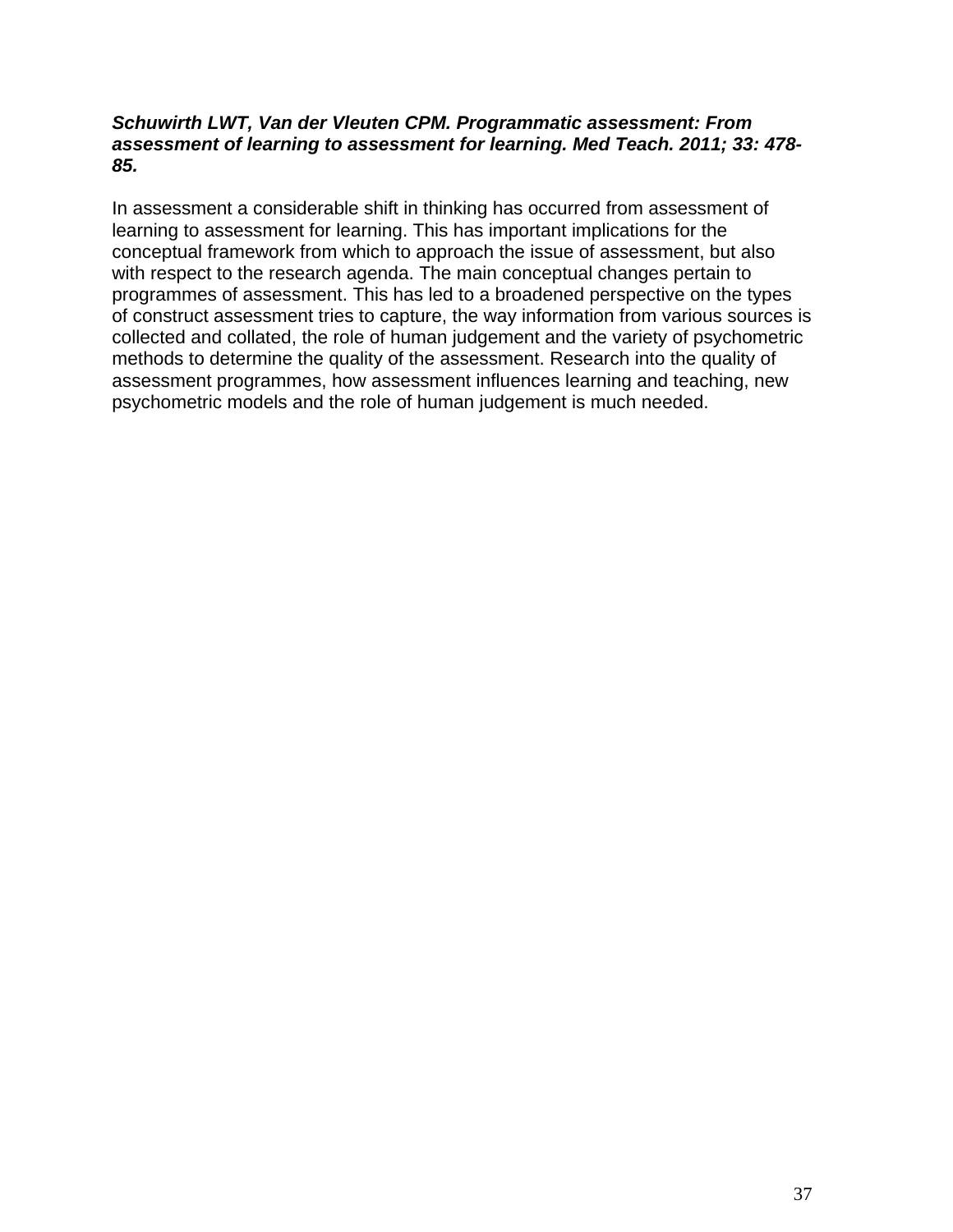# **References:**

- 1. Nasca TJ, Philibert I, Brigham T, Flynn TC. The next GME accreditation system- rationale and benefits. N Engl J Med. 2012 Mar 15;366(11):1051-6.
- 2. Batalden P, Leach D, Swing S, Dreyfus H, Dreyfus S. General competencies and accreditation in graduate medical education. An antidote to over specification in the education of medical specialists. Health Affairs. 2002; 21: 103-111.
- 3. IOM (Institute of Medicine). 2014. *Graduate medical education that meets the nation's health needs.* Washington, DC: The National Academies Press.
- 4. Clinical Competency Committee Guidebook. Accessed at http://www.acgme.org/acgmeweb/Portals/0/ACGMEClinicalCompetencyCommitt eeGuidebook.pdf.
- 5. Weiss KB, Bagian JP, Nasca TJ. [The clinical learning environment: the](http://www.ncbi.nlm.nih.gov/pubmed/23613072)  [foundation of graduate medical education.](http://www.ncbi.nlm.nih.gov/pubmed/23613072) JAMA. 2013 Apr 24;309(16):1687-8.
- 6. Sullivan RL. 1995. *The Competency-Based Approach to Training*. Strategy Paper No 1. JHPIEGO Corporation: Baltimore, Maryland.
- 7. Elam S. *Performance-based teacher education: What is the state of the art?* Washington: American Association of Colleges for Teacher Education. 1971.
- 8. McGaghie WC, Lipson L. Competency-based curriculum development in medical education: An introduction: World Health Organization Geneva; 1978.
- 9. Carraccio C, Wolfstahl SD, Englander R, Ferentz K, Martin C. Shifting paradigms: from Flexner to competencies. Acad Med. 2002; 77: 361-67.
- 10.Thurman GK, Sanders MK. Competency-based education versus traditional education: a comparison of effectiveness. Radiol Technol. 1987; 59: 164-9
- 11.Frank JR, Snell LS, Cate OT, Holmboe ES, Carraccio C, Swing SR, Harris P, Glasgow NJ, Campbell C, Dath D, Harden RM, Iobst W, Long DM, Mungroo R, Richardson DL, Sherbino J, Silver I, Taber S, Talbot M, Harris KA. [Competency](http://www.ncbi.nlm.nih.gov/pubmed/20662574)[based medical education: theory to practice.](http://www.ncbi.nlm.nih.gov/pubmed/20662574) Med Teach. 2010;32(8):638-45
- 12.Ten Cate O. The false dichotomy of quality and quantity in the discourse around assessment in competency-based education. Adv in Health Sci Educ. 2014 (online): DOI 10.1007/s10459-014-9527-3
- 13.Holmboe ES, Sherbino J, Long DM, Swing SR, Frank JR. The Role of Assessment in Competency-based Medical Education. Med Teach. 2010;32(8):676-82.
- 14.Kogan JR and Holmboe ES. Realizing the Promise and Importance of Performance-based Assessment. Teach Learn Med 2013;25 Suppl 1:S68-74.
- 15.Ericsson KA. An expert-performance perspective of research on medical expertise: the study of clinical performance. Med Educ. 2007; 41: 1124-30.
- 16.Swing SR, Beeson MS, Carraccio C, Coburn M, Iobst W, Selden NR, Stern PJ, Vydareny K. [Educational milestone development in the first 7 specialties to enter](http://www.ncbi.nlm.nih.gov/pubmed/24404235)  [the next accreditation system.](http://www.ncbi.nlm.nih.gov/pubmed/24404235) J Grad Med Educ. 2013 Mar;5(1):98-106.
- 17.Coburn M, Amling C, Bahnson RR, Dahm P, Kerfoot BP, King L, Lane B, Ritchey ML, Scales CD Jr, Sundaram CP, Swing SR. [Urology milestones.](http://www.ncbi.nlm.nih.gov/pubmed/24404216) J Grad Med Educ. 2013 Mar;5(1 Suppl 1):79-98. doi: 10.4300/JGME-05-01s1-07. [Similar](http://www.ncbi.nlm.nih.gov/pubmed?linkname=pubmed_pubmed&from_uid=24404216)  [articles](http://www.ncbi.nlm.nih.gov/pubmed?linkname=pubmed_pubmed&from_uid=24404216)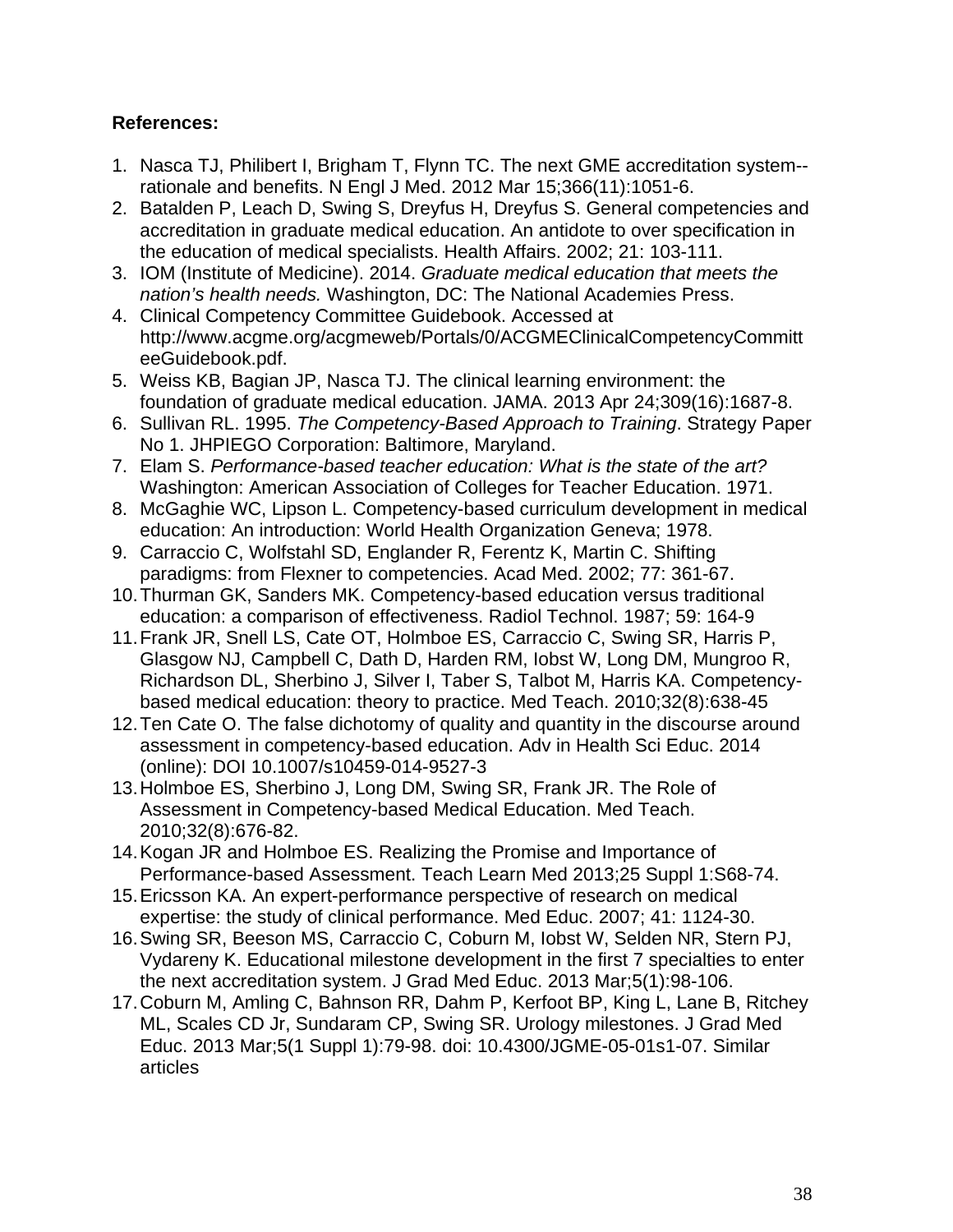- 18. Vydareny KH, Amis ES Jr, Becker GJ, Borgstede JP, Bulas DI, Collins J, Davis LP, Gould JE, Itri J, Laberge JM, Meyer L, Mezwa DG, Morin RL, Nestler SP, Zimmerman R. [Diagnostic radiology milestones.](http://www.ncbi.nlm.nih.gov/pubmed/24404215) J Grad Med Educ. 2013 Mar;5(1 Suppl 1):74-8. doi: 10.4300/JGME-05-01s1-01.
- 19.Carraccio C, Benson B, Burke A, Englander R, Guralnick S, Hicks P, Ludwig S, Schumacher D, Vasilias J. milestones. J Grad Med Educ. 2013 Mar;5(1 Suppl 1):59-73. doi: 10.4300/JGME-05-01s1-06.
- 20.Stern PJ, Albanese S, Bostrom M, Day CS, Frick SL, Hopkinson W, Hurwitz S, Kenter K, Kirkpatrick JS, Marsh JL, Murthi AM, Taitsman LA, Toolan BC, Weber K, Wright RW, Derstine PL, Edgar L. [Orthopaedic surgery milestones.](http://www.ncbi.nlm.nih.gov/pubmed/24404213) J Grad Med Educ. 2013 Mar;5(1 Suppl 1):36-58. doi: 10.4300/JGME-05-01s1-05. S
- 21. Selden NR, Abosch A, Byrne RW, Harbaugh RE, Krauss WE, Mapstone TB, Sagher O, Zipfel GJ, Derstine PL, Edgar L. [Neurological surgery milestones.](http://www.ncbi.nlm.nih.gov/pubmed/24404212) J Grad Med Educ. 2013 Mar;5(1 Suppl 1):24-35. doi: 10.4300/JGME-05-01s1-04.
- 22. Iobst W, Aagaard E, Bazari H, Brigham T, Bush RW, Caverzagie K, Chick D, Green M, Hinchey K, Holmboe E, Hood S, Kane G, Kirk L, Meade L, Smith C, Swing S. [Internal medicine milestones.](http://www.ncbi.nlm.nih.gov/pubmed/24404211) J Grad Med Educ. 2013 Mar;5(1 Suppl 1):14-23. doi: 10.4300/JGME-05-01s1-03.
- 23.Beeson MS, Carter WA, Christopher TA, Heidt JW, Jones JH, Meyer LE, Promes SB, Rodgers KG, Shayne PH, Wagner MJ, Swing SR. [Emergency medicine](http://www.ncbi.nlm.nih.gov/pubmed/24404210)  [milestones.](http://www.ncbi.nlm.nih.gov/pubmed/24404210) J Grad Med Educ. 2013 Mar;5(1 Suppl 1):5-13. doi: 10.4300/JGME-05-01s1-02.
- 24.Hicks PJ, Schumacher DJ, Benson BJ, Burke AE, Englander R, Guralnick S, Ludwig S, Carraccio C. [The pediatrics milestones: conceptual framework, guiding](http://www.ncbi.nlm.nih.gov/pubmed/21976091)  [principles, and approach to development.](http://www.ncbi.nlm.nih.gov/pubmed/21976091) J Grad Med Educ. 2010 Sep;2(3):410- 8. doi: 10.4300/JGME-D-10-00126.1.
- 25.Green ML, Aagaard EM, Caverzagie KJ, Chick DA, Holmboe ES, Kane G, Smith CD, Iobst W. Charting the Road to Competence: Developmental Milestones for Internal Medicine Residency Training. J Graduate Med Educ. 2009; 1: 5-20.
- 26.Holmboe ES, Yamazaki K, Edgar L, Conforti L, Yaghmour N, Miller R, Hamstra SJ.

Reflections on the first 2 years of milestone implementation. J Grad Med Educ. 2015; Published online. DOI: [http://dx.doi.org/10.4300/JGME-07-03-43.](http://dx.doi.org/10.4300/JGME-07-03-43)

- 27.Fuchs V. The Service Economy. Pp. 12. National Bureau of Economic Research. 1968. Accessed November 30, 2014 at<http://www.nber.org/books/fuch68-1>
- 28.Bate P and Robert G. Experience-based design: from redesigning the system around the patient to co-designing services with the patient. BMJ Qual Saf. 2006; 15: 307-310.
- 29. Freire K and Sangiorgi D. Service design and Healthcare innovation: from consumption to co-production and co-creation. Paper Nordic Service Design Conference, Linkoping, Sweden 2010. Accessed on November 30, 2014 at [http://www.servdes.org/pdf/freire-sangiorgi.pdf.](http://www.servdes.org/pdf/freire-sangiorgi.pdf)
- 30.Sabadossa KA and Batalden PB. The interdependent roles of patients, families and professionals in cystic fibrosis: a system for the coproduction of healthcare and its improvement. BMJ Qual Saf 2014; 23:i90-i94 doi: 10.1136/bmjqs-2013- 002782.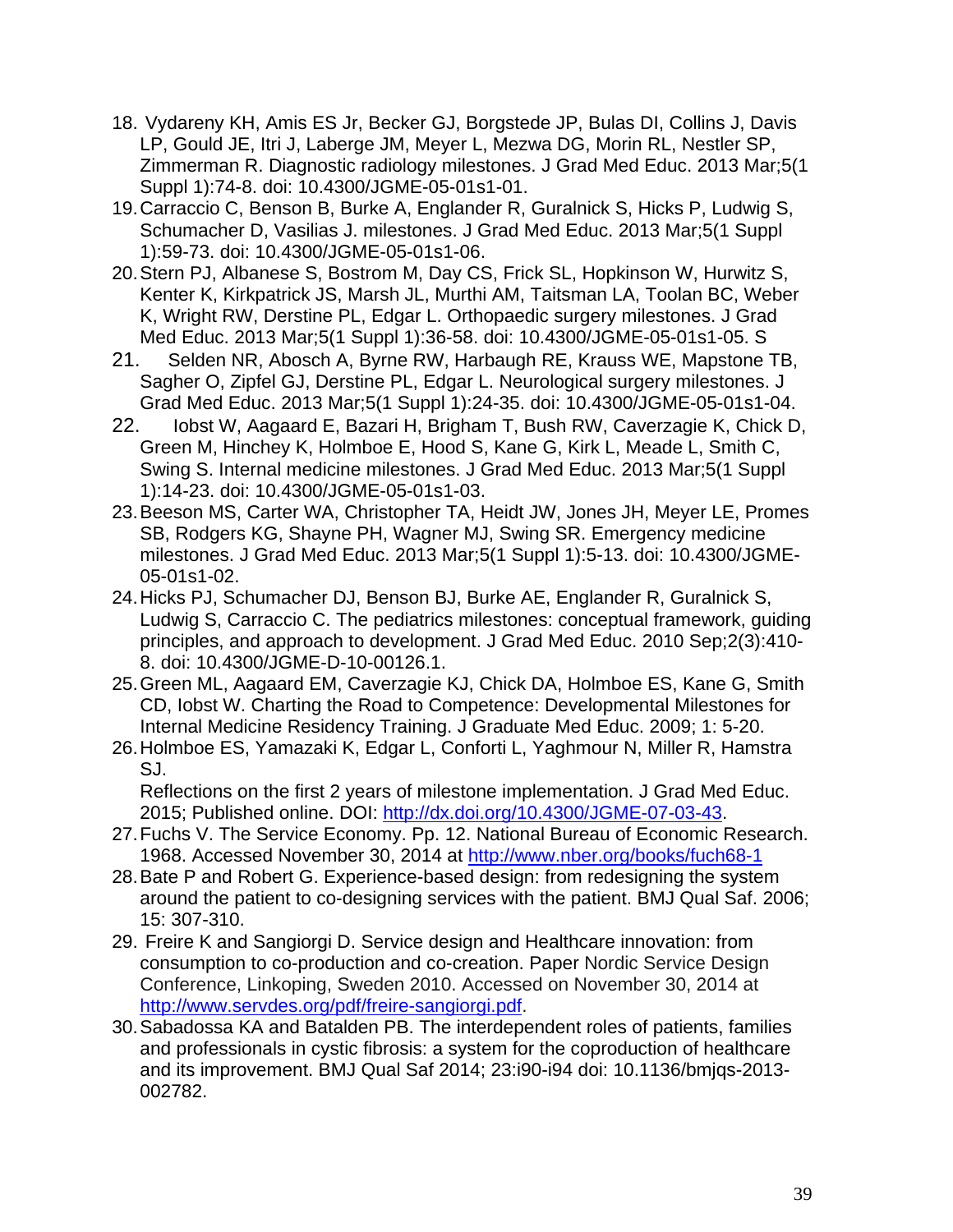- 31.Normann, R. Reframing Business: When the Map Changes the Landscape. Wiley Publishing. 2001. London.
- 32. Ostrom E. Crossing the Great Divide: Coproduction, Synergy, and Development. World Development, Vol. 24, No. 6, pp. 1073-1087, 1996.
- 33.Garn HA, Flax MJ, Springer M, Taylor JB. Models for Indicator Development: A Framework for Policy Analysis. An Urban Institute Paper (1206-17). Urban Institute. April, 1976. Washington, DC
- 34. Wagner EH, Austin BT, Von Korff M. Improving outcomes in chronic illness. Manag Care Q. 1996; 4:12–25.
- 35. Molloy E and Boud D. Changing conceptions of feedback. In Feedback in Higher and Professional Education. Boud D and Molly E, editors. Routledge. 2013. New York.
- 36.Sargeant J, Lockyer J, Mann K, Holmboe E, Silver I, Armson H, Driessen E, MacLeod T, Yen W, Ross K, Power M. [Facilitated Reflective Performance](http://www.ncbi.nlm.nih.gov/pubmed/26200584)  Feedback: Developing an Evidence- [and Theory-Based Model That Builds](http://www.ncbi.nlm.nih.gov/pubmed/26200584)  [Relationship, Explores Reactions and Content, and Coaches for Performance](http://www.ncbi.nlm.nih.gov/pubmed/26200584)  [Change \(R2C2\).](http://www.ncbi.nlm.nih.gov/pubmed/26200584) Acad Med. 2015 Dec; 90(12):1698-706.
- 37.Schuwirth LWT, Van der Vleuten CPM. Programmatic assessment: From assessment of learning to assessment for learning. Med Teach. 2011; 33: 478- 85.
- 38. Norcini J, Anderson B, Bollela V, et al. Criteria for good assessment: consensus statement and recommendations from the Ottawa 2010 Conference. Med Teach. 2011; 33:206-14.
- 39. Crossley J, Jolly B. Making sense of work-based assessment: ask the right questions, in the right way, about the right things, of the right people. Med Educ. 2012; 46: 28-37.
- 40. Skeff K and Stratos G. Feedback. Stanford Clinical Teaching Program. Accessed at [http://sfdc.stanford.edu/clinical\\_teaching.html](http://sfdc.stanford.edu/clinical_teaching.html) January 24, 2015.
- 41.Nabors C, Peterson SJ, Aronow W, Sute S, Mumtaz A, Delorenzo L, Chandy D, Lehman S, Frishman WH, Holmboe ES. Operationalizing the Internal Medicine Milestones - An Early Status Report. J Grad Medical Educ. 2013; 5: 130-137.
- 42.Korte RC, Beeson MS, Russ CM, Carter WA; Emergency Medicine Milestones Working Group, Reisdorff EJ. [The emergency medicine milestones: a validation](http://www.ncbi.nlm.nih.gov/pubmed/23859587)  [study.](http://www.ncbi.nlm.nih.gov/pubmed/23859587) Acad Emerg Med. 2013 Jul;20(7):730-5.
- 43. Beeson MS, Holmboe ES, Korte RC, Nasca TJ, Brigham T, Russ CM, Whitley CT, Reisdorf EJ. Initial Validity Analysis of the Emergency Medicine Milestones. Acad Emerg Med. 2015 Jul; 22(7):838-44.
- 44. Aagaard E, Kane GC, Conforti L, Hood S, Caverzagie KJ, Smith C, Chick DA, Holmboe ES, Iobst WF. [Early feedback on the use of the internal medicine](http://www.ncbi.nlm.nih.gov/pubmed/24404307)  [reporting milestones in assessment of resident performance.](http://www.ncbi.nlm.nih.gov/pubmed/24404307) J Grad Med Educ. 2013;5(3):433-8
- 45.Angus S, Moriarty J, Nardino RJ, Chmielewski A, Rosenblum MJ. Internal Medicine Residents' Perspectives on Receiving Feedback in Milestone Format. J Graduate Med Educ. 2015; 7:220-224.
- 46.Friedman KA, Balwan S, Cacace F, Katona K, Sunday S, Chaudhry S. Impact on house staff evaluation scores when changing from a Dreyfus- to a Milestone-